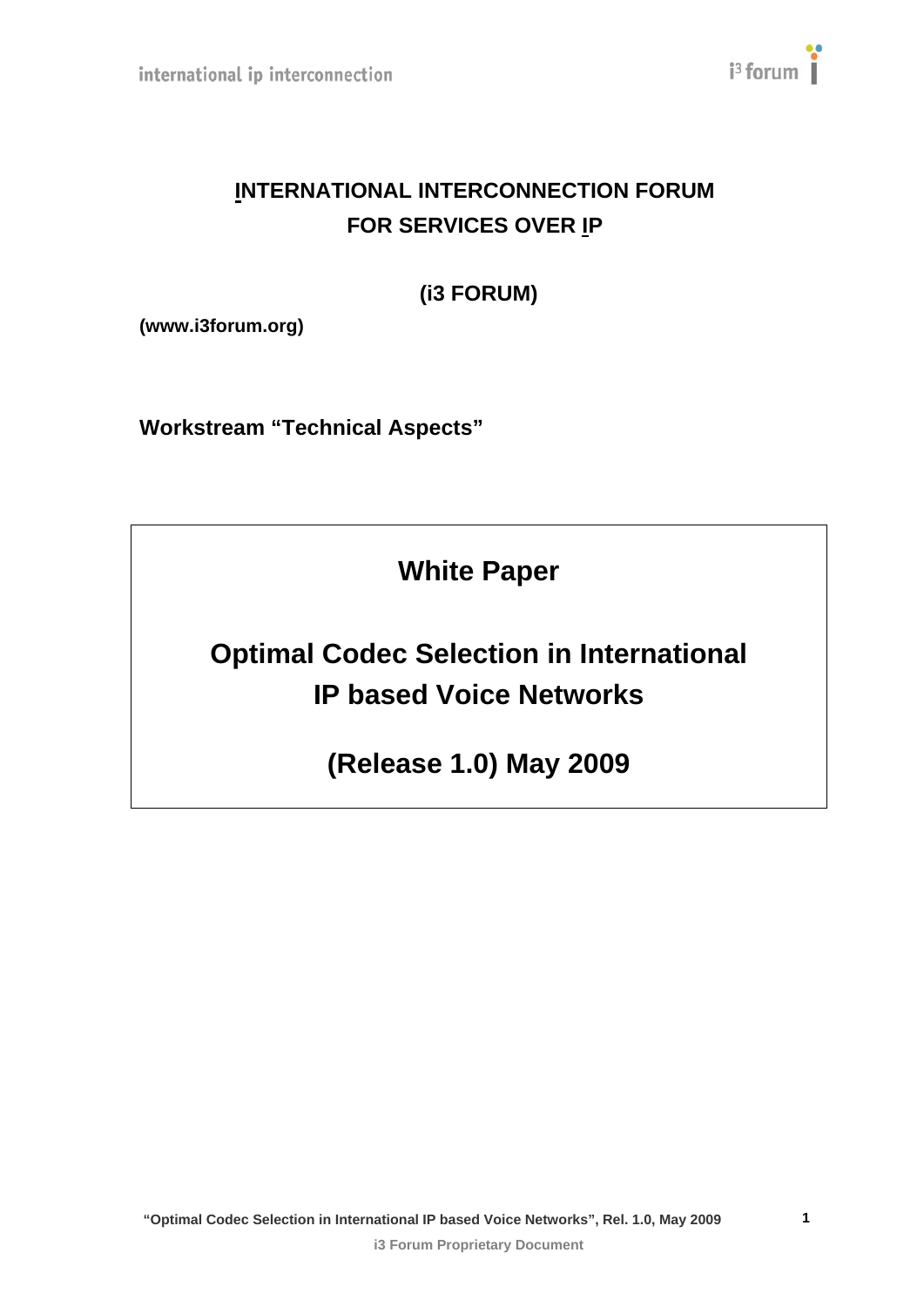# <span id="page-1-1"></span><span id="page-1-0"></span>**Executive Summary**

This White Paper assists in correct codec selection in different IP based voice interconnection configurations, as well as to predict IP-based voice interconnection configurations which will have unacceptable voice quality degradation.

Codec engineering (the practical application of codecs) in IP based Voice networks is more complex in comparison to existing TDM networks; this document deals with the factors and configurations indispensable in correct network configuration and interconnection agreement planning, which have to be considered in order to deliver voice quality levels satisfactory for Service Providers.

Having introduced codec basics, quality planning basics and the significance of proper codec choice, this White Paper provides a methodology, spreadsheets and a calculation template useful to evaluate codec choice(s) for a particular distance of network configuration, thus indicating if it will be possible to achieve the required speech quality. If this calculation shows that expected (customer) quality will be below a satisfactory level it is possible to go through the calculations step by step and try to change codec or other parameters to reach the desired quality level.

It is shown that transcoding significantly affects call quality, and should be avoided unless absolutely necessary. The impact of transcoding is likely to be much higher when a chain of downstream carriers is involved in the end-user to end-user communication, than for bilateral interconnections engineered directly between network operators, and may necessitate different network configurations being sought.

This white paper complements the content of the i3 Forum document "*Technical Interconnection Model for International Voice Services, Release 2 (May 2009*)" with regard to the media information flow management / treatment.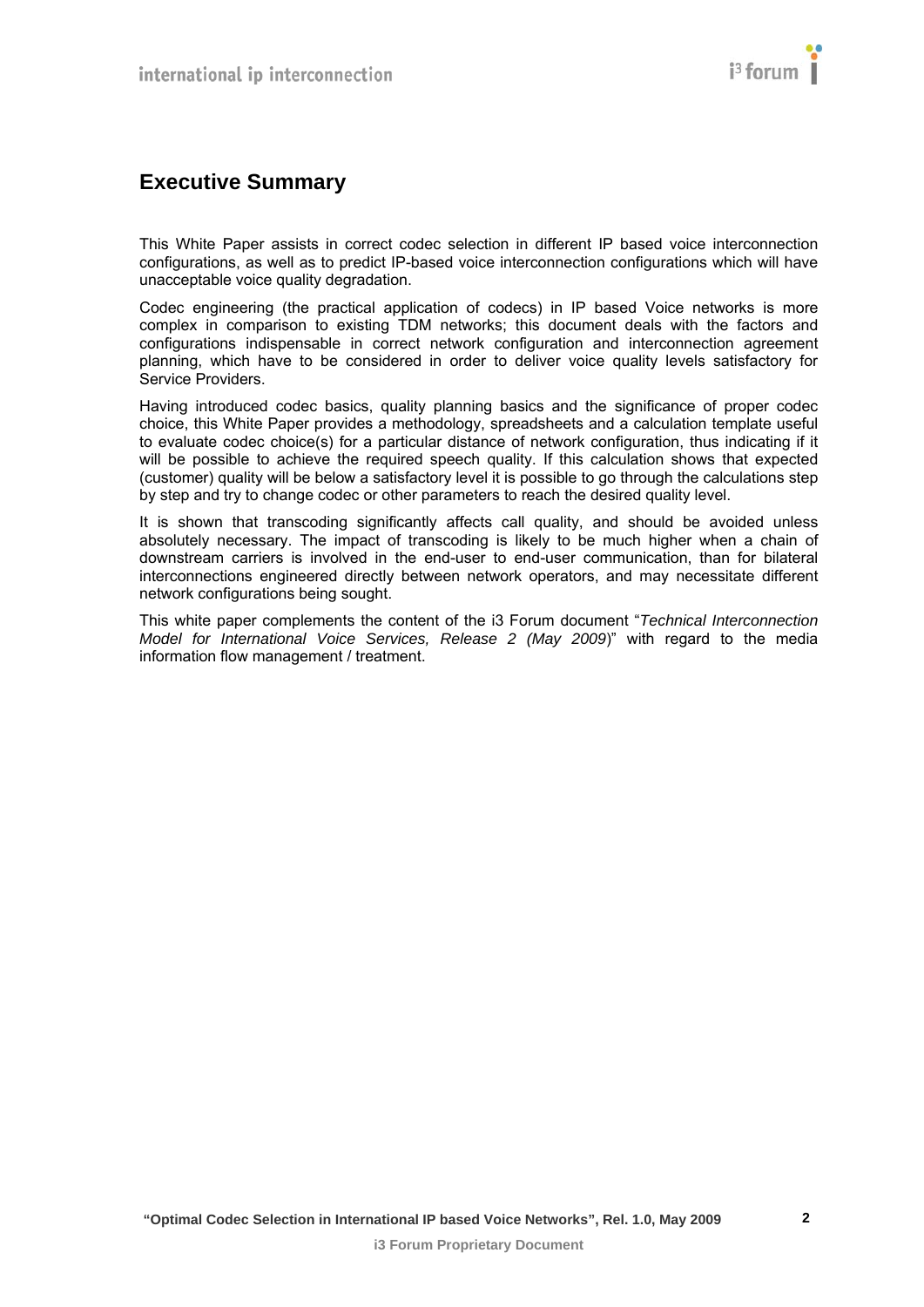## **Table of Contents**

| 1              |                                                                              |  |
|----------------|------------------------------------------------------------------------------|--|
| $\overline{2}$ |                                                                              |  |
| 3              |                                                                              |  |
| 4              |                                                                              |  |
| 5              |                                                                              |  |
| 6              |                                                                              |  |
| 6.1            |                                                                              |  |
| 6.1.1          |                                                                              |  |
| 6.1.2          |                                                                              |  |
| 6.2            |                                                                              |  |
| 6.3            |                                                                              |  |
| 6.4            |                                                                              |  |
| 6.4.1          |                                                                              |  |
| 6.4.2          |                                                                              |  |
| 6.4.3          |                                                                              |  |
| 6.4.4          |                                                                              |  |
| 6.4.5          |                                                                              |  |
| 6.4.6          |                                                                              |  |
| 6.5            |                                                                              |  |
| 6.6            |                                                                              |  |
| 7              |                                                                              |  |
| 7.1            |                                                                              |  |
| 7.2            |                                                                              |  |
| 7.3            |                                                                              |  |
| 7.4            |                                                                              |  |
| 7.5            | The R-Factor and Delay - Introducing the E-model Graphical Representation 22 |  |
| 7.6            |                                                                              |  |
| 7.7            |                                                                              |  |
| 8              | Major factors influencing Voice Quality in International Transmission 23     |  |
| 8.1            |                                                                              |  |
| 8.2            |                                                                              |  |
| 8.3            |                                                                              |  |
| 8.3.1          |                                                                              |  |
| 8.3.2          |                                                                              |  |
| 8.4            |                                                                              |  |
| 8.4.1          |                                                                              |  |
| 8.4.2          |                                                                              |  |
| 8.5            |                                                                              |  |
| 9              |                                                                              |  |
| 9.1            |                                                                              |  |
| 9.2            |                                                                              |  |
| 9.3            |                                                                              |  |
| 9.4            |                                                                              |  |
| 10             |                                                                              |  |
| 10.1           |                                                                              |  |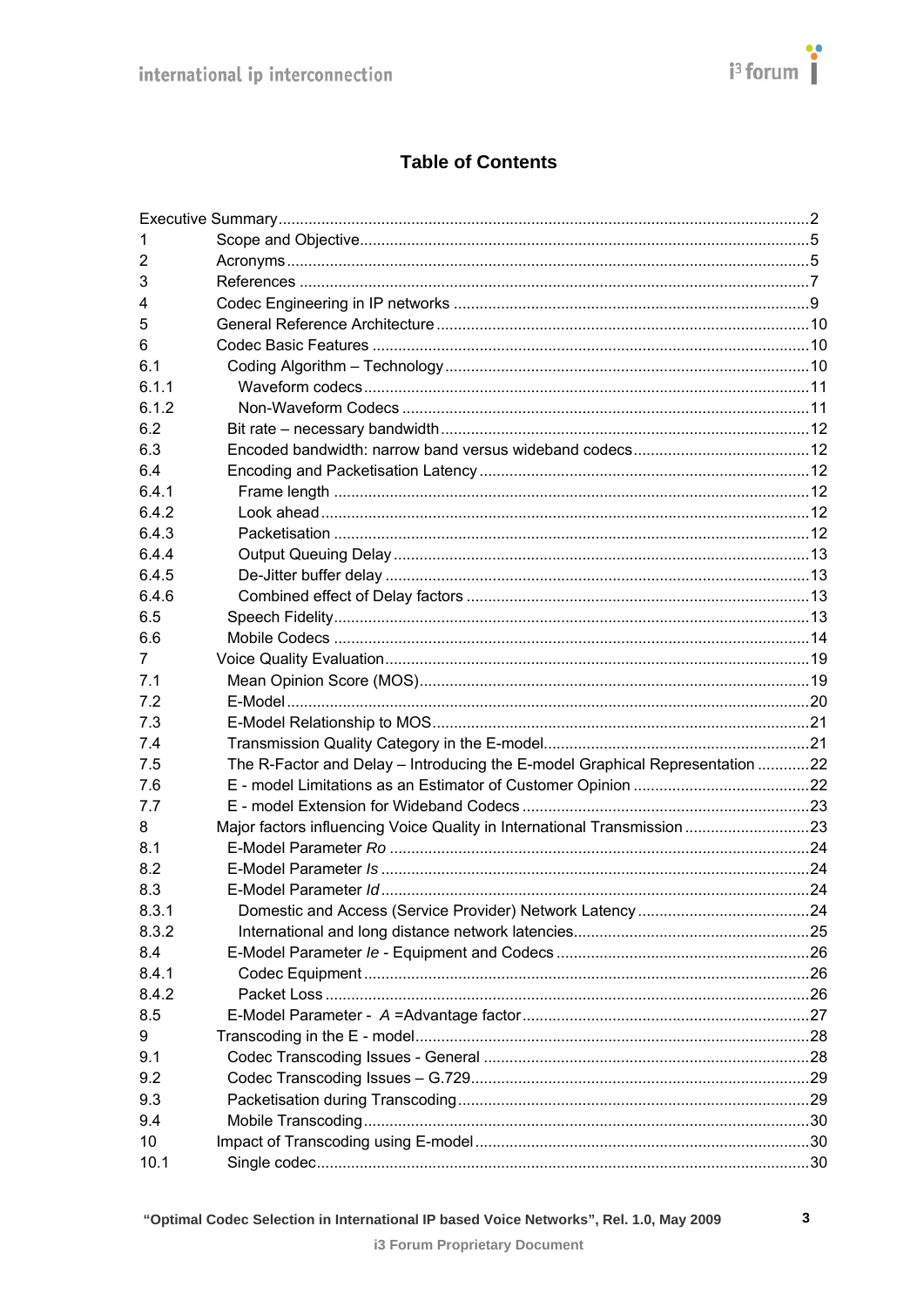| 10.2   |                                                                                   |  |
|--------|-----------------------------------------------------------------------------------|--|
| 10.3   |                                                                                   |  |
| 10.4   |                                                                                   |  |
| 10.5   | Unsuitability of G.723.1 Codec in International Carrier Networks36                |  |
| 11     | Evaluation of Codec Choice in International IP Interconnections 36                |  |
| 11.1   |                                                                                   |  |
| 11.1.1 |                                                                                   |  |
| 11.1.2 |                                                                                   |  |
| 11.2   |                                                                                   |  |
| 11.2.1 |                                                                                   |  |
| 11.2.2 |                                                                                   |  |
| 11.2.3 | Ascertainment of Actual Transmission Impairments in each Section 39               |  |
| 11.2.4 |                                                                                   |  |
| 11.2.5 |                                                                                   |  |
| 12     |                                                                                   |  |
| 12.1   |                                                                                   |  |
| 12.2   |                                                                                   |  |
| 12.3   |                                                                                   |  |
| 13     | Appendix 1 Table of maximum R-Factors for narrow band speech (G.711 PCM coded) 44 |  |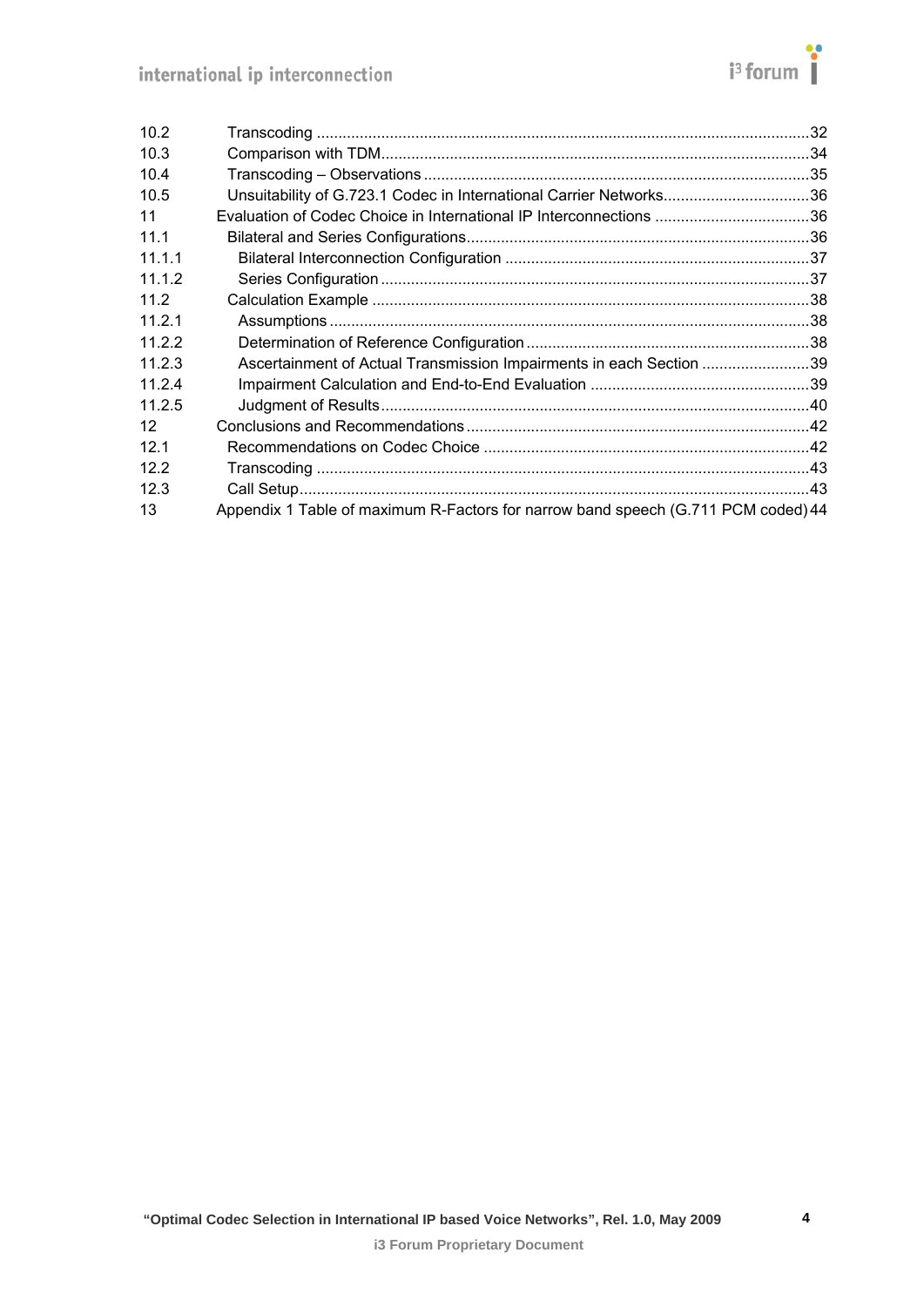

# <span id="page-4-1"></span><span id="page-4-0"></span>**1 Scope and Objective**

The scope of this paper is the voice quality of the media path as affected by codecs as used in interconnected IP based voice networks.

The objective of this paper is to provide background to and to support the codec sections in "*i3 Forum, Technical Interconnection Model for International Voice Services, Release 2 (May 2009)*" as well as to draw attention to the adverse voice quality voice which will result from inappropriate transcoding of low-bit-rate codecs. The causes and degradation of voice quality are established, tools for voice transmission planning are provided, with particular attention being drawn to transcoding impairments which may result in voice quality reduction so severe that alternative network arrangements to get to the final destination may need to be explored.

# <span id="page-4-2"></span>**2 Acronyms**

| Analogue to Digital Converter                                                          |
|----------------------------------------------------------------------------------------|
| Algebraic-Code-Excited Linear Prediction                                               |
| Adaptive Differential Pulse Code Modulation                                            |
| Asymetrical Digital Subscriber Line [equipment]                                        |
| Companding profile (volume compression) used by all countries except for USA and Japan |
| Average Length of Call                                                                 |
| Adaptive Multi-Rate                                                                    |
| Adaptive Multi-Rate Wideband                                                           |
| Annex                                                                                  |
| Robustness factor against packet loss (used for E-model calculations)                  |
| Packet loss burst ratio (used for E-model calculations)                                |
| Code Excited Linear Prediction                                                         |
| <b>Circuit Loudness Rating</b>                                                         |
| <b>Comfort Noise Generation</b>                                                        |
| <b>Class Of Service</b>                                                                |
| <b>Centralised Processing Unit</b>                                                     |
| Conjugate-Structure Algebraic-Code-Excited Linear Prediction                           |
| Digital to Analogue Converter                                                          |
| Digital Circuit Multiplication Equipment                                               |
| Digital Enhanced Cordless Telecommunications                                           |
| [Symmetrical] Digital Subscriber Line [equipment]                                      |
| Discontinuous Transmission                                                             |
| <b>Expedited Forwarding</b>                                                            |
| Enbedded Variable bit rate – Code-Excited Linear Prediction                            |
| Full-Rate Adaptive MultiRate                                                           |
| Global System for Mobile Communications                                                |
| Global System for Mobile Communications - Enhanced Full Rate                           |
| Hertz                                                                                  |
| Internet Protocol                                                                      |
| Integrated Services Digital Network                                                    |
| International Telecommunications Union - Telecommunications                            |
| Low Delay Code Excited Linear Prediction                                               |
| Linear Prediction Analysis-by-Synthesis                                                |
| Modified Discrete Cosine Transform                                                     |
| Millions of Instructions per Second                                                    |
| Modulated Lapped Transform                                                             |
| Modulated Noise Reference Unit                                                         |
|                                                                                        |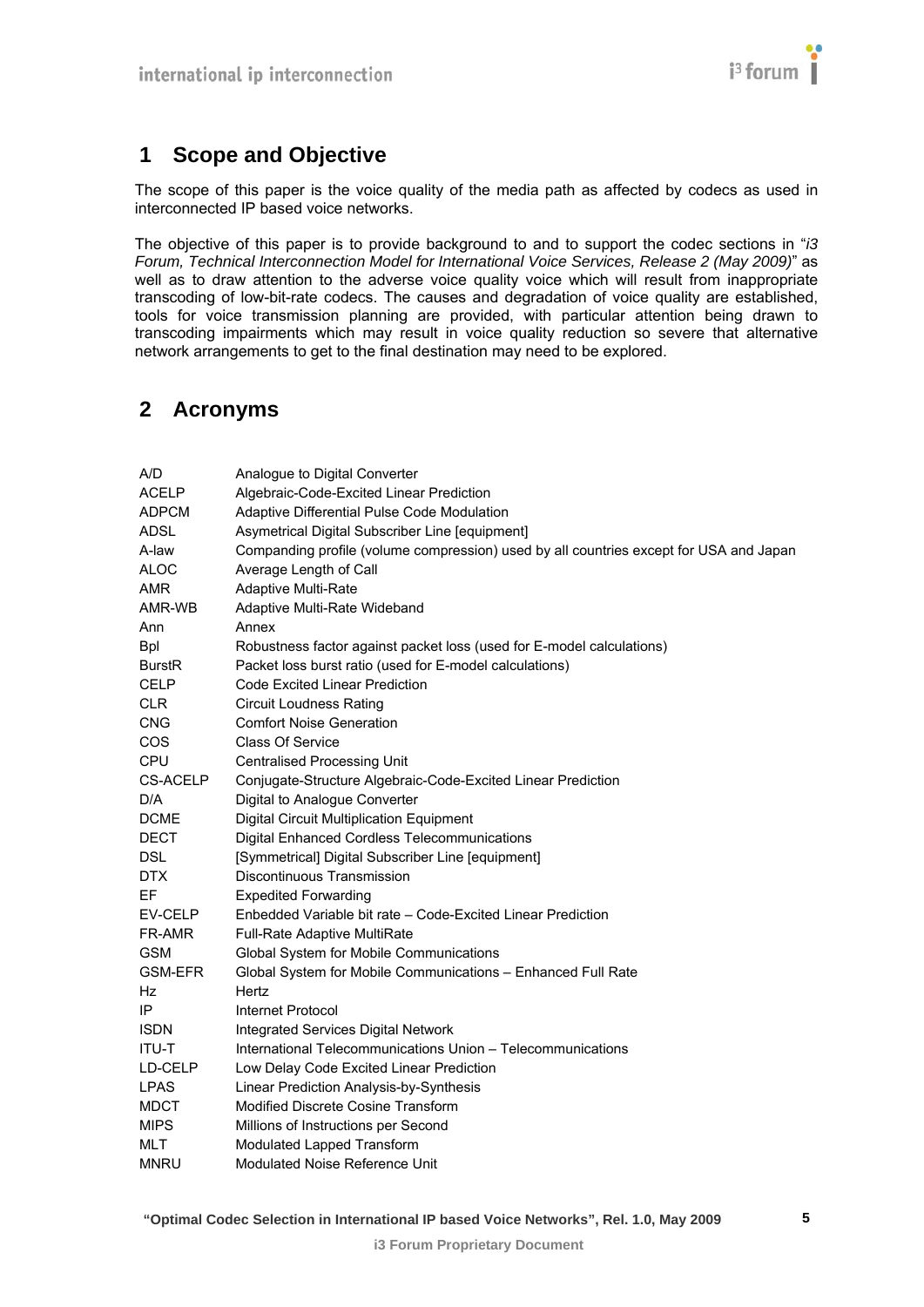

| MOS           | <b>Mean Opinion Score</b>                                                                                  |
|---------------|------------------------------------------------------------------------------------------------------------|
| MOS-CQ        | Mean Opinion Score-Conversational Quality                                                                  |
| <b>MOSCQE</b> | Mean Opinion Score, Communication Quality Estimated                                                        |
| MOS-LQ        | Mean Opinion Score-Listening Quality                                                                       |
| MOS-LQO       | Mean Opinion Score-Listening Quality Objective                                                             |
| MOS-LQOM      | Mean Opinion Score-Listening Quality Objective in Mixed band [ wideband and narrowband]<br>context         |
| MOS-LQON      | Mean Opinion Score-Listening Quality Objective in Narrow band context                                      |
| MOS-LQS       | Mean Opinion Score-Listening Quality Subjective                                                            |
| MOS-LQSM      | Mean Opinion Score- Listening Quality Subjective in a Mixed-band context                                   |
| MOS-LQSW      | Mean Opinion Score-Listening Quality Subjective in Wideband context                                        |
| MOS-TQ        | Mean Opinion Score-Talking Quality                                                                         |
| MP3           | MPEG-1 Audio Layer 3, more commonly referred to as MP3                                                     |
| MPEG-2        | Moving Pictures Expert Group 2 (for generic coding of moving pictures and associated audio<br>information) |
| MPEG-4        | Moving Pictures Expert Group 4 (for generic coding of moving pictures and associated audio<br>information) |
| MP-MLQ        | Algebraic-Code-Excited Linear Prediction                                                                   |
| MR-ACELP      | Multi-Rate Algebraic Code Excited Linear Prediction                                                        |
| ms            | millisecond                                                                                                |
| µ-law         | Companding profile (volume compression) used in USA and Japan                                              |
| NB.           | Narrow Band (with respect to voice frequency signal band width)                                            |
| <b>PCM</b>    | Pulse Code Modulation                                                                                      |
| <b>PESQ</b>   | Perceptual Evaluation of Speech Quality                                                                    |
| <b>PLC</b>    | <b>Packet Loss Concealment</b>                                                                             |
| pp            | packetisation period                                                                                       |
| Ppl           | Packet loss ratio (used for E-model calculations)                                                          |
| <b>PSTN</b>   | Public Switched Telephone Netwok                                                                           |
| qdu           | quantisation distortion unit                                                                               |
| QOS           | Quality of Service                                                                                         |
| <b>RAM</b>    | Random Access Memory                                                                                       |
| <b>RCELP</b>  | <b>Residual Code Excited Linear Prediction</b>                                                             |
| Rec.          | Recommendation                                                                                             |
| <b>ROM</b>    | Read Only Memory                                                                                           |
| RPE-LTP       | Residual Pulse Excited-Long Term Prediction                                                                |
| <b>RTP</b>    | Real-Time Transport Protocol                                                                               |
| SB-ADPCM      | Sub-Band Adaptive Differential Pulse Code Modulation                                                       |
| <b>SDP</b>    | <b>Session Description Protocol</b>                                                                        |
| <b>SIP</b>    | Session Initiation Protocol                                                                                |
| <b>SP</b>     | Service Provider                                                                                           |
| <b>TCP</b>    | <b>Transmission Control Protocol</b>                                                                       |
| <b>TDBWE</b>  | Time-Domain Bandwidth Extension                                                                            |
| <b>TDM</b>    | <b>Time Division Multiplex</b>                                                                             |
| <b>TELR</b>   | <b>Talker Echo Loudness Rating</b>                                                                         |
| <b>TFO</b>    | <b>Tandem Free Operation</b>                                                                               |
| <b>TrFO</b>   | <b>Transcoder Free Operation</b>                                                                           |
| VAD.          | Voice Activity Detection                                                                                   |
| Var           | Dynamically Variable bit-rate                                                                              |
| <b>VMR</b>    | Variable Multi Rate                                                                                        |
| VoIP          | Voice over IP                                                                                              |
| <b>VSELP</b>  | Vector Sum Excited Linear Predictive                                                                       |
| <b>WB</b>     | Wide Band (with respect to voice frequency signal band width)                                              |
| <b>WMOPS</b>  | Weighted Million Operations Per Second                                                                     |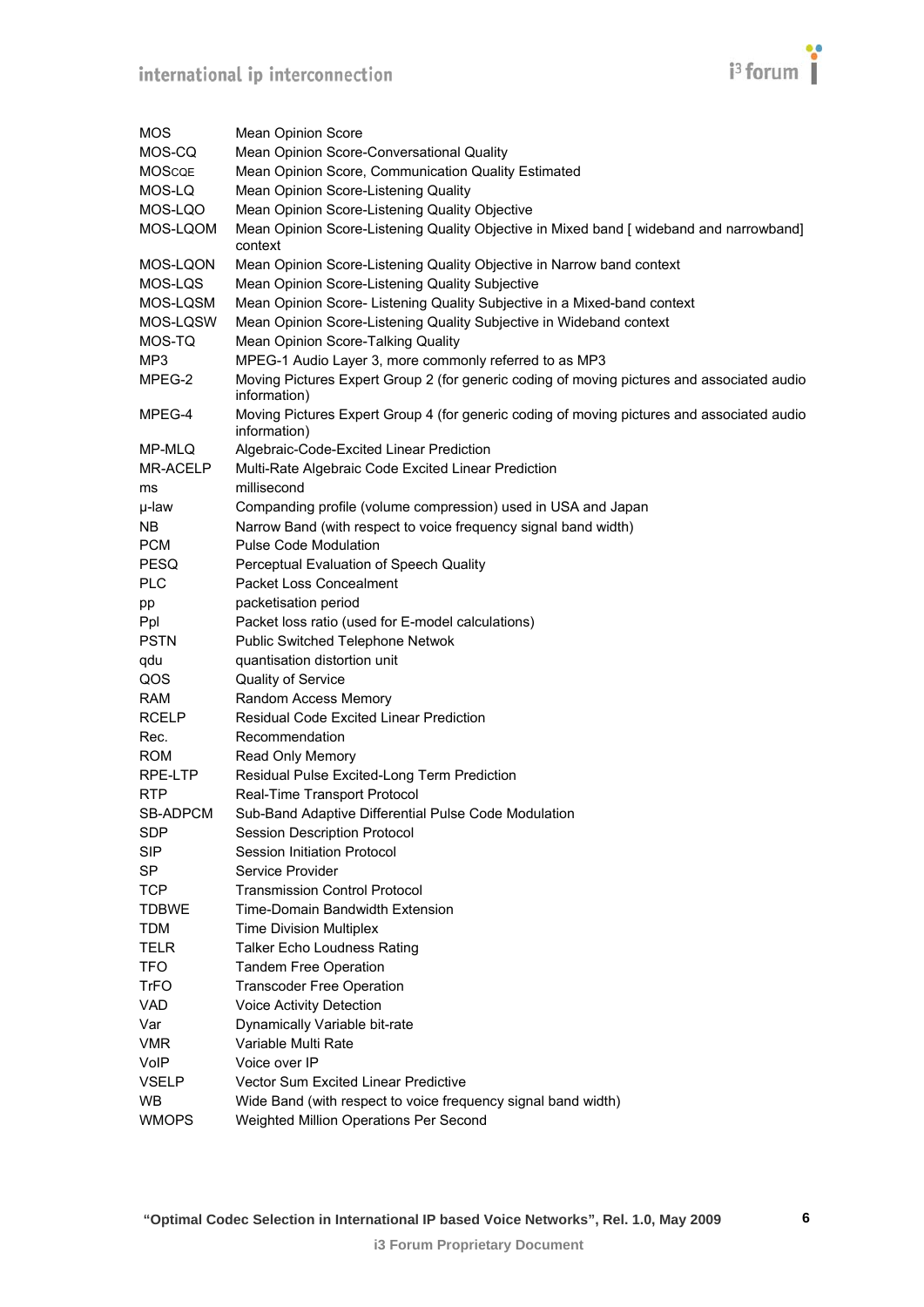# <span id="page-6-19"></span><span id="page-6-18"></span><span id="page-6-17"></span><span id="page-6-16"></span><span id="page-6-15"></span><span id="page-6-14"></span><span id="page-6-13"></span><span id="page-6-12"></span><span id="page-6-11"></span><span id="page-6-10"></span><span id="page-6-1"></span><span id="page-6-0"></span>**3 References**

- <span id="page-6-2"></span>[1] "i3 Forum "Technical Interconnection Model for International Voice Services", Release 2, May 2009
- <span id="page-6-3"></span>[2] ITU-T Recommendation G.711, "Pulse code modulation (PCM) of voice frequencies" (11/88)
- <span id="page-6-4"></span>[3] ITU-T Recommendation G.107, Amendment 1 "The E-model, A Computational Model for use in Transmission Planning, Amendment 1: New Appendix II –Provisional impairment Factor Framework for Wideband Speech Transmission", (06/2006)
- <span id="page-6-5"></span>[4] "Low Bit-Rate Speech Coders for Multimedia Communication", R. Cox and P. Kroon, IEEE Communications Magazine, December 1996, pp 34 – 40
- <span id="page-6-6"></span>[5] ITU-T Recommendation G.108, "Application of the E-Model: A planning guide", (09/99)
- <span id="page-6-7"></span>[6] "A Sinusoidal Voice Over Packet Coder Tailored for the Frame Erasure Channel", Jonas Lindblom, IEEE Transactions on Speech and Audi Processing, vol 13, n5, September 2005, pp 787-798.
- <span id="page-6-8"></span>[7] ITU-T Recommendation G.114, "One-way transmission time", (05/2003)
- <span id="page-6-9"></span>[8] ITU-T Recommendation P.800, "Methods for subjective Determination of Transmission Quality" (08/96)
- <span id="page-6-30"></span>[9] ITU-T Recommendation G.726, , « 40, 32, 24, 16 kbit/s Adaptive Differential Pulse Code Modulation (ADPCM) » (12/90).
- <span id="page-6-28"></span>[10] ITU-T Recommendation G.113, "Transmission impairments due to speech processing" (11/2007)
- <span id="page-6-27"></span>[11] ITU-T Recommendation G.107, "The E-model, A Computational Model for use in Transmission Planning" (03/2005)
- <span id="page-6-29"></span>[12] ITU-T Recommendation G.113, Appendix 1, "Provisional planning values for the equipment impairment factor Ie", (12/98)
- [13] ITU-T Recommendation G.722.2, "Wideband coding of speech at around 16 kbit/s using Adaptive Multi-Rate Wideband (AMR-WB)" (07/03)
- [14] ITU-T Recommendation G.729.1, "G.729 based Embedded Variable bit-rate coder: An 8-32 kbit/s scalable wideband coder bitstream interoperable with G.729" (05/06)
- [15] ITU-T Recommendation G.718, "Frame error robust narrowband and wideband embedded variable bit-rate coding of speech and audio from 8-32 kbit/s" (06/08 pre-published)
- [16] ITU-T Recommendation G.711.1, "Wideband embedded extension for G.711 pulse code modulation" 03/08).
- <span id="page-6-20"></span>[17] ITU-T Recommendation P.10/G.100, "Vocabulary for Performance and Quality of Service" (07/2006)
- <span id="page-6-21"></span>[18] ITU-T Recommendation P.862, "Perceptual evaluation of speech quality (PESQ): An objective method for end-to-end speech quality assessment of narrow-band telephone networks and speech codecs", (02/01).
- <span id="page-6-22"></span>[19] ITU-T Recommendation P.564, "Conformance testing for voice over IP transmission quality assessment models", (11/07)
- <span id="page-6-23"></span>[20] ITU-T Recommendation P.862.1, "Mapping function for transforming P.862 raw result scores to MOS-LQO", (11/2003)
- <span id="page-6-24"></span>[21] ITU-T Recommendation P.862.2, "Wideband extension to Recommendation P.862 for the assessment of wideband telephone networks and speech codecs", (11/07)
- <span id="page-6-25"></span>[22] ITU-T Recommendation P.805, "Subjective Evaluation of Conversational Quality" (04/2007)
- <span id="page-6-26"></span>[23] ITU-T Recommendation P.833, "Methodology for derivation of equipment impairment factors from subjective listening-only tests", (02/2001
- [24] "VoIP Handbook, Applications, Technologies, Reliability and Security" Edited by Syed Ahson, Mohammad Ilyas, CRC Press, section 9.2.7.3, p160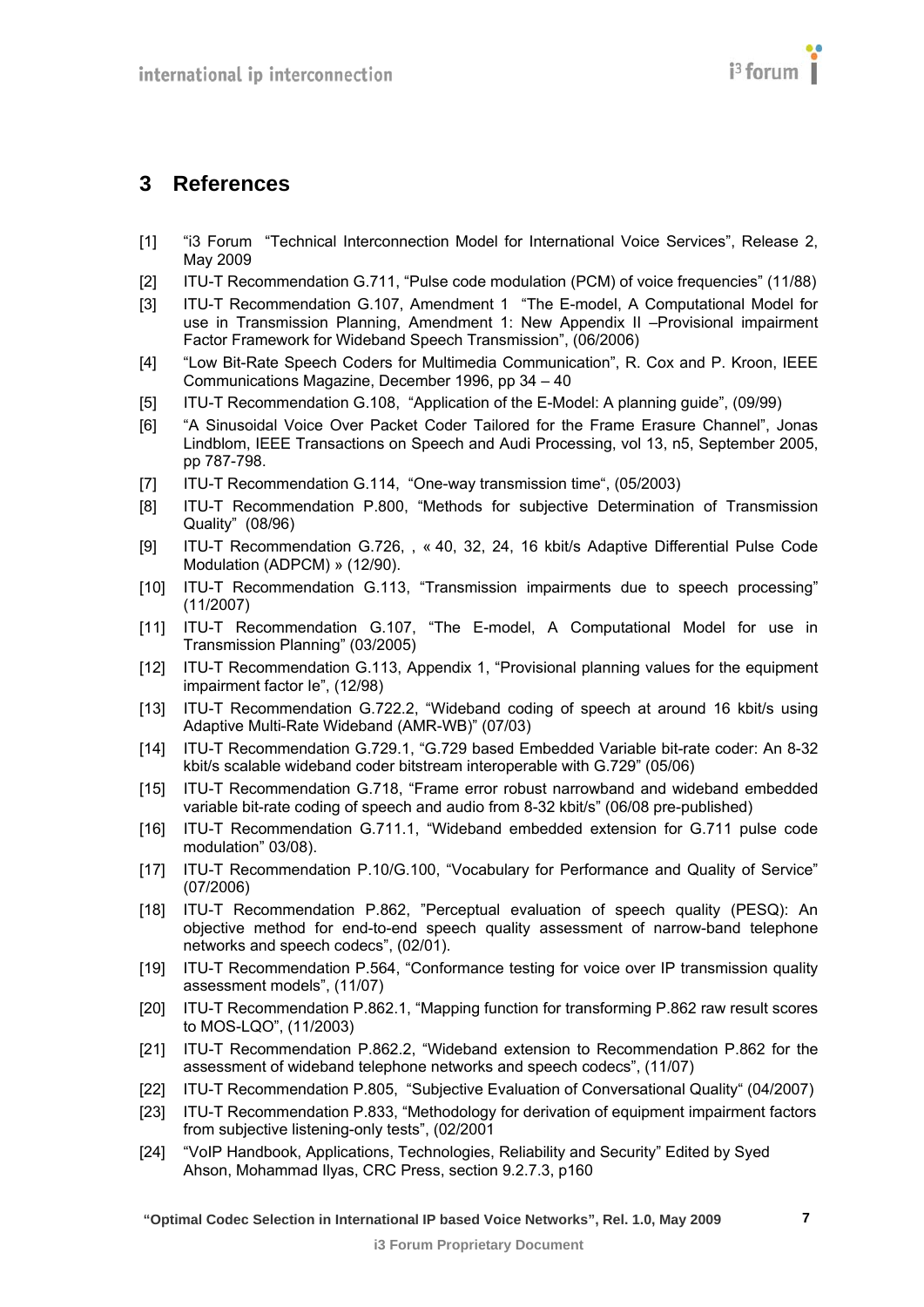

([http://books.google.co.nz/books?id=WLRBLsaVapwC&printsec=frontcover&dq=DC](http://books.google.co.nz/books?id=WLRBLsaVapwC&printsec=frontcover&dq=DCR+score+inaudible+annoying#PPR5,M1) [R+score+inaudible+annoying#PPR5,M1](http://books.google.co.nz/books?id=WLRBLsaVapwC&printsec=frontcover&dq=DCR+score+inaudible+annoying#PPR5,M1))

- <span id="page-7-1"></span><span id="page-7-0"></span>[25] ITU-T Recommendation P.800.1, "Mean Opinion Score (MOS) terminology", (07/2006)
- <span id="page-7-2"></span>[26] ITU-T Recommendation G.109, "Definition of Categories of Speech Transmission Quality", (09/99)
- <span id="page-7-3"></span>[27] ITU Study Group 12 – Delayed Contribution 151, "Towards a Wideband E-Model: R-Scale Extension and Impairment Factors for Wideband Speech Codecs" COM 12 – D 151 – E, Question 8/12, Geneva 5-13 June 2006 (available to ITU Members)
- <span id="page-7-4"></span>[28] ITU-T Recommendation G.1020, "Performance parameter definitions for quality of speech and other voiceband applications utilizing IP networks", (01/2005)
- <span id="page-7-5"></span>[29] "Quality bounds for packetized voice transport", D. De Vleeschauwer, J. Janssen, G. H. Petit, F. Poppe, Alcatel Telecommunications Review – 1<sup>st</sup> Quarter 2000, pp 19 – 24
- <span id="page-7-6"></span>[30] TIA/EIA Technical Services Bulletin PN-4689, "Telecommunications IP Telephony Equipment: Voice Quality Recommendations for IP Telephony", (to be published as TIA/EIA/TSB116) (undated)
- <span id="page-7-9"></span>[31] "The ETSI Computational Model: A Tool for Transmission Planning of Telephone Networks" IEEE Communications Magazine, January 1997, pp. 70-79
- <span id="page-7-8"></span>[32] ITU-T Recommendation G.107 "The E-model, A Computational Model for use in Transmission Planning", (12/98)
- <span id="page-7-7"></span>[33] ITU-T Recommendation G.729 "Coding of Speech Using Conjugate-Structure Algebraic-Code-Excited Linear Prediction (CS-ACELP)", (01/2007)
- [34] ITU-T Recommendation P.834, "Methodology for the derivation of equipment impairment factors from instrumental models", (07/2002).
- <span id="page-7-10"></span>[35] IETF RFC3267, "Real-Time Transport Protocol (RTP) Payload Format and File Storage Format for the Adaptive Multi-Rate (AMR) and Adaptive Multi-Rate Wideband (AMR-WB) Audio Codecs", June 2002.
- <span id="page-7-11"></span>[36] IETF RFC4348, "Real-Time Transport Protocol (RTP) Payload Format for the Variable-Rate Multimode Wideband (VMR-WB) Audio Codec", January 2006.
- <span id="page-7-12"></span>[37] ITU-T Recommendation G.723.1, "Dual rate speech coder for multimedia communications transmitting at 5.3 and 6.3 kbit/s", (05/06)
- <span id="page-7-13"></span>[38] ITU-T Recommendation G.728, "Coding of speech at 16 kbit/s using low-delay code excited linear prediction", (09/92)
- <span id="page-7-14"></span>[39] ITU-T Recommendation G.722.2, "Wideband coding of speech at around 16k bit/s using Adaptive Multi-Rate Wideband (AMR-WB)", (07/2003)
- <span id="page-7-15"></span>[40] ITU-T Recommendation G.131, "Talker echo and its control", (11/2003)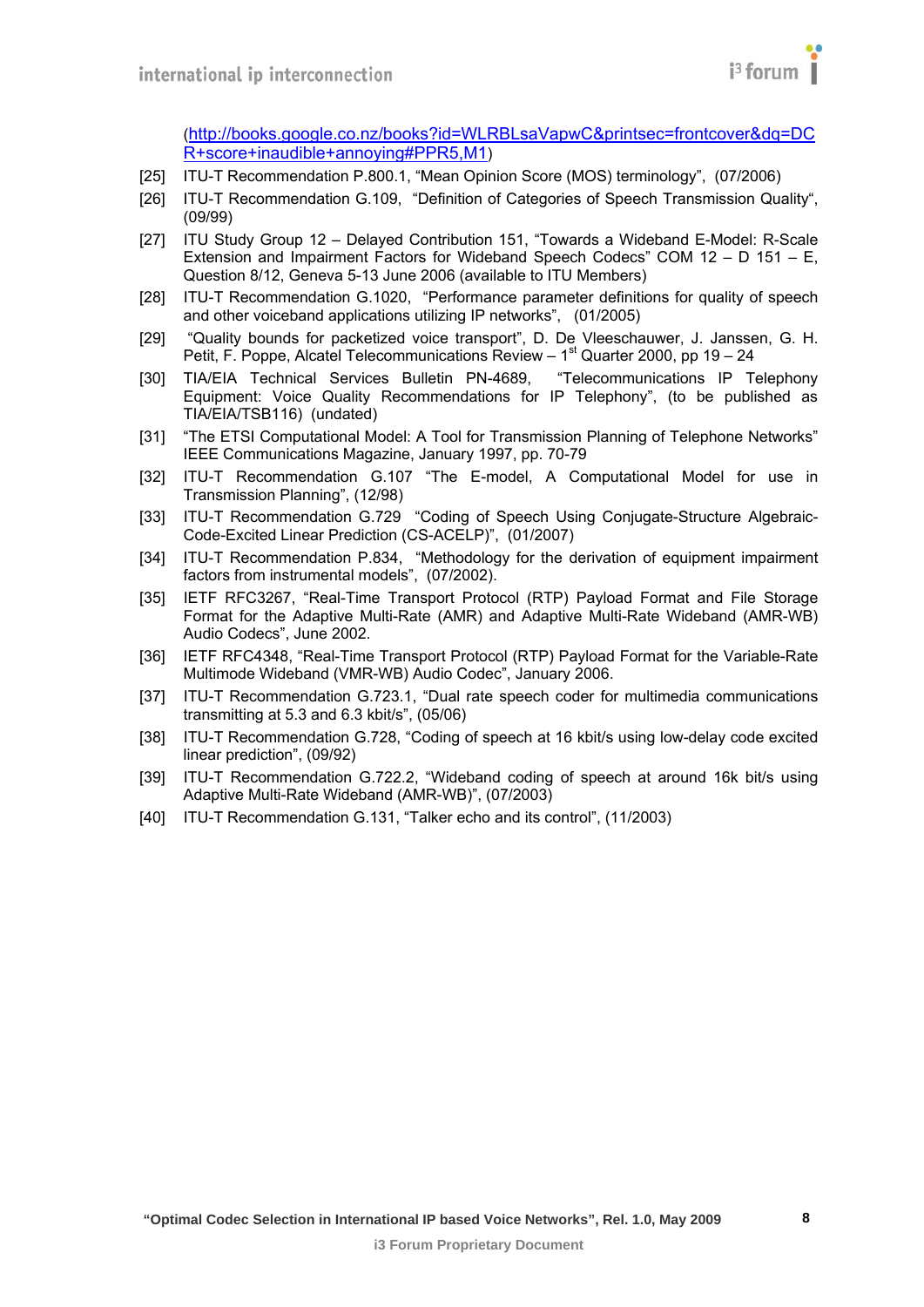# <span id="page-8-1"></span><span id="page-8-0"></span>**4 Codec Engineering in IP networks**

All TDM switching and interconnections used G.711 PCM coded 64kbit/s voice signals, and any transcoding to lower bit rates to lower transmission costs was undertaken by Digital Circuit Multiplication Equipment (DCME) within a carriers network. Consequently codec engineering expertise resides mainly with DCME equipment vendors. Codecs used in DCME were predominately 16kbit/s / 32kbit/s and speech quality reduction was low-to-moderate. In most international connections (i.e. all submarine cable links with global reach) "*All Users Satisfied*" quality levels were readily achieved in bilateral networks, and to a lesser extent, when a chain of networks is involved. Effectively, voice engineering had a low profile.

With IP based voice, there are many changes which will have profound impacts:

- 1 transmission bandwidths increase because of packetisation overheads encouraging the use of low-bit-rate codecs to offset the bandwidth (cost) increases. These codecs generally have worse speech quality (both in voice fidelity and codec related delay);
- 2 the delay of the IP packetisation processes throughout the call chain has significant additional impact on speech quality;
- 3 many more codecs have been developed, so that a significant diversity of codec types will be encountered in domestic networks (codecs are chosen predominantly for domestic market reasons; international carriers generally carry signals, and, if required, mediate technically mismatching voice signals);
- 4 interconnections are no longer to a common codec standard, but are according to the codecs used by the respective carriers being interconnected, thus codec and packetisation matters are now a required component of interconnection negotiations.

For the reasons given above, Service Provider (access) networks now introduce significant delay to the end-to-end delay budget formerly dominated (for intercontinental distances) by propagation delay, increasing the probability of lower user satisfaction.

Such increased delay, combined with low-bit-rate codec impairment (voice distortion), could reduce the best case estimate (with codec and delay impairments only accounted for) of customer opinion almost to the "*Many Users Dissatisfied*" level, so that when other impairments unavoidable in practical international connections are included, international call user quality can be demonstrably lower for IP-based voice (contrasted with current PSTN quality which typically meets customer "*Satisfied*" scores for similar calls).

In addition, the already mentioned diversity of codecs now available means that it would be unrealistic to expect all Service Providers to use the same codec. While it is firstly the responsibility of Service Providers to transcode if needed to ensure voice service interoperability, however, in case no common codec can be negotiated between end Service Providers, international carriers may provide transcoding for some calls simply to connect them.

Particularly hard hit will be calls of global reach (halfway around the World) and those necessitating satellite for completion (as is the case from Europe to many Pacific Islands). Clearly such degradation could be mitigated slightly by choosing higher bit rate codecs but this comes with a bandwidth cost (several times higher), presenting a difficult commercial trade-off.

The involvement of a chain of international carriers poses a particular problem for planning quality in that there may be several intermediate carriers, and information about codec and packetisation downstream from the contracting first operator may be hard to obtain, thus frustrating call quality estimation.

If cost is the dominant criterion of an intermediate carrier, they may transcode within to save capacity costs, consequently profoundly impacting the end-to-end call they are involved with. Conversely, it may happen that the same codec/packetisation period is used throughout, with quality maintained.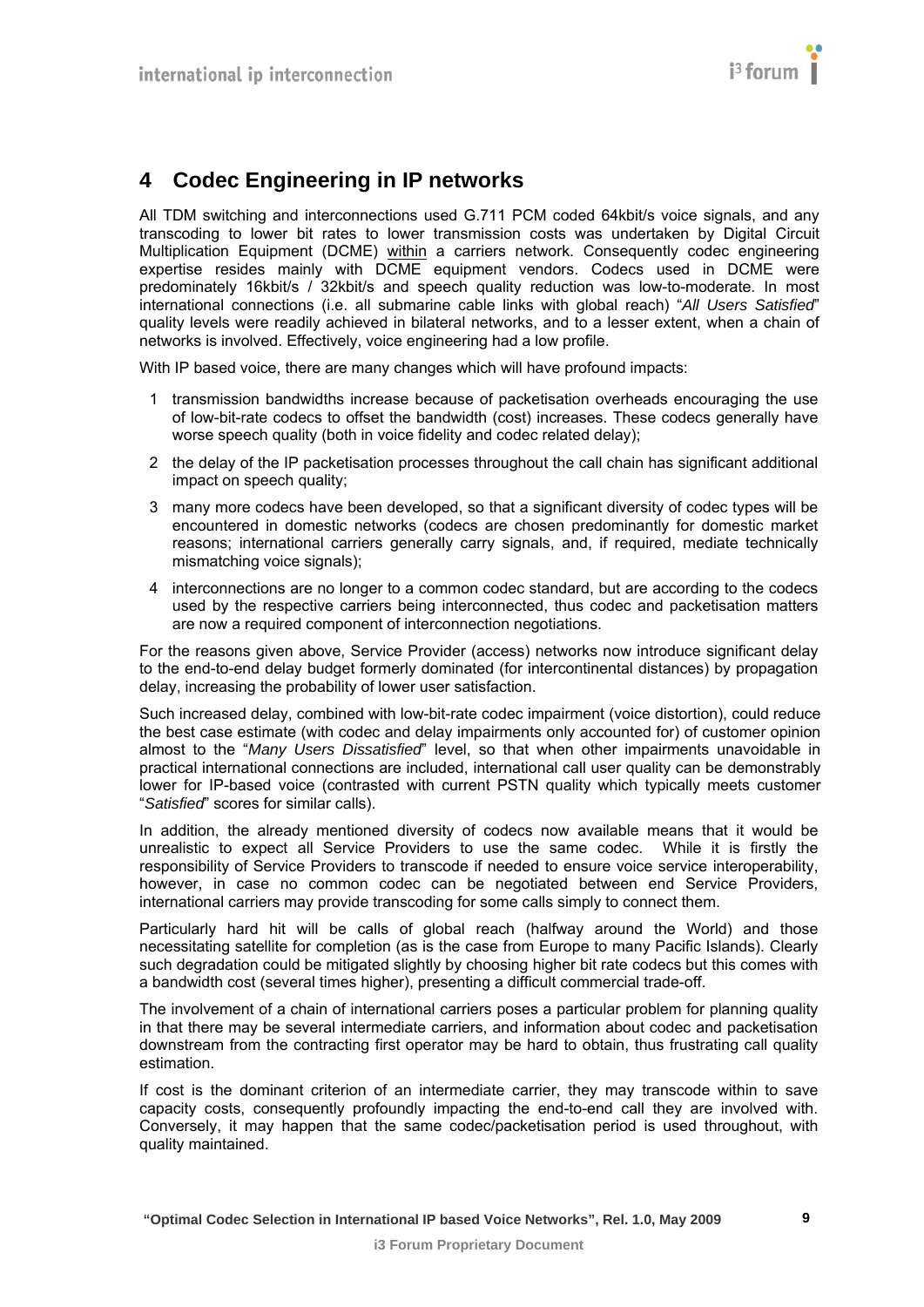

<span id="page-9-0"></span>It is concluded that for IP-based voice, bilaterally engineered interconnections will offer predictable quality better able to be matched to voice product requirements, and particularly will offer the lowest quality reductions vis-à-vis TDM because of more direct connections reducing impairments.

Mobile Service Providers use codecs designed for spectrum conservation, and dynamically change the codec parameters to compensate for radio signal strength variations during a call so that, taken together with packet loss on the radio path, generally mobile codecs have lower voice quality (fidelity) than fixed codecs. Further mechanisms have been defined within IP centric mobile networks to allow end to end packet connections with no transcoding, but transcoding is likely to remain a feature of mobile-fixed network calls.

As a result, carriers now require codec engineering knowledge (the practical application of codecs) to be able to engineer voice circuits in IP-based voice networks.

## <span id="page-9-1"></span>**5 General Reference Architecture**

The general reference configuration for international voice interconnection based on the IP protocol given in [\[1\]](#page-6-2) is reproduced here to include codec/transcoding functions which can be invoked at the Border Function.



**Figure 1 General Reference Configuration with codec annotation** 

## <span id="page-9-2"></span>**6 Codec Basic Features**

The voice (user) signal is converted to a digital signal at (or near) the user end-point in the domestic/access network by a codec. A codec is a device for encoding and/or decoding a digital signal (coder/decoder), either from analogue (e.g. end user voice) or from a differently coded digital signal.

#### <span id="page-9-3"></span>**6.1 Coding Algorithm – Technology**

Speech coding is the process of reducing the bit rate of digital speech representations while maintaining a quality acceptable for the application.

Most codecs are designed for the telephony speech bandwidth of 300-3400 Hz; this bandwidth ("narrow band") ensured sufficient intelligibility and was the basis of the design of TDM networks, which use the G.711 codec [\[2\]](#page-6-3). This bandwidth constriction does not apply to IP based voice networks, and codecs are now being designed for higher ("wideband" up to 7 kHz or even higher)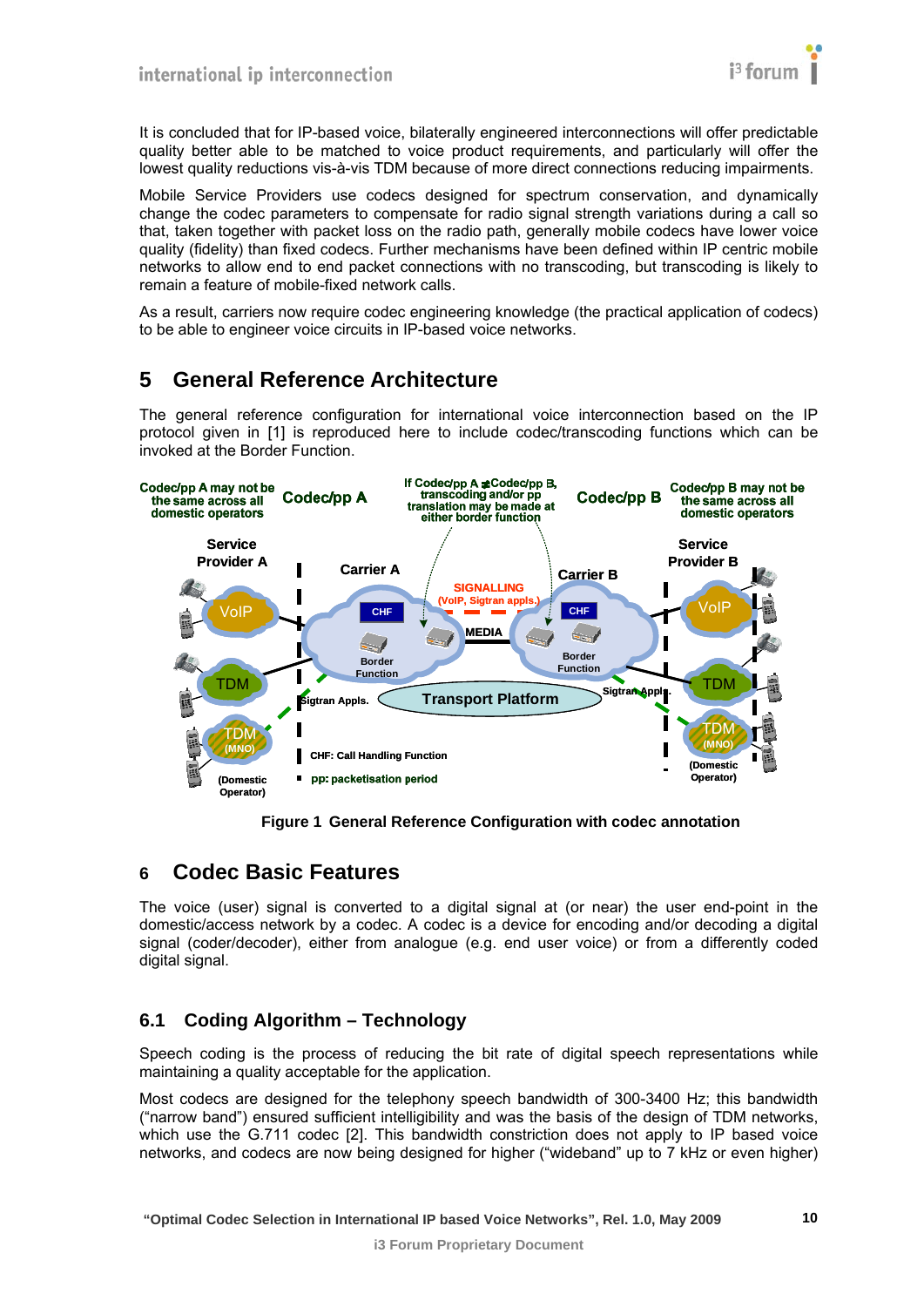<span id="page-10-0"></span>speech bandwidth [\[3\]](#page-6-4). Narrow band codecs are still in very common use due to interworking with the PSTN.

Some speech coders are optimised for multi-media (where several applications signals will share the communications channel), and some for telephony. Bit rate, encoded bandwidth, narrow band or wideband, complexity (CPU time to compute the code, static/dynamic RAM and ROM memory), delay and fidelity are typical trade-offs in codec design. It is predominantly the trade-offs in codec design that distinguish them[1](#page-10-0) **.**

#### <span id="page-10-1"></span>**6.1.1 Waveform codecs**

l

Waveform codecs simply process the speech waveform as it arrives, sample by sample, e.g G.711  $PCM<sup>2</sup>$  $PCM<sup>2</sup>$  $PCM<sup>2</sup>$  and G.726 ADPCM as 0.125 ms samples.

#### <span id="page-10-2"></span>**6.1.2 Non-Waveform Codecs**

Many of the low bandwidth codecs used in IP based voice telecommunications (commonly referred to as low bit rate codecs) are Linear Prediction Analysis-by-Synthesis (LPAS) codecs (e.g. G.729 and its annexes, G.728, G.723.1, GSM full rate, half rate and enhanced full rate etc) [\[4\]](#page-6-5). These are non-waveform codecs and use speech synthesis techniques ([\[5\],](#page-6-6) A.1.8).

In non-waveform codecs many G.711 0.125 ms speech samples are grouped into a frame (see section [6.4.1](#page-11-4)), and processed (encoded) en-bloc into a new digital signal (code) with certain assumptions such as knowledge that the signal represents speech, so that certain fixed characteristics can be assumed. Additional accuracy is obtained by including part of the next frame also in the calculation; this extra information is called "look-ahead" (see section [6.4.2](#page-11-5)) and improves the speech representation for a small increase in coding time. The encoding entails each frame of input signal being processed at the encoder to extract a set of parameters that are quantised (using codebooks for vector quantization or scalar quantiser) to be converted to a bit stream (the new coded signal) and transmitted to the decoder.

When decoding from a non-waveform codec, the frame information is computed along with characteristics of speech assumed at the encoder which is also stored in the decoder in what is called a 'codebook' (i.e. this information is not transmitted). Thus the speech is "synthesised" from the coded information sent plus the transmitted "codebook" index.

Recently codecs have also been designed specifically for use in packet networks, where packet loss<sup>[3](#page-10-0)</sup> becomes an important design trade-off. Sinusoidal coders, with frame independent coding which synthesise the output from slowly varying parameters (long term prediction) can tolerate up to one in 3 frames lost (~30% packet loss at 1 frame per packet ) [\[6\]](#page-6-7). Latency generally increases which is an acceptable tradeoff when used for internet telephony where the IP transmission channel cannot be of guaranteed quality.

<sup>1</sup> Examples are: G.729 was designed for lower complexity than G.728, and has higher delay (called algorithmic delay) for similar speech fidelity; G.723.1 was designed for low-bit-rate videophones of that era (where delay was increased to lower the frame rate to match videophones and encoded bandwidth was made as low as possible to fit alongside video in the relatively low bandwidth lines available), G.729a was designed for lower complexity than G.729, at expense of slightly lower voice fidelity [4].

designed for lower complexity than G.729, at expense of slightly lower voice fidelity [4].<br><sup>2</sup> The G.711 codec, as well as the A/D function of converting from analogue to digital (linear) PCM, also contains a companding function, which follows the μ-law recommendation in USA and Japan, and the Alaw recommendation in other countries. Companding conversion responsibility is with the μ-law countries (generally the international carrier taking the responsibility at the international/domestic interface). In codec engineering of IP-based voice, care should be taken not to overlook this requirement as it may have to be specifically included in some possible network configurations.

A packet network with packet loss equates to a frame erasure channel.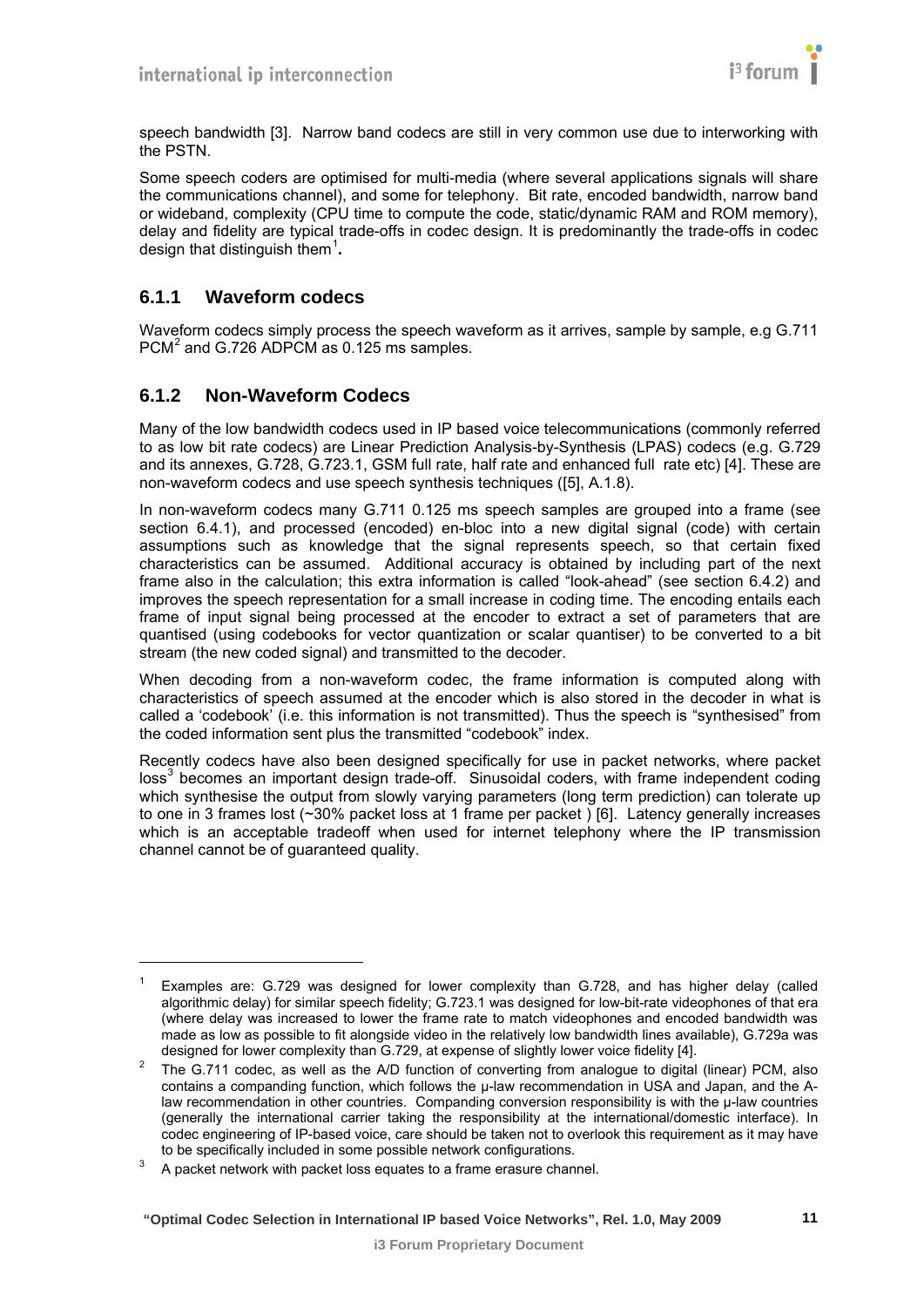

#### <span id="page-11-1"></span><span id="page-11-0"></span>**6.2 Bit rate – necessary bandwidth**

The bandwidth of IP based voice signals is higher than that of equivalent TDM signals primarily because of packet overheads. This encourages the use of more bandwidth efficient codecs and more coded voice frames per IP packet to offset the increase in international transmission costs as TDM to IP based voice migration occurs. The drawbacks of augmenting the size of IP packets for transporting voice are therefore important and must not be forgotten, namely increased sensitivity to packet loss, increased latency (see also [6.4.3\)](#page-11-6).

#### <span id="page-11-2"></span>**6.3 Encoded bandwidth: narrow band versus wideband codecs**

IP based voice gives the opportunity to improve encoded voice quality decisively by moving from the "historic" PSTN narrowband (NB) quality (from 300 to 3400 Hz using a 8 kHz sampling frequency) to wideband (WB) quality (from 50 to 7000 Hz using a 16 kHz sampling frequency). Wideband quality means voice better encoded on all its frequencies, with more natural sound and a greatly improved sensation of presence (in the voice sense), intelligibility and listening comfort.

## <span id="page-11-3"></span>**6.4 Encoding and Packetisation Latency**

Use of digitised voice in packet networks introduces several types of delay.

#### <span id="page-11-4"></span>**6.4.1 Frame length**

The frame length is the length of the speech waveform that is generally processed at a time (see also "look-ahead in section [6.4.2\)](#page-11-5). A waveform sample is digitalised in the case of waveform codecs or speech parameters are computed in the case of speech synthesis (non-waveform) codecs for each frame and transmitted for every frame. The speech representation is reconstructed at the decoder.

#### <span id="page-11-5"></span>**6.4.2 Look ahead**

To analyse the speech properly, speech data beyond the frame boundary is commonly included in non-waveform codecs frame encoding calculations. This is called look-ahead. Thus it is necessary to buffer a frame plus look-ahead, and this is called algorithmic delay. It cannot be reduced in implementation (the subsequent CPU processing time to calculate the speech parameters may vary, and is assumed by the ITU-T to be optimum when equal to the frame length, [\[7\]](#page-6-8) Annex A).

#### <span id="page-11-6"></span>**6.4.3 Packetisation**

For IP transmission the continuous digital voice signal from the codec has to be packetised, i.e. divided into equal length sections which comprise the IP packet payloads. The length of each section is a multiple of the codec frame length.

Bandwidth can be reduced by increasing the size of the IP packet payload by loading multiple speech frames into each packet, however this increases the total latency and decreases voice quality. Examples of transmission bandwidth at the link layer are given in Section 6.4 of the i3 forum Tech Spec. [\[1\].](#page-6-2)

Packetisation periods (pp) longer than 40 ms are not used in telecommunications networks due to additional latency and increased risk of voice clipping (an upper limit of 64 ms per IP packet is recommended by the ITU-T G.108 [\[5\]](#page-6-6), Annex B, B.3 ).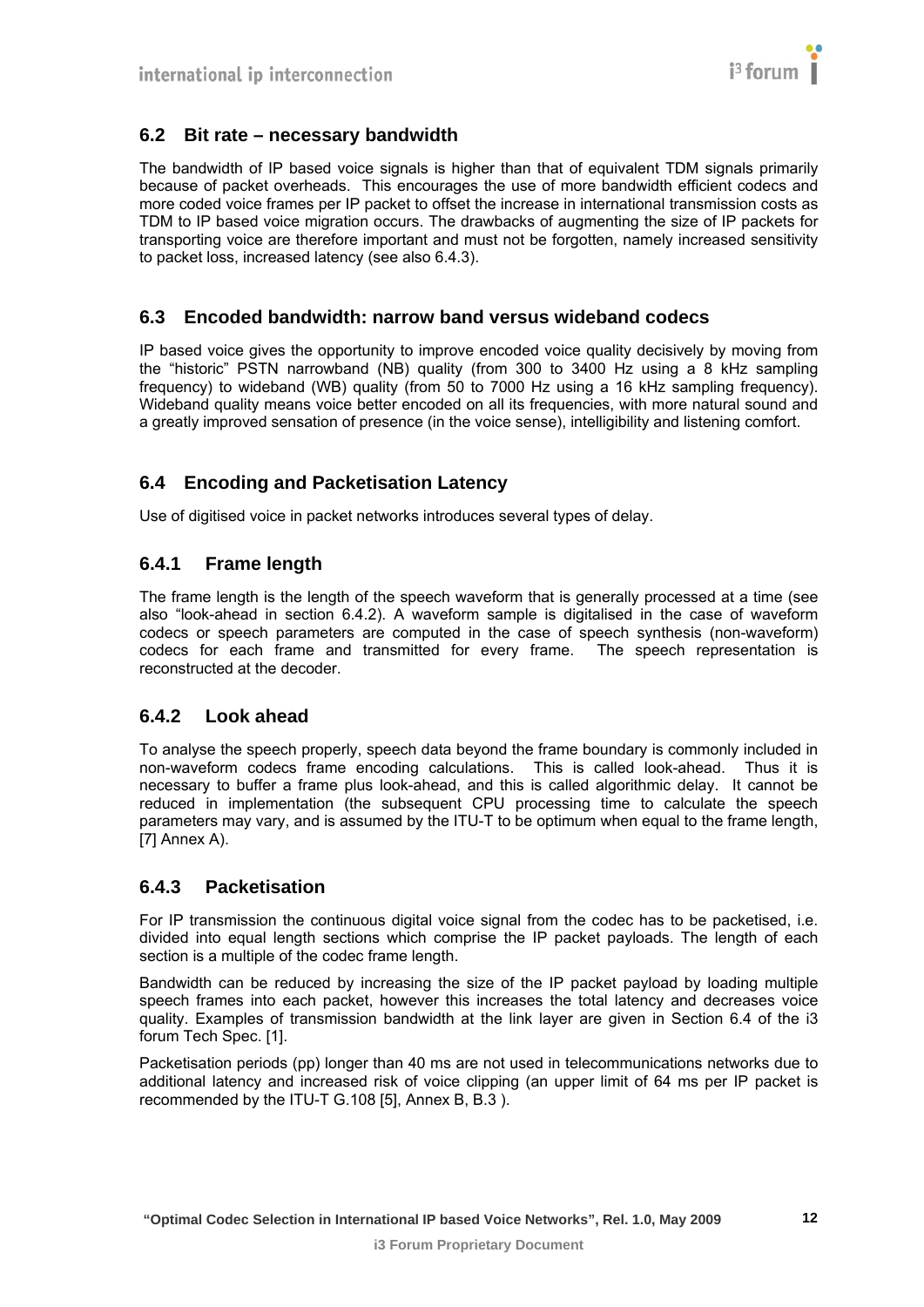## <span id="page-12-1"></span><span id="page-12-0"></span>**6.4.4 Output Queuing Delay**

This is the time taken at the send end to "clock" the packetised signal into an IP facility, and is generally low except for some Service Provider (Access) networks which have low bandwidth.

## <span id="page-12-2"></span>**6.4.5 De-Jitter buffer delay**

A de-jitter buffer is required at the receive end to counter jitter introduced by queuing delay variations in the packet network. This enables a continuous playout of the de-packetised, coded digital signal into the decoder. This buffer is typically set equal to the packetisation period.

## <span id="page-12-3"></span>**6.4.6 Combined effect of Delay factors**

Minimum codec speech processing delay is

#### (frame length + look ahead ) + frame length

where the second frame length is the time to calculate the coded signal (CPU time), assumed optimised when calculation is finished just as the next frame is available for calculation.

Increasing the packetisation period increases latency, thus reducing speech quality for end-to-end calls >150 ms (see section [7.5](#page-21-1)). Loading the frames of coded voice into IP packets is practically instantaneous, [\[7\]](#page-6-8) Annex A, so that the additional latency is the time the first frame is held until the final frame is calculated and available to concatenate and drop into the IP packet. Additional delay to clock the packets out into the link layer is low for a high speed link, thus speech processing time (codec + packetisation period) is

#### $(N + 1)$  x Frame length + look-ahead

where N is the number of frames per packet [\[7\]](#page-6-8).

The codec is generally located in the Service Provider access network where, if the bandwidth is limited, the delay may increase over that given above. The maximum speech processing time is

#### $(2N + 1)$  x Frame length + look-ahead

The average delay would be obtained by using a multiplier of 1.5 prior to the N for a combination of the low and high speed access links.

Common frame lengths and packetisation periods used for several codecs, together with mean one-way delay of coder and packetisation time processing in accordance with ITU-T G.114 [\[7\]](#page-6-8) table.4, are given in [Table 1](#page-13-2).

## <span id="page-12-4"></span>**6.5 Speech Fidelity**

l

Preserving natural speech fidelity as much as possible is essential to satisfy users. Generally low bit rate codecs have an increased complexity (resulting in latency increase and more computation) to retain fidelity. In addition, they become optimised for speech (the "codebook" parameters are optimised for speech, see section [6.1.2](#page-10-2)) to maintain fidelity at lower bit rates<sup>[4](#page-12-0)[5](#page-12-0)</sup>.

<sup>4</sup> This means that Low Bit Rate speech codecs generally cannot handle music, nor do they transmit tones or fax transmissions reliably, so that if tones must be transmitted, codecs such as G.711 must be used.

It is common to optimise codecs for the application. Other codecs are optimised for music, such as MP3, and video, such as MPEG-2 and MPEG-4.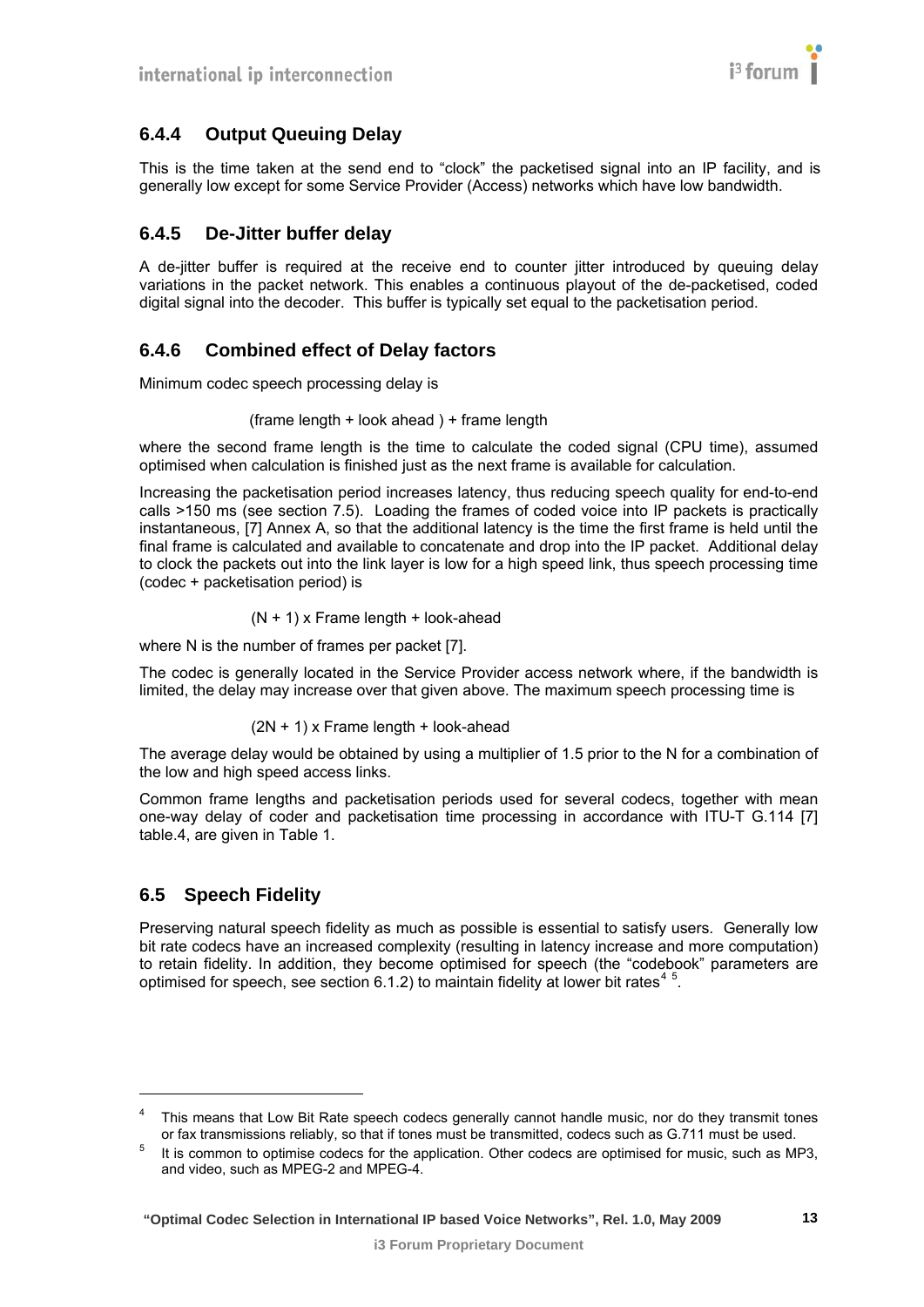<span id="page-13-0"></span>

|            | Frame     | Look-<br>ahead | <b>Typically</b><br>used<br>packetisation | Mean one-way delay<br>introduced by coder-related<br>processing per G.114 (ms) |        |  |  |  |  |  |
|------------|-----------|----------------|-------------------------------------------|--------------------------------------------------------------------------------|--------|--|--|--|--|--|
| Codec      | size (ms) | (ms)           | periods (ms)                              | Min.                                                                           | Max    |  |  |  |  |  |
| G.711      | 0.125     | 0              | 10                                        | 10.125                                                                         | 20.125 |  |  |  |  |  |
|            |           |                | 20                                        | 20.125                                                                         | 40.125 |  |  |  |  |  |
|            |           |                | 40                                        | 40.125                                                                         | 80.125 |  |  |  |  |  |
| G.729      | 10        | 5              | 10                                        | 25                                                                             | 35     |  |  |  |  |  |
|            |           |                | 20                                        | 35                                                                             | 55     |  |  |  |  |  |
|            |           |                | 30                                        | 45                                                                             | 75     |  |  |  |  |  |
|            |           |                | 40                                        | 55                                                                             | 95     |  |  |  |  |  |
| G.723.1    | 30        | 7.5            | 30                                        | 67.5                                                                           | 97.5   |  |  |  |  |  |
| <b>AMR</b> | 20        | 5              | 20                                        | 45                                                                             | 65     |  |  |  |  |  |
|            |           |                | 40                                        | 65                                                                             | 105    |  |  |  |  |  |
| G.726      | 0.125     | 0              | 10                                        | 10.125                                                                         | 20.125 |  |  |  |  |  |
|            |           |                | 20                                        | 20.125                                                                         | 40.125 |  |  |  |  |  |
|            |           |                | 30                                        | 30.125                                                                         | 60.125 |  |  |  |  |  |
| FR-AMR     | 20        | 5 (note 1)     | 20                                        | 45                                                                             | 65     |  |  |  |  |  |

Note (1) The 5mS look ahead is a dummy at the 12.2kbit/s Full Rate to allow seamless frame-wise mode switching with the rest of the FR-AMR rates.

#### **Table 1 Common Codec Frame Sizes, Packetisation Periods and Encoding + Packetisation times**

<span id="page-13-2"></span>Voice codec basic features for the codecs cited in the *i3 Forum Technical Interconnection Model for International Voice Networks, Release 2 (May 2009)* [\[1\]](#page-6-2) are presented in Table 2.

As codecs are developed it is common to conduct subjective tests (see section [7.1](#page-18-2)) according to ITU-T Rec. P.800 [\[8\]](#page-6-9) on that codec, effectively an end-end connection where the only impairment is the codec. The values resulting from such tests (generally expressed as Mean Opinion Scores – MOS) depend on the test configurations (see section [7.1](#page-18-2)) but are an accurate customer opinion rating when many listeners and many languages are admitted to the experiments. These values are known as the intrinsic MOS for that codec, and indicative values are included, where known, in [Table 2](#page-17-0).

#### <span id="page-13-1"></span>**6.6 Mobile Codecs**

Generally, mobile codecs are designed for radio spectrum conservation and commonly have dynamically variable bit rates to compensate for radio signal strength variations during a call. Earlier generations of mobile codecs typically have lower voice quality than "wire-line" or fixed network codecs, and quality varied during a call. However most mobile codecs brought into service over the last few years have very good speech fidelity, which under no packet loss conditions in fixed networks perform significantly better than G.729. For mobile calls the codec impairment is mainly increased due to Frame Erasure caused by packet loss.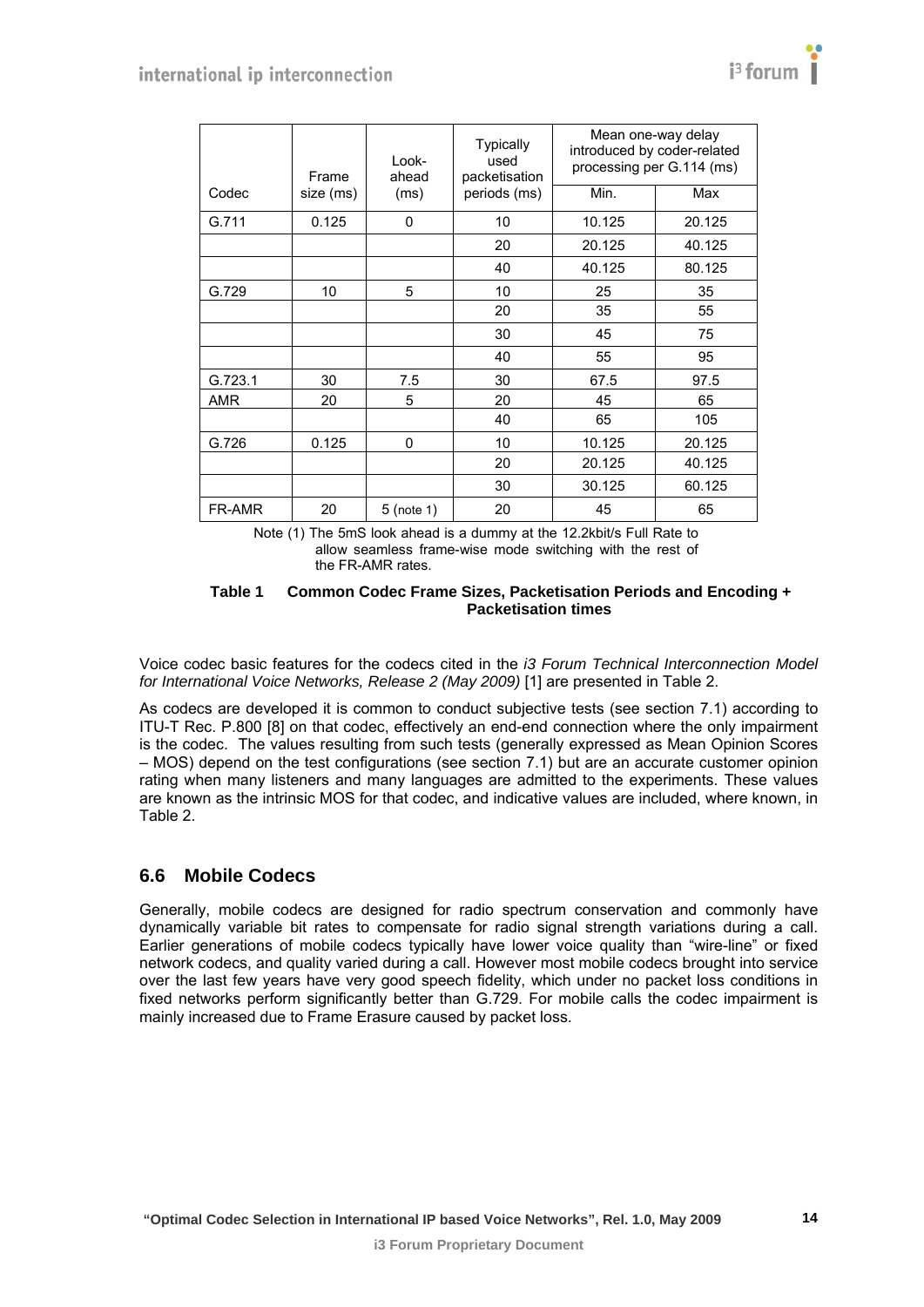

#### A Narrowband codecs

| Codec      | Technology      | Sampling<br>Frequency | <b>Audio</b><br><b>Band</b> |            | <b>Bit Rate</b> | <b>Frame</b><br>length | <b>Packet</b><br>length<br>(a) | Look<br>ahead | Min. IP<br><b>Delay</b><br>(b) | <b>Mean</b><br>one way<br>delay © | Max.<br>one<br>way<br>delay<br>$^{\circ}$ | Transco<br>ding<br>toler<br>ance | <b>CPU Load</b> | VAD/<br>DTX/<br><b>CNG</b><br>(d) | <i>Ie</i><br>(f) | $\overset{\mathbf{B}_{\mathrm{pl}}}{\left( \mathbf{g}\right) }$ | <b>Burst</b><br>R(g) | n/<br>Ppl<br>(o) | le-<br>eef<br>(o) | <b>PLC</b><br>(i) | $\mathsf{R}$<br>factor<br>(h) |
|------------|-----------------|-----------------------|-----------------------------|------------|-----------------|------------------------|--------------------------------|---------------|--------------------------------|-----------------------------------|-------------------------------------------|----------------------------------|-----------------|-----------------------------------|------------------|-----------------------------------------------------------------|----------------------|------------------|-------------------|-------------------|-------------------------------|
|            |                 | kHz                   | <b>kHz</b>                  |            | kbit/s          | ms                     | ms                             | ms            | <b>ms</b>                      | ms                                | <b>ms</b>                                 | (e)                              | <b>MIPS</b>     |                                   |                  |                                                                 |                      |                  |                   |                   |                               |
| G.711+PLC  | <b>PCM</b>      | 8                     | $0.3 - 3.4$                 | Fix        | 64              | 0,125                  | 10                             | 0             | 0,25                           | 10.125                            | 20,125                                    | Yes                              | 0,01            | App II                            | $\mathbf 0$      | 25<br>(q)                                                       | Y                    |                  |                   | App I             | 92,3                          |
| G.711      | <b>PCM</b>      | 8                     | $0,3 - 3,4$                 | Fix        | 64              | 0,125                  | 10                             | $\mathbf{0}$  | 0,25                           | 10,125                            | 20,125                                    | Yes                              | 0,01            | App II                            | 0                | 4(q)                                                            |                      |                  |                   | N                 | 92,3                          |
| G.711+PLC  | <b>PCM</b>      | 8                     | $0,3 - 3,4$                 | Fix        | 64              | 0,125                  | 20                             | $\Omega$      | 0,25                           | 20,125                            | 40,125                                    | Yes                              | 0,01            | App II                            | $\mathbf 0$      | 25<br>(q)                                                       | Y                    |                  |                   | App               | 92,3                          |
| G.711+PLC  | <b>PCM</b>      | 8                     | $0,3 - 3,4$                 | Fix        | 64              | 0.125                  | 20                             | $\Omega$      | 0.25                           | 20.125                            | 40.125                                    | Yes                              | 0.01            | App II                            | $\mathbf 0$      |                                                                 | 5.91                 | 6/1.5            | $\overline{7}$    | (p)               | 85,3                          |
| G.711+PLC  | <b>PCM</b>      | 8                     | $0,3 - 3,4$                 | Fix        | 64              | 0,125                  | 20                             | $\mathbf 0$   | 0,25                           | 20,125                            | 40,125                                    | Yes                              | 0,01            | App II                            | $\mathbf 0$      |                                                                 | 7,84                 | 8/2              | 10                | (p)               | 82,3                          |
| G.711      | <b>PCM</b>      | 8                     | $0,3 - 3,4$                 | Fix        | 64              | 0,125                  | 20                             | $\mathbf 0$   | 0,25                           | 20,125                            | 40,125                                    | Yes                              | 0,01            | App II                            | 0                | $\mathbf 5$<br>(r)                                              | 4                    |                  |                   | N                 | 92,3                          |
| G.729      | <b>CS-ACELP</b> | 8                     | $0,3 - 3,4$                 | Fix        | 8               | 10                     | 10                             | 5             | 25                             | 25                                | 35                                        | no                               | 18              | Ann<br><sub>B</sub>               | 10               |                                                                 |                      |                  |                   | Y                 | 82,3                          |
| G.729a+VAD | <b>CS-ACELP</b> | 8                     | $0,3 - 3,4$                 | <b>Fix</b> | 8               | 10                     | 10                             | 5             | 25                             | 25                                | 35                                        | no                               | 10.5            | Ann<br>B                          | 11               | 19<br>(r)                                                       | Y                    |                  |                   | Y                 | 81,3                          |
| G.729d     | <b>CS-ACELP</b> | 8                     | $0.3 - 3.4$                 | Fix        | 6,4             | 10                     | 10                             | 5             | 25                             | 25                                | 35                                        | no                               | 20              | Ann<br>B/F                        |                  |                                                                 |                      |                  |                   | Y                 |                               |
| G.729e     | <b>CS-ACELP</b> | 8                     | $0.3 - 3.4$                 | <b>Fix</b> | 11,8            | 10                     | 10                             | 5             | 25                             | 25                                | 35                                        | no                               | 18              | Ann<br>B/G                        | $\overline{4}$   | 8<br>(r)                                                        | 4                    |                  |                   | Y                 | 88,3                          |
| G.729      | <b>CS-ACELP</b> | 8                     | $0,3 - 3,4$                 | Fix        | 8               | 10                     | 20                             | 5             | 25                             | 35                                | 55                                        | no                               | 18              | Ann<br>B.                         | 10               |                                                                 |                      |                  |                   | Y                 | 82,3                          |
| G.729a+VAD | <b>CS-ACELP</b> | 8                     | $0,3 - 3,4$                 | Fix        | 8               | 10                     | 20                             | 5             | 25                             | 35                                | 55                                        | no                               | 10.5            | Ann<br>B                          | 11               | 19<br>(r)                                                       | Y                    |                  |                   | Y                 | 81,3                          |
| G.729d     | <b>CS-ACELP</b> | 8                     | $0.3 - 3.4$                 | Fix        | 6.4             | 10                     | 20                             | 5             | 25                             | 35                                | 55                                        | no                               | 20              | Ann<br>B/F                        |                  |                                                                 |                      |                  |                   | Y                 |                               |
| G.729e     | <b>CS-ACELP</b> | 8                     | $0.3 - 3.4$                 | Fix        | 11,8            | 10                     | 20                             | 5             | 25                             | 35                                | 55                                        | no                               | 18              | Ann<br>$\mathsf{B}/\mathsf{G}$    | $\overline{4}$   |                                                                 |                      |                  |                   | Y                 | 88,3                          |
| G.729e     | <b>CS-ACELP</b> | 8                     | $0.3 - 3.4$                 | Fix        | 11,8            | 10                     | 20                             | 5             | 25                             | 35                                | 55                                        | no                               | 18              | Ann<br>B/G                        | $\overline{4}$   | 8<br>(r)                                                        | 5,91                 | 6/1.5            | 9                 | native            | 83,3                          |
| G.729e     | <b>CS-ACELP</b> | 8                     | $0,3 - 3,4$                 | Fix        | 11,8            | 10                     | 20                             | 5             | 25                             | 35                                | 55                                        | no                               | 18              | Ann<br>B/G                        | 4                | 8<br>(r)                                                        | 7,84                 | 8/2              | 11                | native            | 81,3                          |

**15**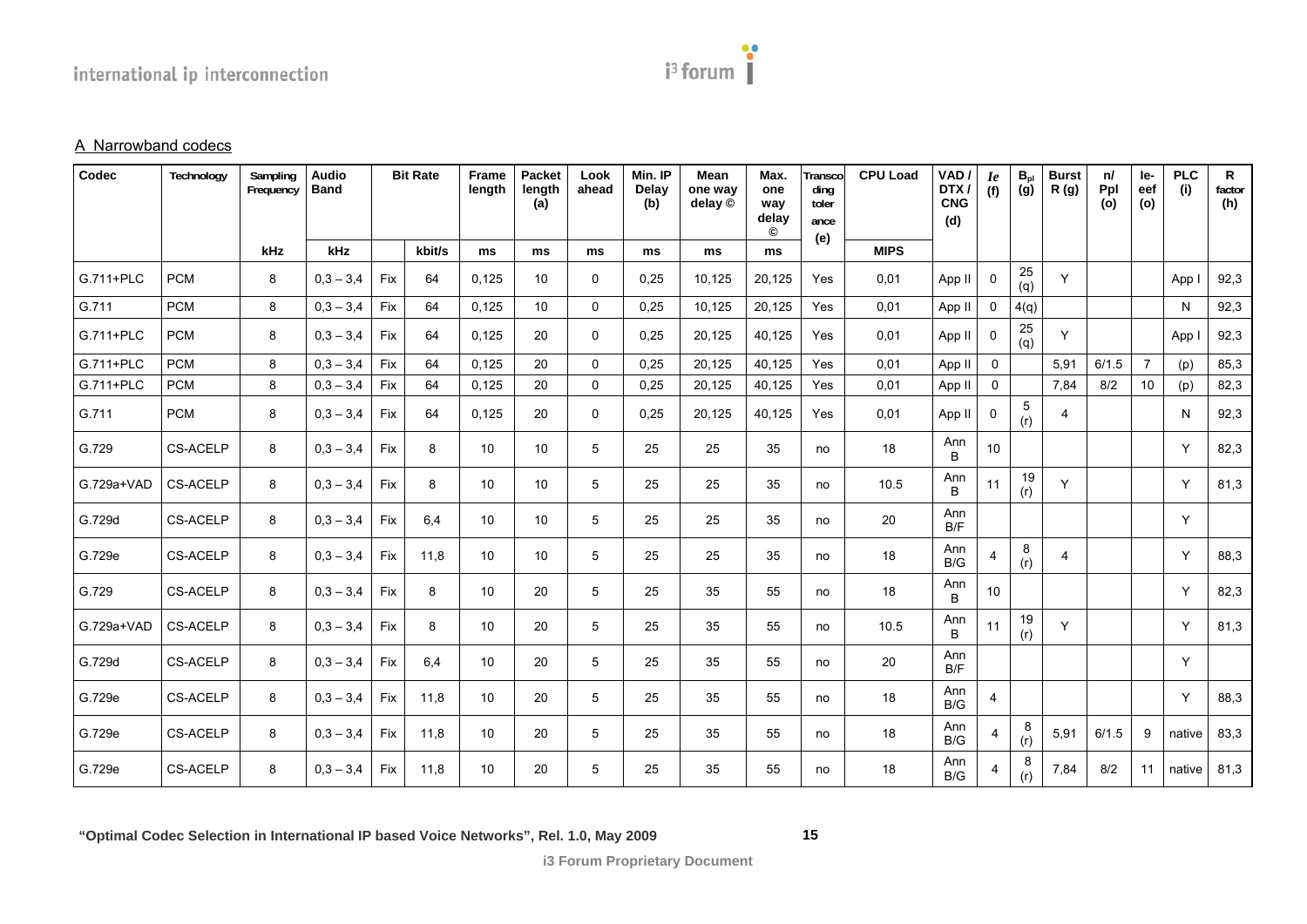# $i<sup>3</sup>$  forum

| $G.723.1+VAD$ ACELP |          | 8 | $0.3 - 3.4$ | Fix        | 5,3              | 30    | 30 | 7,5      | 67.5 | 67.5   | 97.5   | no  | 18-20     | Ann          | 19             |           | $\checkmark$ |  | $\sqrt{}$ | 73,3 |
|---------------------|----------|---|-------------|------------|------------------|-------|----|----------|------|--------|--------|-----|-----------|--------------|----------------|-----------|--------------|--|-----------|------|
| G.723.1             | MP-MLQ   | 8 | $0.3 - 3.4$ | <b>Fix</b> | 6.3              | 30    | 30 | 7,5      | 67,5 | 67.5   | 97,5   | no  | 18-20     | Ann          | 15             | 16<br>(r) |              |  | $\sqrt{}$ | 77,3 |
| <b>AMR</b>          | MR-ACELP | 8 | $0.3 - 3.4$ | Var        | $4,75-$<br>12.22 | 20    | 20 | 5        | 45   | 45     | 65     | no  | 16,7 WMOP | $\checkmark$ |                |           |              |  | $\lambda$ |      |
| G.726               | ADPCM    | 8 | $0.3 - 3.4$ | <b>Fix</b> | 16               | 0.125 | 10 | $\Omega$ | 0,25 | 10,125 | 20.125 | Yes | $~1$ 30   | N            | 50             |           |              |  | N         | 42,3 |
| G.726               | ADPCM    | 8 | $0.3 - 3.4$ | <b>Fix</b> | 24               | 0,125 | 10 | $\Omega$ | 0,25 | 10,125 | 20.125 | Yes | $~1$ 30   | N            | 25             |           |              |  | N         | 67,3 |
| G.726               | ADPCM    | 8 | $0,3 - 3,4$ | <b>Fix</b> | 32               | 0,125 | 10 | $\Omega$ | 0,25 | 10,125 | 20,125 | Yes | $~1$ 30   | N            |                |           |              |  | N         | 85,3 |
| G.726               | ADPCM    | 8 | $0,3 - 3,4$ | <b>Fix</b> | 40               | 0,125 | 10 | $\Omega$ | 0,25 | 10,125 | 20,125 | Yes | $~1$ 30   | N            | $\overline{2}$ |           |              |  | N         | 90,3 |

#### B Wideband Codecs

| Codec                                                      | Technology                        | Sampling<br>Frequency | Audio<br><b>Band</b>             |     | <b>Bit Rate</b>                                    | Frame<br>length | Packet<br>length<br>(a) | Look<br>ahead               | Min. IP<br>Delay<br>(b) | Mean<br>one way<br>delay © | Max.<br>one<br>way<br>delay<br>◎ | Transcol<br>ding<br>toler<br>ance<br>(e) | <b>CPU Load</b>                                                             | VAD/<br>DTX/<br><b>CNG</b><br>(d) | Ie.<br>wb<br>(f) | $B_{pl}$<br>(g) | <b>Burst</b><br>R (g) | n/<br>Ppl<br>(o) | $Ie-$<br>eef<br>(o) | <b>PLC</b><br>(i) | R<br>factor<br>(h) |
|------------------------------------------------------------|-----------------------------------|-----------------------|----------------------------------|-----|----------------------------------------------------|-----------------|-------------------------|-----------------------------|-------------------------|----------------------------|----------------------------------|------------------------------------------|-----------------------------------------------------------------------------|-----------------------------------|------------------|-----------------|-----------------------|------------------|---------------------|-------------------|--------------------|
|                                                            |                                   | kHz                   | <b>kHz</b>                       |     | kbit/s                                             | ms              | ms                      | ms                          | ms                      | ms                         | ms                               |                                          | <b>MIPS</b>                                                                 |                                   |                  |                 |                       |                  |                     |                   |                    |
| G.729.1 Narrow<br>band low delay<br>mode (8, 12<br>kbit/s) | EV-CELP<br>+TDBWE+<br><b>MDCT</b> | 8                     | $0.3 - 3.4$                      | Var | 8<br>12                                            | 20              | 20                      | 5                           | 25                      | 25                         | 45                               | no                                       | 14,48 WMOPS<br>$(8 \text{ kbit/s})$<br>17.30 WMOPS<br>$(12 \text{ kbit/s})$ | $\checkmark$                      |                  |                 |                       |                  |                     |                   |                    |
| G.729.1<br>Wideband low<br>delay mode<br>(14kbit/s)        | EV-CELP<br>+TDBWE+<br><b>MDCT</b> | 8 or 16               | $0.3 - 3.4$<br>or<br>$0,5 - 7,0$ | Var | 14                                                 | 20              | 20                      | 5<br>(low<br>delay<br>mode) | 28.9375                 | 28.9375                    | 48.9375                          | no                                       | 24 WMOPS                                                                    | $\checkmark$                      |                  |                 |                       |                  |                     |                   |                    |
| $G.729.1$ (I)                                              | EV-CELP<br>+TDBWE+<br><b>MDCT</b> | 8 or 16               | $0.3 - 3.4$<br>or<br>$0,5 - 7,0$ | Var | 14, 16,<br>18, 20,<br>22, 24,<br>26, 28,<br>30, 32 | 20              | 20                      | 28,9375                     | 68,9375                 | 68,9375                    | 88,9375                          | no                                       | 36 WMOPS                                                                    | Y                                 |                  |                 |                       |                  |                     |                   |                    |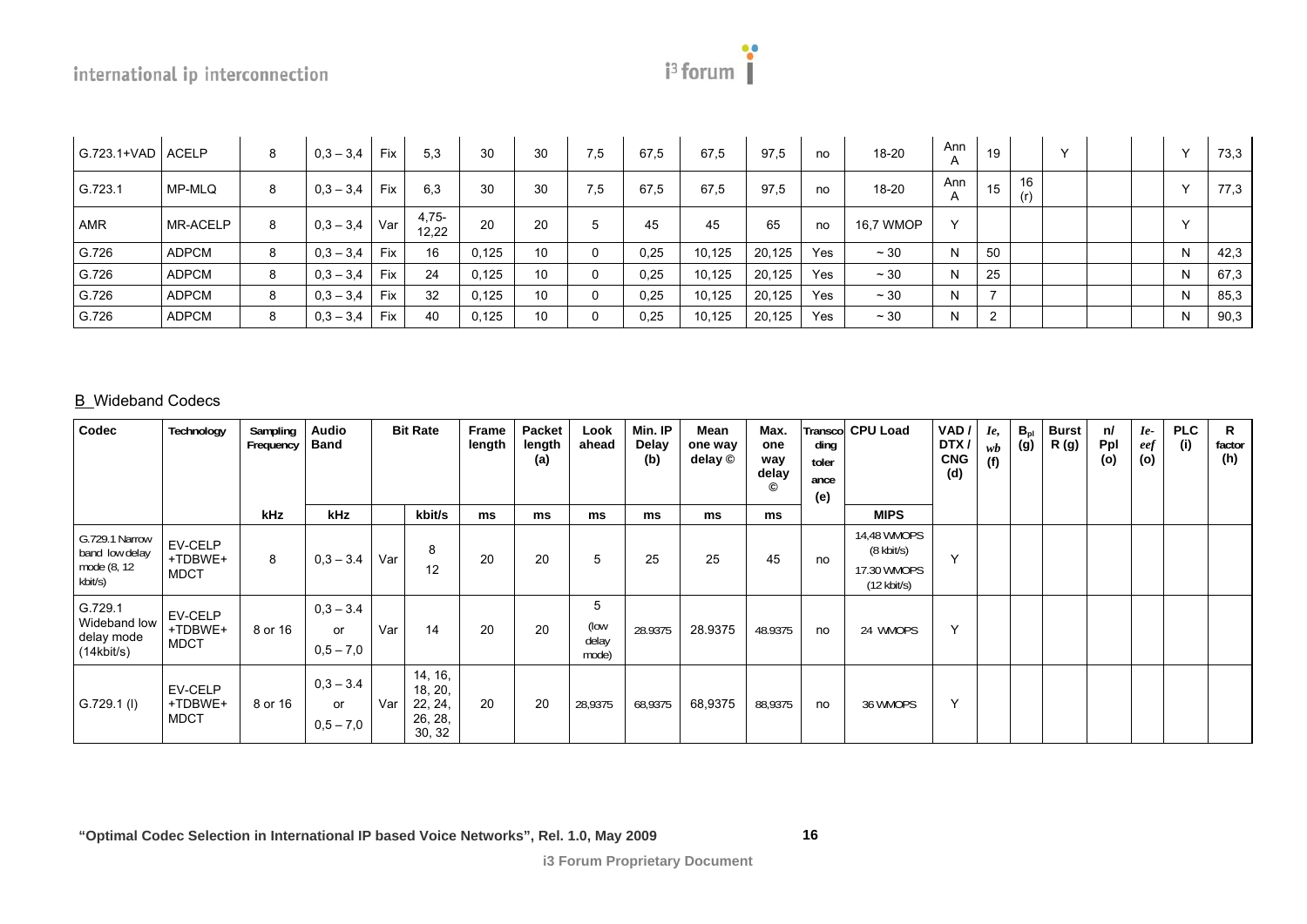| orun |
|------|
|      |

|               | EV-CELP                           |         | $0,3 - 3.4$       |            |                  |       |    |          |         |         |         |    |               |              |                |                |  |                  |     |
|---------------|-----------------------------------|---------|-------------------|------------|------------------|-------|----|----------|---------|---------|---------|----|---------------|--------------|----------------|----------------|--|------------------|-----|
| G.729.1 (l)   | +TDBWE+                           | 8 or 16 | or                | Var        | 24               | 20    | 20 | 28.9375  | 68,9375 | 68.9375 | 88.9375 | no | 36 WMOPS      | Y            | 16             | 3              |  |                  | 113 |
|               | <b>MDCT</b>                       |         | $0.5 - 7.0$       |            |                  |       |    |          |         |         |         |    |               |              |                |                |  |                  |     |
| $G.729.1$ (l) | EV-CELP<br>+TDBWE+<br><b>MDCT</b> | 8 or 16 | $0.3 - 3.4$<br>or | Var        | 32               | 20    | 20 | 28.9375  | 68,9375 | 68,9375 | 88,9375 | no | 36 WMOPS      | Y            | 7              | 6              |  |                  | 122 |
|               |                                   |         | $0,5 - 7,0$       |            |                  |       |    |          |         |         |         |    |               |              |                |                |  |                  |     |
| G.722         | <b>SB-ADPCM</b>                   | 16      | $0,5 - 7,0$       | Fix        | 48               | 0,125 | 20 | 0        | 0,25    | 20,125  | 40,125  |    | 10 MIPS       | N            | 31             |                |  | N                | 98  |
| G.722         | <b>SB-ADPCM</b>                   | 16      | $0.5 - 7.0$       | Fix        | 56               | 0,125 | 20 | 0        | 0,25    | 20,125  | 40,125  |    | 10 MIPS       | N            | 20             |                |  |                  | 109 |
| G.722         | <b>SB-ADPCM</b>                   | 16      | $0,5 - 7,0$       | <b>Fix</b> | 64               | 0,125 | 20 | 0        | 0,25    | 20,125  | 40,125  |    | 10 MIPS       | N            | 13             | $\overline{7}$ |  | App<br>Ш         | 116 |
| G.722         | <b>SB-ADPCM</b>                   | 16      | $0.5 - 7.0$       | Fix        | 64               | 0,125 | 20 | $\Omega$ | 0,25    | 20,125  | 40,125  |    | 10 MIPS       | N            | 13             | 5              |  | App<br><b>IV</b> | 116 |
| G.722         | <b>SB-ADPCM</b>                   | 16      | $0,5 - 7,0$       | Fix        | 64               | 0,125 | 20 | $\Omega$ | 0,25    | 20,125  | 40,125  |    | 10 MIPS       | N            | 13             |                |  | N                | 116 |
| G.722.1       | <b>MLT</b>                        | 16      | $0,5 - 7,0$       | Fix        | 24               | 20    | 20 | 20       | 60      | 60      | 80      | no | $< 5.5$ WMOPS | N            | 19             |                |  | N                | 110 |
| G.722.1       | <b>MLT</b>                        | 16      | $0,5 - 7,0$       | Fix        | 32               | 20    | 20 | 20       | 60      | 60      | 80      | no | $< 5.5$ WMOPS | N            | 13             |                |  |                  | 116 |
| G.722.2(k)    | <b>ACELP</b>                      | 16      | $0,5 - 7,0$       | Var        | $6.6 -$<br>23.85 | 20    | 20 | 5        | 45      | 45      | 65      | no | 39 WMOPS (s)  | Υ            |                |                |  |                  |     |
| G.722.2(k)    | <b>ACELP</b>                      | 16      | $0,5 - 7,0$       | Var        | 6,6              | 20    | 20 | 5        | 45      | 45      | 65      | no | (t)           | Y            | 41             |                |  |                  | 88  |
| G.722.2(k)    | <b>ACELP</b>                      | 16      | $0,5 - 7,0$       | Var        | 8,85             | 20    | 20 | 5        | 45      | 45      | 65      | no | (t)           | $\checkmark$ | 26             |                |  |                  | 103 |
| G.722.2(k)    | <b>ACELP</b>                      | 16      | $0,5 - 7,0$       | Var        | 12.65            | 20    | 20 | 5        | 45      | 45      | 65      | no | (t)           | Y            | 13             | 4              |  |                  | 116 |
| G.722.2(k)    | <b>ACELP</b>                      | 16      | $0,5 - 7,0$       | Var        | 15,85            | 20    | 20 | 5        | 45      | 45      | 65      | no | (t)           | Y            | $\overline{7}$ |                |  |                  | 122 |
| G.722.2(k)    | <b>ACELP</b>                      | 16      | $0,5 - 7,0$       | Var        | 23,05            | 20    | 20 | 5        | 45      | 45      | 65      | no | (t)           | Y            |                | 5              |  |                  | 128 |
| G.722.2 (k)   | <b>ACELP</b>                      | 16      | $0.5 - 7.0$       | Var        | 23.85            | 20    | 20 | 5        | 45      | 45      | 65      | no | $(t)$ $(u)$   | Y            | 8              | 5              |  |                  | 121 |

#### **Terms used in the table**

1. Var means Dynamically Variable bit-rate during a call. Some fixed codecs have different Bits rates available, but the rate does not change during call.

2. MIPS Millions of Instructions per Second

3. WMOPS Weighted Million Operations Per Second, an ITU-T measure of computational complexity, similar to MIPS. WMOPS are roughly equivalent to MIPS for fixed-point processors used in commercial codecs.

4. Min Latency is the Algorithmic Delay, the lowest time for a bit input to the encoder to emerge from the decoder algorithm. This is implementation independent.

 **"Optimal Codec Selection in International IP based Voice Networks", Rel. 1.0, May 2009** 

**17**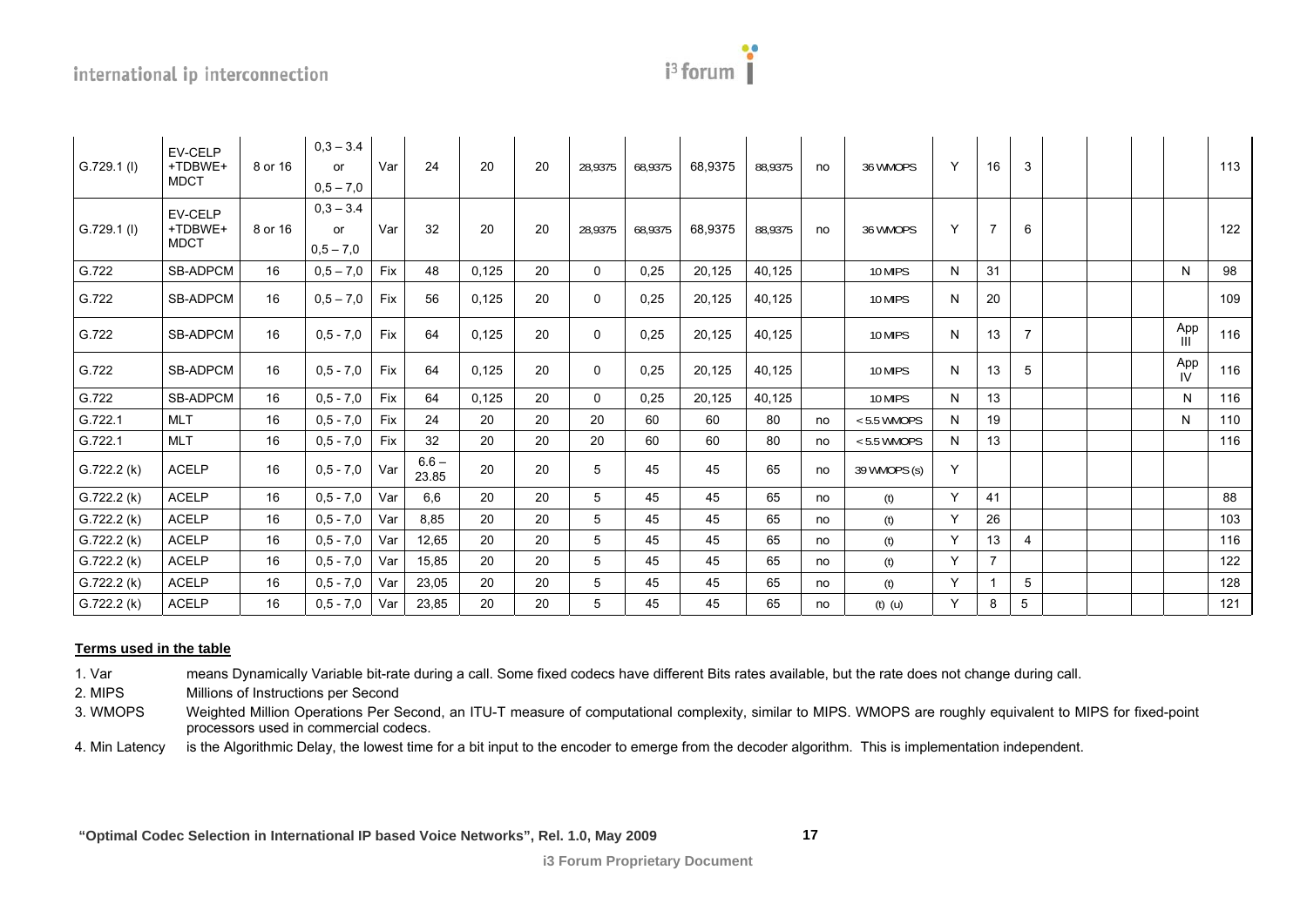# $i<sup>3</sup>$  forum |

#### **Notes:**

- (a) Typically encountered packetisation rates only.
- (b) Minimum IP Delay refers to the processing delay requirements of the encoder (send side) for a single frame in a packet as per G.114 A.2.3 [\[7\]](#page-6-10). This is longer than quoted algorithmic delays for encoders.
- (c) Min. and Max. delays refer to multiple frames per packet calculated as per G.114 A.2.4 [\[7\]](#page-6-10). The difference between Max. and Min. is determined by the serialisation delay to line of the codec frames wrapped in layer 2 and layer 3 protocol headers/trailers, and is therefore dependent on the link bit rate, application of QOS, and queuing delays for other session packets already transmitting to line (link congestion characterisation).
- (d) Refers to Annexes/Amendments to base standards for operation, and "N" does not preclude use of proprietary forms. Impairments within the E-Model are not generally considered, but if so they are then explicitly included under Codec type.
- (e) There is always transcoding tolerance within families where backward compatibility applies, for example AMR-NB to GSM-EFR would negotiate to operate as GSM-EFR. G.726 [\[9\]](#page-6-11) is transcoding tolerant when synchronously tandemed.
- (f) *Ie* for narrow band codecs and *Ie,wb* for wideband codecs (in a monotic listening context) as per ITU-T G.113 [\[10\]](#page-6-12) Appendices I and IV respectively. For narrow band codecs, *Ie,wb* <sup>=</sup>*Ie* + 35,8.
- (g) Burst Ratio is valid when Bpl≥16, denoted by "Y", and BurstR is stated the Bpl is valid for this value only. Refer ITU-T G.107 [\[11\]](#page-6-13) par 3.5 & G.113 [\[10\]](#page-6-12) Appendix I for specific limitations and conditions. For WB codecs, Bpl assumed in diotic listening context.
- (h) Highest achievable R score within an optimal speech channel with no packet loss, and taking no account of the additional delay that is introduced (typically negligible impact for a domestic TDM baseline). Narrowband codecs have a maximum of 93.2, Wideband 129 [\[3\]](#page-6-14).
- (i) Packet Loss Concealment (PLC) improves performance under packet loss conditions and is incorporated in complex codecs by default. For others such as G.711 [\[2\]](#page-6-15), impairment values may be available with and without PLC, either incorporating the performance into an effective *Ie* value (*Ie-eff*) or through the factors Bpl, Ppl and BurstR as defined in the E-model. See also notes (g),(o),&(p).
- G.711 [\[2\]](#page-6-15) performance when compared to wideband codecs yields an *Ie* that allows use of an expanded R scale, and is shown here for comparitive purposes.
- (k) G.722.2 [\[12\]](#page-6-16) is also known as AMR WB for mobile and is backward compatible with the AMR codec.
- (l) G.729.1 [\[14\]](#page-6-17) is also known as G.729EV and supports backward compatibility modes to G.729/a/b and a new Narrowband bit rate of 12Kbps. *Ie,wb* values are not ratified and are proposed for diotic (two ears or speakerphone) listening. Algorithmic delay is stated in G.729.1 par 5.6, as 48.9375ms.
- (m) G.718 [\[15\]](#page-6-18) par 5.2 states Wideband algorithmic delay to be 42.875ms.
- (n) G.711.1 [\[16\]](#page-6-19) par 6.5 states Wideband algorithmic delay to be 11.875ms.
- (o) For some specific cases of number of lost packets "n", percentage Packet Loss "Ppl" and BurstR, an *Ie-eff* (effective *Ie* value) may be directly used in formula 3 of G.107 [\[11\]](#page-6-13).
- (p) PLC type of "Repeat 1/Silence". Refer G.113 [\[10\]](#page-6-12) Table I.5.
- (q) for 10 ms packets
- (r) for 20 ms packets
- (s) The complexity quoted for G.722.2 is for the highest complexity implementation.
- (t) The complexity varies with bit rate, generally being higher for higher bit rates excpet for the 23.85kbit/s rate which is slightly less complex.
- (u) The higher voice frequencies are handled differently in this highest bit rate, from directly transmitted information.

#### <span id="page-17-0"></span>**Table 2 Basic voice codec features**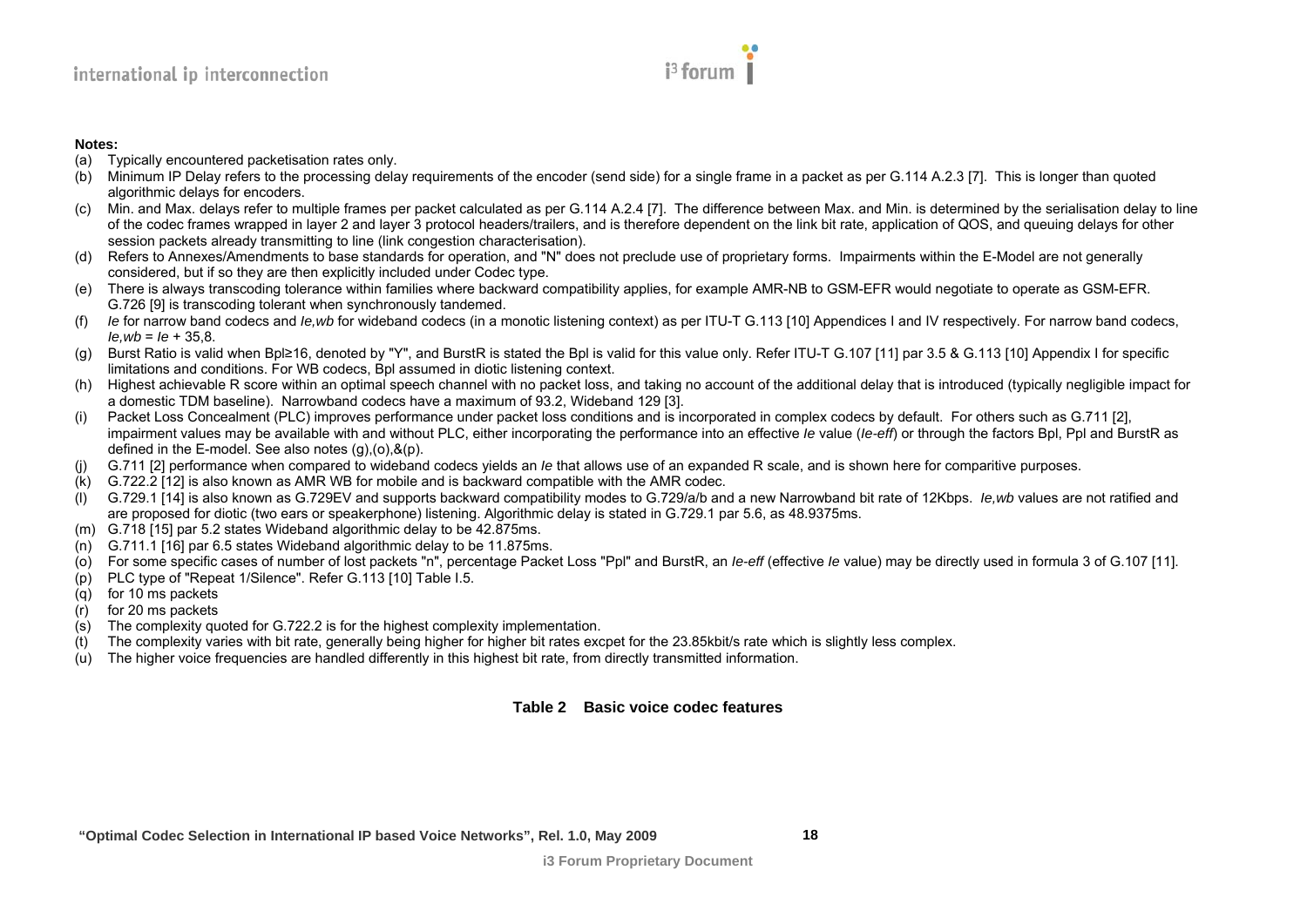# <span id="page-18-1"></span><span id="page-18-0"></span>**7 Voice Quality Evaluation**

## <span id="page-18-2"></span>**7.1 Mean Opinion Score (MOS)**

A commonly used scale is the Mean Opinion Score (MOS). MOS is a subjective value defined in ITU-T Rec. P.10/G.100 [\[17\],](#page-6-20) as follows: "*The mean of opinion scores, i.e. of the values on a predefined scale that subjects assign to their opinion of the performance of the telephone transmission system used either for conversation or for listening to spoken material*."

There exist different MOS scales depending on the task undertaken. The most common and known is MOS-LQ for the listening-only context. MOS-TQ applies for talking-only situations. MOS-CQ applies for real conversational quality.

MOS scores can also have different origins:

- subjective tests (e.g.: MOS-LQS from P.800 tests [\[8\]](#page-6-9))
- measurement tools or methods (e.g. MOS-LQO with PESQ)
- planning and estimation tools (e.g. MOS-CQE with the E-model)

Measurement methods have to be divided into two families:

- psycho-acoustical models, signal-based ; the most commonly used model of this family is PESQ (ITU-T P.862 [\[18\]\)](#page-6-21)
- parametric models, taking benefit of protocol information ; for IP Based voice, they must comply with ITU-T Rec. P.564 [\[19\]](#page-6-22)

The audio bandwidth must also be taken into account:. Three contexts must be distinguished:

- narrow band only (e.g. MOS-LQON with P.862.1 [\[20\]\)](#page-6-23)
- wide-band only (e.g. MOS-LQSW with P.800 [\[8\]](#page-6-9) in wide-band context)
- mixed-band (e.g. MOS-LQOM with P.862.2 [\[21\]](#page-6-24) ).
- ITU-T Rec. P.10/G.100 [\[17\]](#page-6-20) gives all details about different MOS scales.

During subjective listening tests, listeners participate in a well balanced, subjective experiment [\[22\],](#page-6-25) listening to a pre-defined set of sentences, and score the results (their opinions on quality) on a scale of 1 to 5, which are then averaged [\[8\]](#page-6-9):

| <b>MOS</b> | Classification |
|------------|----------------|
| 5          | Excellent      |
|            | Good           |
| 3          | Fair           |
| 2          | Poor           |
|            | Bad            |

#### **Table 3 Scale of MOS values.**

It is important to note that subjective test results exhibit a variability, ITU Recommendation P.833 [\[23\]](#page-6-26) states "*Subjective tests, even if carefully designed and carried out under controlled conditions, cannot provide quality ratings which are 100% reproducible under the same conditions. The composition and experience of the test panel, choice of test conditions and stimulus material, test set-up and environment lead to an inherent variability. This variability can also be found in the mean ratings calculated over a large number of individual responses. As a consequence, equipment impairment factors derived from one test will vary to a certain extent if compared to other test data*".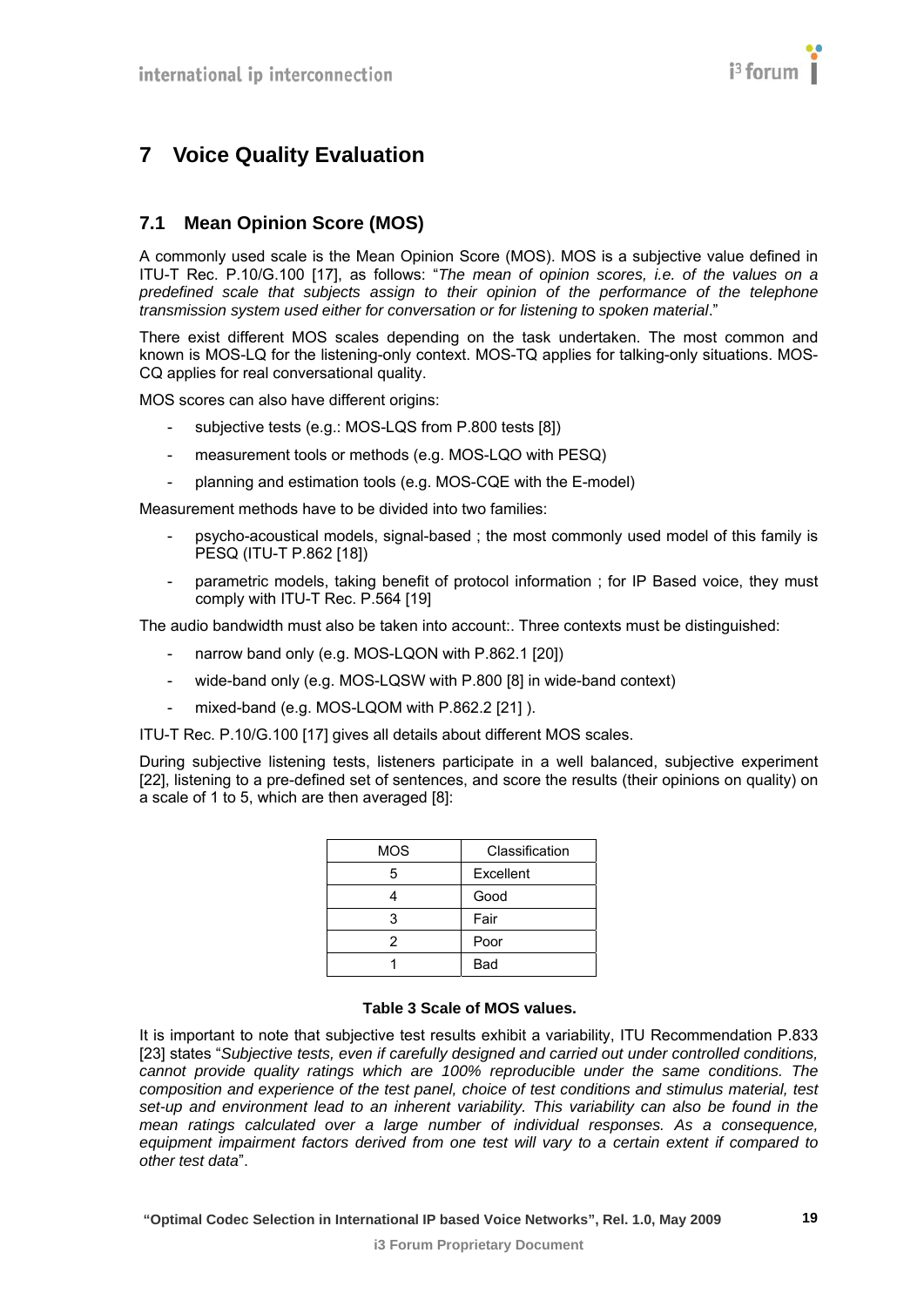<span id="page-19-0"></span>Care is also needed when comparing MOS from different laboratories because MOS is also affected by language and culture, e.g. Japanese MOS tends to be less than that measured in other countries [\[24\].](#page-7-0) To minimise such effects, reference conditions (clean speech, MNRU'S) are used.

Subjective tests have historically only applied to narrow band voice, and there is a wealth of MOS data available for most narrow-band codecs. This remains highly relevant because there is a vast embedded base of narrow band telephony (contributed by the existing PSTN) which will co-exist and interwork with IP based voice networks for many years.

However because IP based voice networks are not specifically designed for narrow band voice, wideband voice codecs are now coming into use (see sections [6.1](#page-9-3) and [6.3](#page-11-2)) and MOS measurements are also applied to those codecs. Care is needed in designing experiments to be meaningful to both narrow band and wideband codec's as these may be mixed within a network. For example MOS ratings differ between tests according to whether narrowband, mixed narrowband/wideband or only wideband stimuli are presented, as the use of the MOS scale is largely dependent on the stimulus set [\[3\]](#page-6-4).

With properly designed experiments, wideband voice scores 0.5 to 1 MOS greater than narrow band voice (the G.711 PCM codec used as reference gets a MOS-LQSM score of 3.7 in mixed wideband and narrowband codec subjective test experiments). This is particularly important in view of the transcoding impairments presented in section [10.2](#page-31-1).

#### <span id="page-19-1"></span>**7.2 E-Model**

l

It is not practical to perform auditory tests during transmission planning. A widely used Transmission Rating Model for representing voice quality is the E-model as defined by the ITU Rec G.107 [\[11\]](#page-6-27). ITU Rec. P.834 adds "[*It] is the only one [method] recommended by ITU-T for describing the subjective effects of digital processes other than pure PCM on the integral quality for transmission planning purposes*". This model uses transmission impairment factors that represent the effects of modern signal processing devices (including codecs). All impairments modeled are additive (the E-model model being based on psychological factors which on a psychological scale are additive [\[11\]](#page-6-27)), thus the impairments of transmission segments (e.g. Carrier A, the International Carrier, and Carrier B as well as Service Provider networks) can be added<sup>[6](#page-19-0)</sup> to estimate end-to-end voice quality.

The primary output of the E-model is the Rating Factor or R (often called the R-Factor) which is composed of:

$$
R = Ro - Is - Id - Ie + A
$$

| Ro        | Represents in principle the basic signal-to-noise ratio, including noise sources such as circuit<br>noise and room noise.                                               |
|-----------|-------------------------------------------------------------------------------------------------------------------------------------------------------------------------|
| Is        | Is a combination of all impairments which occur more or less simultaneously with the voice<br>signal.                                                                   |
| Id        | represents the impairments caused by delay                                                                                                                              |
| <i>le</i> | Effective equipment impairment factor: represents impairments caused by low bit-rate codecs. It<br>also includes impairment due to packet-losses of random distribution |
| A         | Advantage factor: allows for compensation of impairment factors when there are other<br>advantages of access to the user. See [10] Appendix II and section 8.5.         |

#### **Table 4. Impairments contributing to R-Factor.**

<sup>6</sup> Note however that some impairments such as echo and loudness ratings need to be calculated for the end to end call, while impairments such as delay etc are able to be added for each segment of the call but again are considered in a single calculation for the end to end call.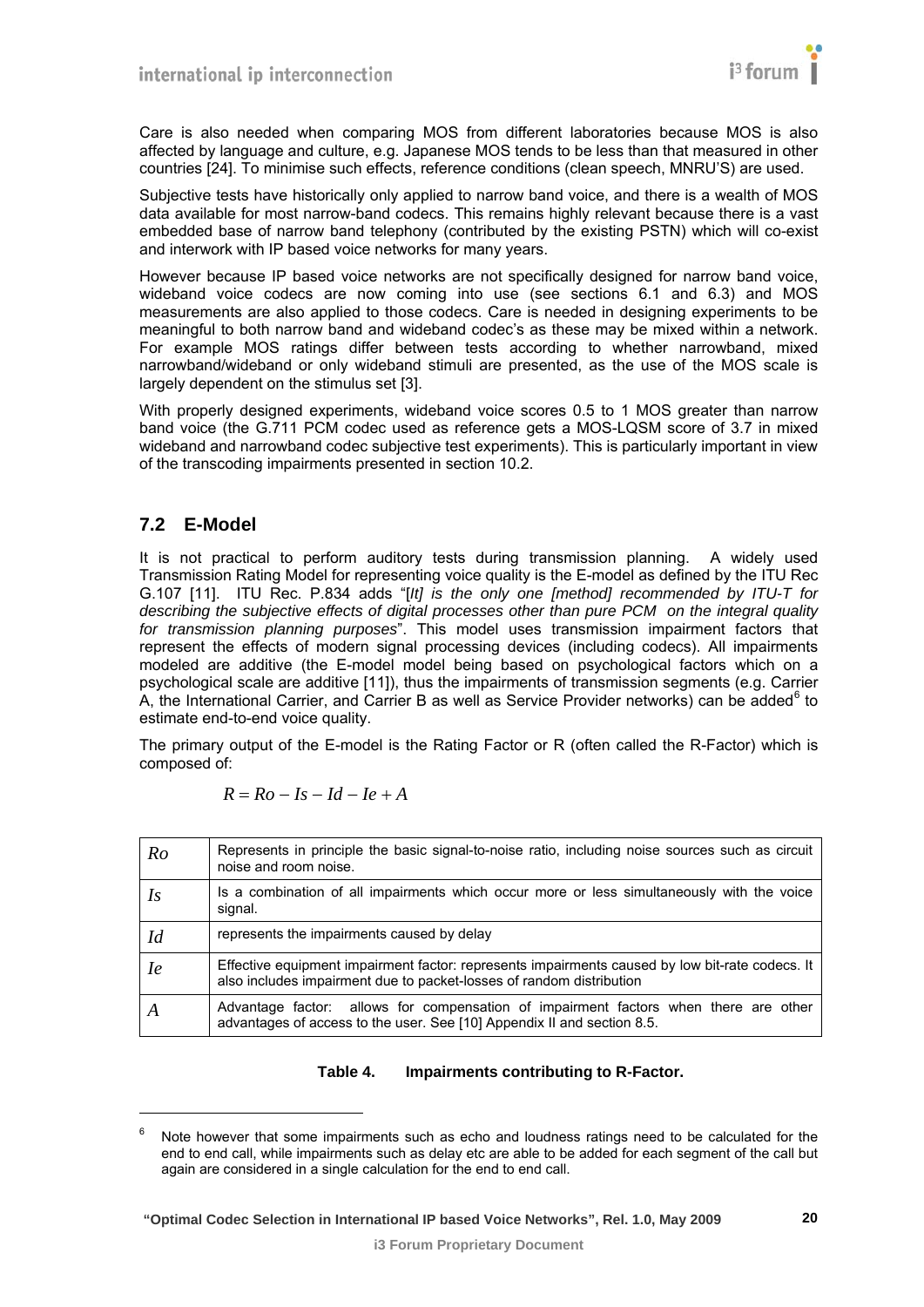

<span id="page-20-0"></span>The term *Ro* and the *Is, Ie* and *Id* values may be subdivided into further specific impairment values. Further detail is in [\[11\]](#page-6-27), in [\[5\]](#page-6-6) and in section [8](#page-22-2).

#### <span id="page-20-1"></span>**7.3 E-Model Relationship to MOS**

The R-Factor can be transformed into estimates of customer opinion factors, such as MOS. When estimated from the E-model using the following formula it is called MOS Communication Quality Estimated or MOScoe [\[8\]](#page-6-9), [\[25\]](#page-7-1):





Figure 2  $MOS_{CQE} = f(R)$ 

#### <span id="page-20-4"></span><span id="page-20-2"></span>**7.4 Transmission Quality Category in the E-model**

The R-Factor is related to User Satisfaction and to Speech Quality Transmission Category as shown in [Figure 3](#page-20-3) [\[26\]](#page-7-2). Customer opinion score estimates, MOScoe, are also indicated.



<span id="page-20-3"></span>**Figure 3 Classification of speech quality for different R-Factors**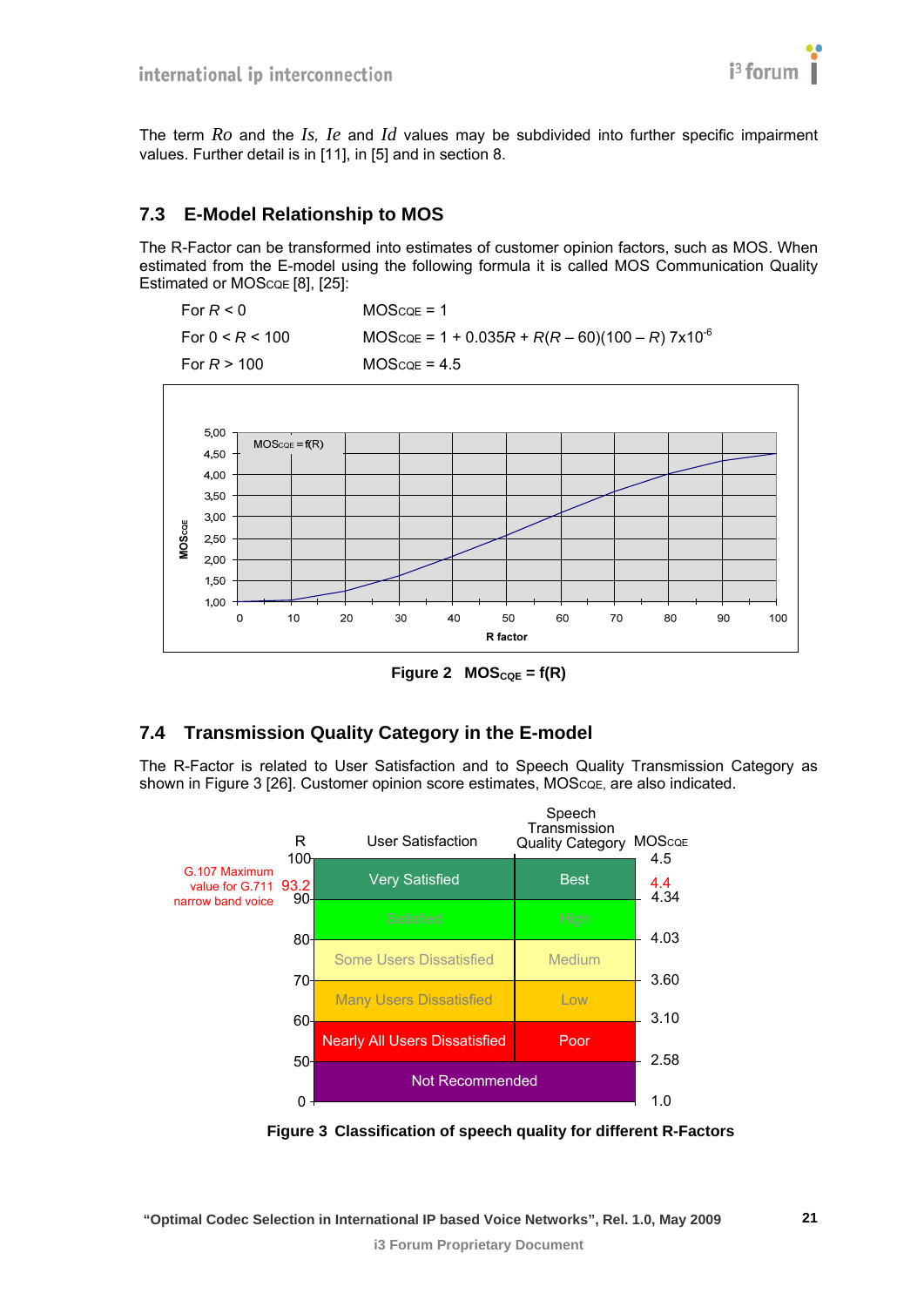<span id="page-21-0"></span>Note that the classifications in [Figure 3](#page-20-3) are for convenience only; the range of speech quality is actually a continuum; ref [\[26\]](#page-7-2) stresses "*It is very important to fully understand the principle …. the R-value is a measure of a quality perception to be expected by the average user when communicating via the connection under consideration: quality is a subjective judgment such that assignments cannot be made to an exact boundary between different ranges of the whole quality scale. Rather, the quantitative terms should be viewed as a continuum of perceived speech transmission quality varying from high quality through medium values to a low quality as illustrated*".

#### <span id="page-21-1"></span>**7.5 The R-Factor and Delay – Introducing the E-model Graphical Representation**

The delay impairment *Id* depends on total (end-to-end) latency and R-Factor is often represented on an R-Factor/delay graph. The maximum R-Factor for narrow band speech (G.711 PCM encoded including A/D conversion quantizing distortion) plotted against absolute one-way delay with no other impairments is at [Figure 4](#page-21-3). Significant latency (>150 ms) is perceived by users as an impairment. All delay, end-to-end (mouth-to-ear), must be included in any estimates of R-Factor. Appendix 1 (section [13\)](#page-43-1) gives data to construct this graph.



**Figure 4 Maximum R-Factor vs absolute one-way delay for narrow band speech** 

#### <span id="page-21-3"></span><span id="page-21-2"></span>**7.6 E - model Limitations as an Estimator of Customer Opinion**

Estimation of MOS from the R-factor should be made for transmission planning purposes only and not be fully relied upon for actual customer opinion prediction (akin to telling customers what they think). ITU-T Rec. G.107 [\[11\]](#page-6-27) pointedly comments as follows: "*It must be emphasized that the primary output from the model is the "Rating Factor" R but this can be transformed to give estimates of customer opinion. Such estimates are only made for transmission planning purposes*  and not for actual customer opinion prediction (for which there is no agreed-upon model *recommended by the ITU-T)*". In practical terms, such estimates nevertheless provide a useful indication of likely customer opinion.

It is also important to note that the E-model is a practical model and caution must be exercised in its use; [\[8\]](#page-6-9) draws attention to some known conditions and combinations of certain types of impairments where caution should be exercised. Section [9.2](#page-28-1) of this paper specifically proposes caution in determining voice quality in the case of transcoding.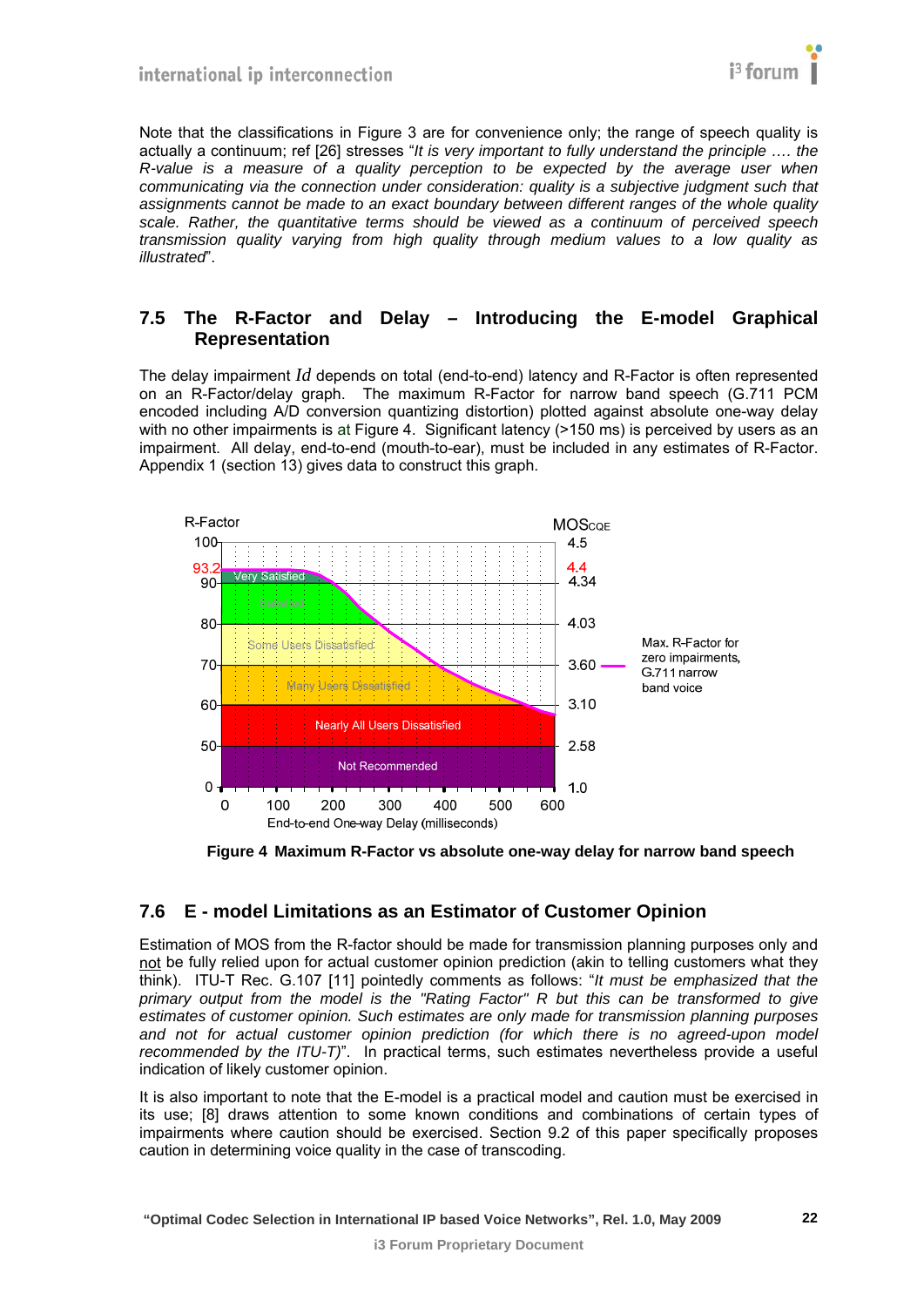

<span id="page-22-0"></span>In summary, the E-model is a transmission planning tool, and the R factor a transmission planning rating, while MOS is a customer opinion measure, and derivation of MOSCQE from the E-model Rfactor gives an estimate, NOT a MOS customer opinion. Exact alignment of MOScoe and MOS (be it in listening or conversational context, from subjective tests or objective measures, in either a narrow-band or wide-band context) should not be expected.

For supervision purposes, methods compliant with ITU-T Rec. P.564 [\[19\]](#page-6-22) must be preferred, even though many measurement tools implement MOS calculations based on the E-model.

## <span id="page-22-1"></span>**7.7 E - model Extension for Wideband Codecs**

The E-model described in this White Paper accounts for narrow band (NB) voice transmission only. The R-factor scale is now extended to support wideband (WB) voice (7kHz audio bandwidth) by extending the R-scale to R=129, [\[3\]](#page-6-4) in a way which leaves the narrow-band use of the scale unaffected, including the position of the reference connection<sup>[7](#page-22-0)</sup>. This scale extension occurs because, for wideband transmission (defined as 50-7000Hz) the quality is generally $^8$  $^8$  judged better than for a narrow band channel [\[3\]](#page-6-4).

While the extension to the scale is defined, and many provisional measurements made of Ie of wideband codecs for use on this scale (called *Ie,wb*, see Table 2), the full development of the Emodel for wideband transmission is not considered sufficiently stable to present in this White Paper (an ITU-T Study Period 2005-'08 document says "*In this contribution, we will present a new method for calculating impairment factors for WB speech codecs, on the basis of subjective quality judgments. The derived impairment factors are input parameters to a future wideband network planning model, e.g. to a WB version of the E-model which is currently under development in ITU-T SG 12*." [\[27\].](#page-7-3)

The *Ie,wb* values are derived from subjective test results and from objective measurements (according to methods described in P.833.1 and P.834.1 respectively). A revised transformation rule between R-Factor for the newer scale, and MOS still needs to be derived ([Figure 2](#page-20-4) presents the NB transformation rule).

Of particular relevance to this White Paper is codec behaviour when multiple codecs are used in tandem, so that transcoding occurs (see section [9\)](#page-27-1). In case of NB/WB tandems, there is a strong dependency on the codec order: [\[27\]](#page-7-3) concludes "*the additivity property for WB speech codec tandems requires further investigation.*"

Readers requiring further information on WB codecs are invited to research the ITU-T Study Groups 12 and 16 material. The remainder of this White Paper uses the NB model to illustrate the impact of transcoding.

## <span id="page-22-2"></span>**8 Major factors influencing Voice Quality in International Transmission**

Major effects on international voice quality (following section [7.2](#page-19-1)) are

- codec choice (fidelity impairment and associated delay)
- associated packetisation period pp
- packet loss
- international propagation delay (latency)
- domestic/access (Service Provider) network latency
- transcoding.

l

 $<sup>7</sup>$  The reference connection is the "direct" channel, usually associated with a standard ISDN connection,</sup> G.711 codec and other default parameters, resulting in the R-factor of 93.2.

E.g there can be occasions where some noise is more objectionable when presented in a wideband channel.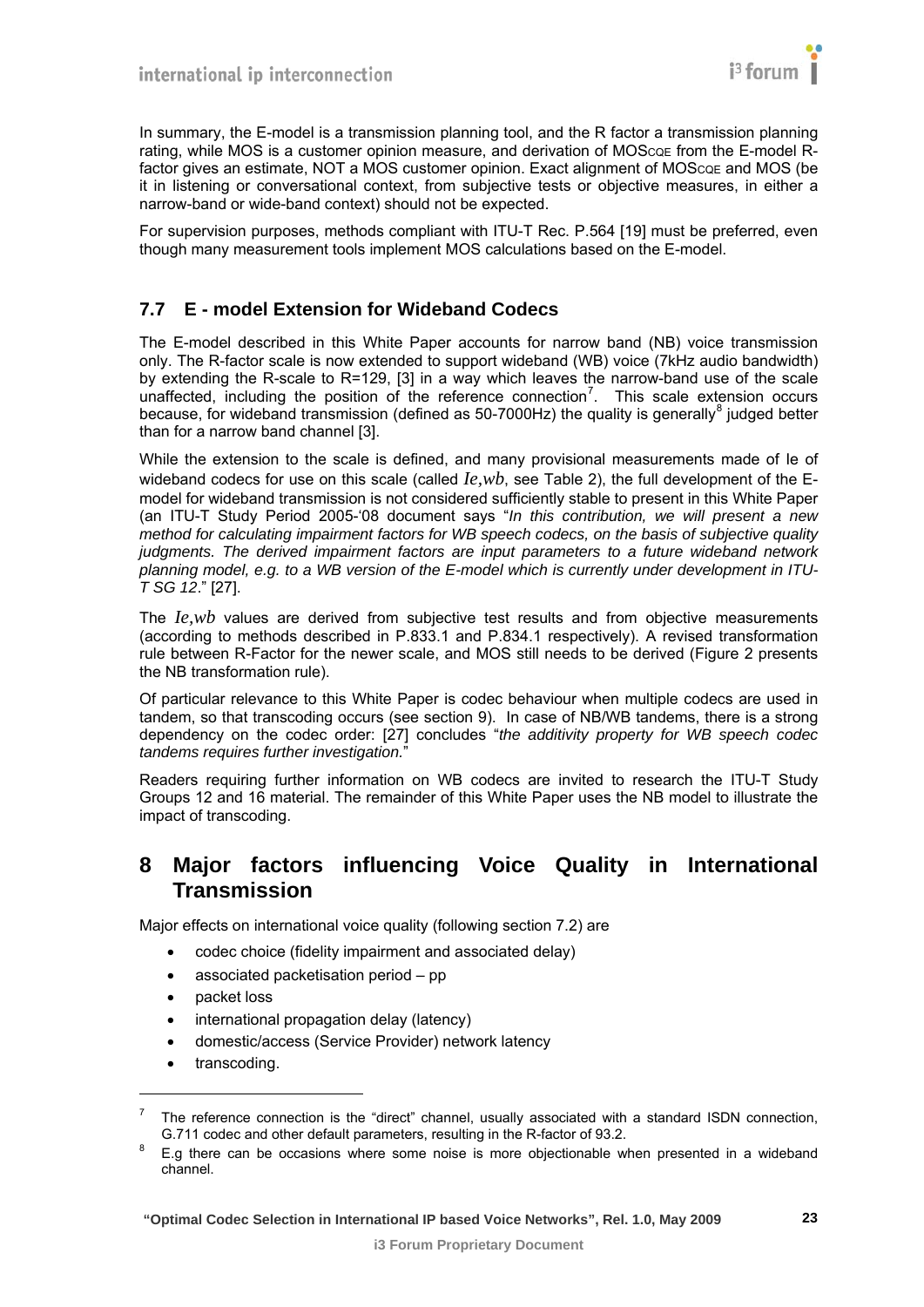<span id="page-23-0"></span>Of the parameters in the E-model (formula in section [7.2](#page-19-1)), ITU-T Rec. G.108 [\[5\]](#page-6-6) suggests only the most significant factors be included in normal E-model planning, with the remainder being set to default values (refer to ITU-T Rec. G.108 [\[5\]](#page-6-6) table 1 and following list, ITU-T Rec. G.108 [\[5\]](#page-6-6) p19).

## <span id="page-23-1"></span>**8.1 E-Model Parameter** *Ro*

This parameter represents the maximum achievable call quality with other quality degradation factors (*Is, Id, Ie*,) set to zero, thus representing the basic signal-to-noise ratio. For a call on a TDM network with near zero delay, optimum sender and receiver loudness levels, circuit noise and background noise this is [9](#page-23-0)3.2. $9$ 

*Ro* is set to the 93.2 default value when evaluating codec impairments.

## <span id="page-23-2"></span>**8.2 E-Model Parameter** *Is*

*Is* includes factors such as talker loudness, network loudness ratings (speech level changes), side tone, quantization distortion units (qdu) and echo.

If *Ie* is used (as in this paper), the qdu impairment is not to be used [\[5\].](#page-6-6)

The loudness ratings [\[11\]](#page-6-27), [\[5\]](#page-6-6) are Service Provider network matters and are generally low/negligible impairment unless the network is set up incorrectly or where significantly different transmit and receive levels are standardised in different national networks. A call will seldom have optimal values for these, particularly when transiting international links and encountering different transmission plans, thus achieving lesser or greater than the optimal 10dB loudness rating. The international and domestic networks, being digital interconnections, do not change the speech level so that Circuit Loudness Rating (CLR) is 0dB. Loudness ratings are set to reference conditions to evaluate codecs (section [11\)](#page-35-2) but may be included in specific detailed transmission planning.

Echo (as TELR) is also a Service Provider matter but may be a significant impairment if echo cancellation is not to the highest standard. It is set to the G.107 65 dB default value, [\[11\],](#page-6-27) in this part of this White Paper to allow codec impairments to be gauged, but its influence on the R-factor is shown in section [11.2.5](#page-39-1).

#### <span id="page-23-3"></span>**8.3 E-Model Parameter** *Id*

l

*Id* represents all mouth-to-ear delay impairments. Delay is of utmost significance in international calls, both absolute one-way delay (mouth-to-ear) and the one-way delay of the echo path used in TELR assessment.

#### <span id="page-23-4"></span>**8.3.1 Domestic and Access (Service Provider) Network Latency**

Domestic TDM access network latencies were typically well within 10 ms and domestic network propagation time to the international gateway is, for most nations, <~10 ms.

Conversion of Service Provider access networks to IP based voice increases access network latency due to serialisation delay, ADSL/DSL delay (where used) and associated packetisation processing delays including de-jitter buffers on receive [\[28\],](#page-7-4) interleaving in wireless access networks etc. Further delay can also be introduced where multiple services share the access, and

<sup>9</sup> The year 2000 revision of G.107 [11] provides an enhanced version of the E-model algorithm (see Annex A). Due to this revision the resulting rating R with all parameter values default has slightly changed (from  $R = 94.2$  to  $R = 93.2$ ). For practical planning purposes, however, this slight deviation should be considered insignificant.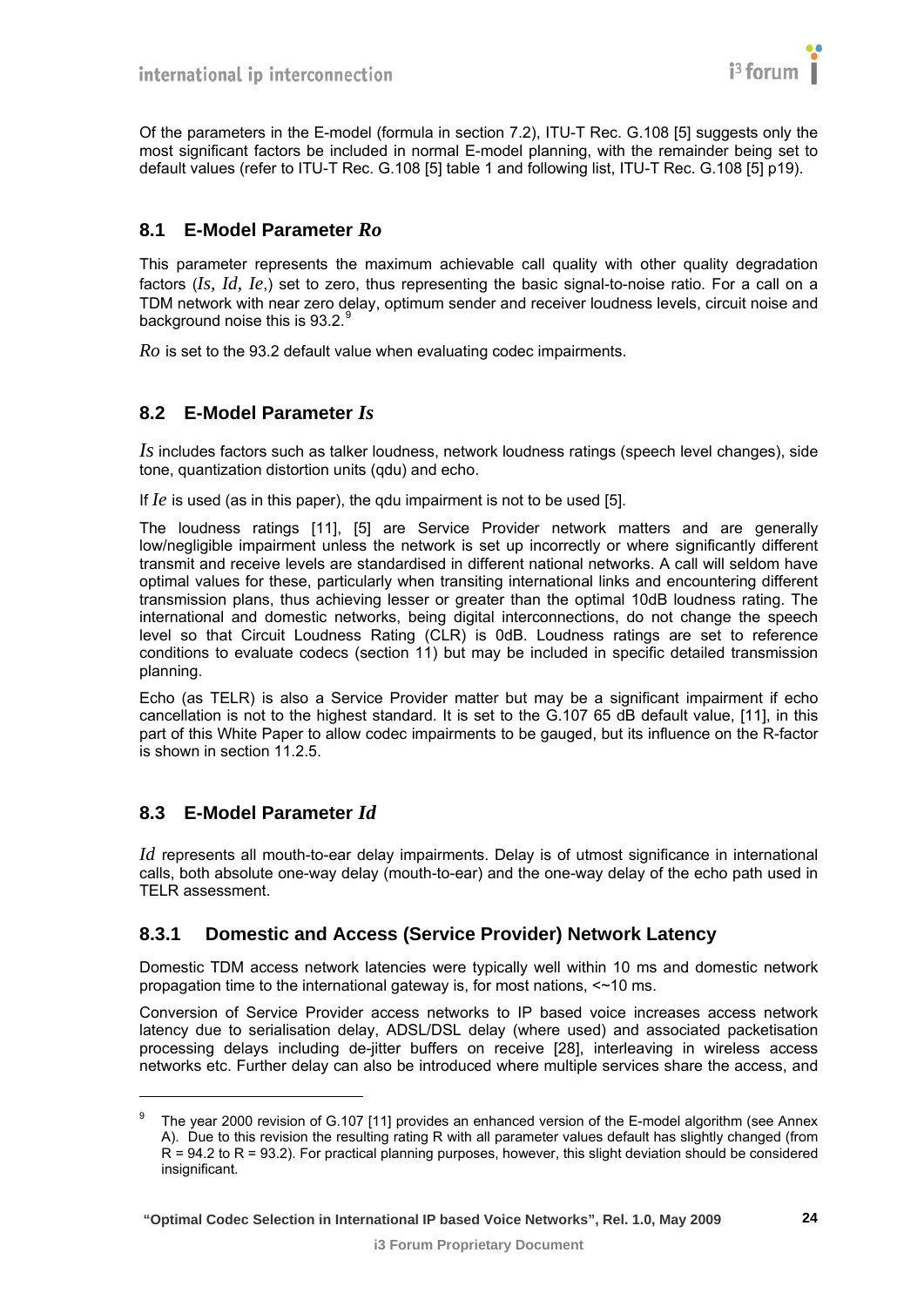<span id="page-24-0"></span>voice packets wait for the serialisation of a packet such as TCP to complete – these delays are limited to a maximum of a single non-voice packet transmission when prioritisation is applied to voice packets, and can be significant as a typical TCP packet is much larger than a voice packet.

Delay in Service Provider and domestic networks must also be obtained (or estimated) to obtain valid E-model codec results. Significant delay factors are indicated in [Table 5:](#page-24-2)

| Codec delay                                  | From codec data, choose for appropriate packetisation period                                                      |  |
|----------------------------------------------|-------------------------------------------------------------------------------------------------------------------|--|
| Access network latency<br>serialization etc) | $= 25$ ms max.                                                                                                    |  |
|                                              | (e.g. DSL connection with interleaving on contributes 4 -16 ms)                                                   |  |
| Domestic network latency                     | $= 12$ ms max.                                                                                                    |  |
| (propagation)                                | (except when >1200km great circle distance from international<br>gateway, when additional allowance is permitted) |  |
| De-jitter buffer - receive only              | Typically a frame length, commonly 20 ms                                                                          |  |
| Customer                                     | e.g. DECT (cordless telephones) = $14$ ms                                                                         |  |
| Mobile networks                              | Typically 35 ms                                                                                                   |  |

Note: The stated maximum delays are design objectives.

#### **Table 5 Typical access and domestic network latencies.**

<span id="page-24-2"></span>Note particularly that codec/pp delay occurs in the access network, so care must be exercised in end-to-end transmission planning to not count this twice.

Since the above figures are maxima and typical performance data (except propagation time) is not yet available to the authors, in this paper a planning figure of 30 ms (comprising 20 ms access packetisation / serialisation functions and 10 ms propagation time to the international gateway) is used at the send end, and 50 ms at the receive end (comprising the same factors plus a 20 ms. de-jitter buffering). Codec latency is additional and is added to the send end.

#### <span id="page-24-1"></span>**8.3.2 International and long distance network latencies**

International network latency is dominated by the propagation time, typically 5μs/km for optical submarine cable systems, [\[7\],](#page-6-8) Annex A. In estimating international propagation time it is recommended that actual latencies for the particular cable systems be obtained, as the routes average ~14% longer than great circle distance to ensure a safe seabed path for the cable. Geostationary satellite links contribute 260 ms to one-way propagation time.

[Table 6](#page-24-3) provides typical propagation delays for four international network distances used in the examples in this paper. Associated multiplex equipment delays are comparatively small and may be neglected.

| <b>Network Distance</b>                                                                       | Representative<br>One-way Delay |
|-----------------------------------------------------------------------------------------------|---------------------------------|
| 1. Intra Region, e.g Europe                                                                   | 40 ms                           |
| 2. Inter Region, e.g Europe - USA                                                             | 80 ms                           |
| 3. Global, e.g. Europe - Pacific                                                              | 160 ms                          |
| 4. Global Worst case e.g global including satellite such as<br>Europe to many Pacific Islands | $420$ ms                        |

<span id="page-24-3"></span>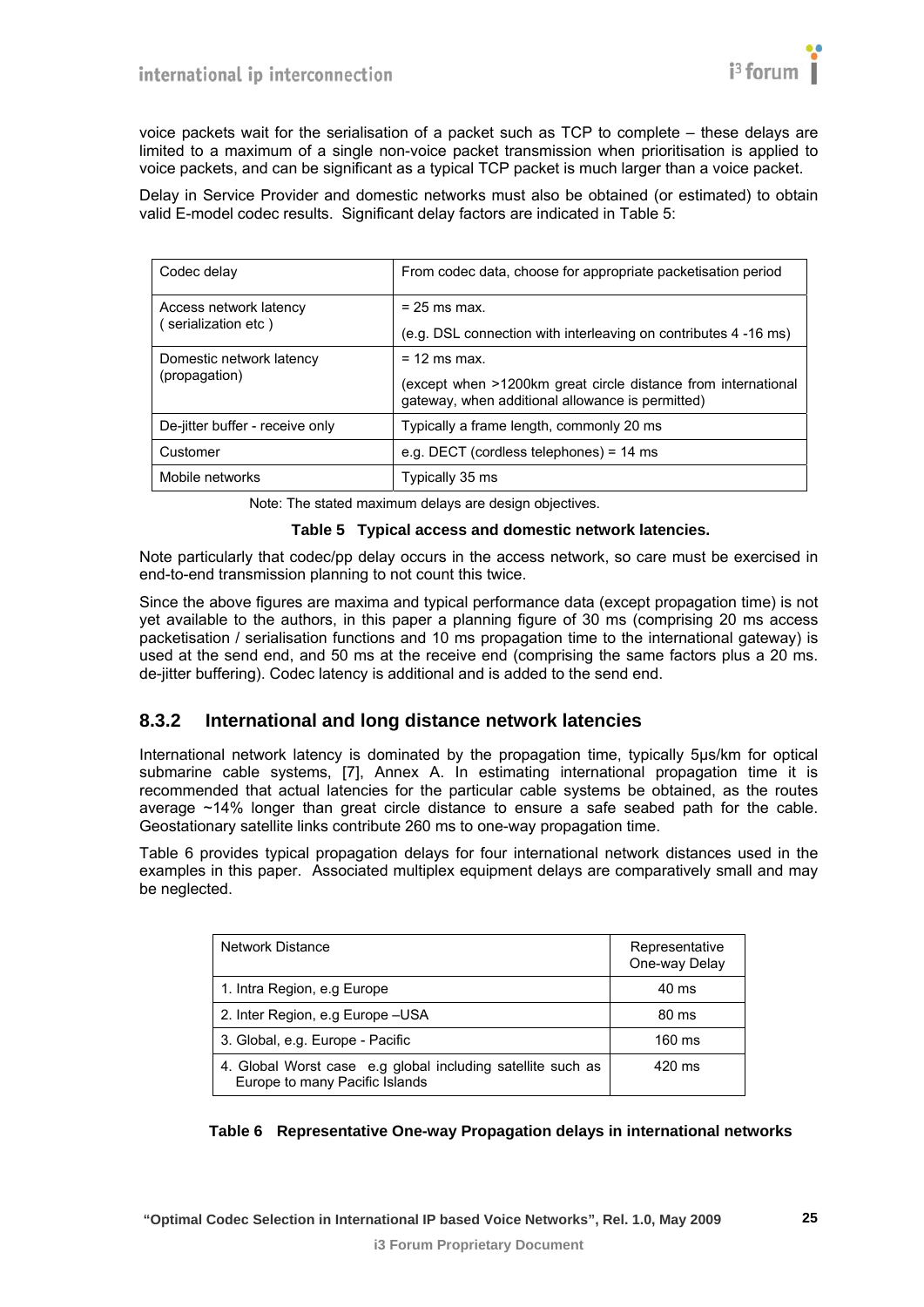## <span id="page-25-1"></span><span id="page-25-0"></span>**8.4 E-Model Parameter** *Ie* **- Equipment and Codecs**

## <span id="page-25-2"></span>**8.4.1 Codec Equipment**

*Ie* allows for the impairments of codec distortion<sup>[10](#page-25-0)</sup>. *Ie* is by its very definition independent of all the other impairment factors: it is only dependent on the digital process<sup>11</sup> whose perceptual characteristics it aims to model [\[23\].](#page-6-26) It also requires care in measurement, as it depends on listening only measurements (MOS) which have not been proven to have the same quantitative psychological degradation as conversational speech, but this is assumed for simplicity [\[23\]](#page-6-26). It also suffers from the variability of MOS measurements (see section [7.1\)](#page-18-2).

Of all the impairment factors, *Ie* is the one most likely to deviate from the additivity rule, see section [7.2](#page-19-1) (i.e *Ie* when added together for tandemed codecs may not necessarily give results in exact agreement with listening tests). Setting *Ie* values for codecs is not a precise science; depending on many MOS measurements plus judgment as to where the codec "fits" with respect to other codecs *Ie* values (resulting *Ie* values should be viewed as being "about right"). *Ie* values are generally assigned provisional values by the ITU-T, which are subsequently changed as modeling and measurement data accumulates and analysis develops<sup>[12](#page-25-0)</sup>. This is important in analysing quality in transcoding configurations, as any residual "about right" *Ie* differences, plus possible non-additivity, compound when codecs are tandemed.

#### <span id="page-25-3"></span>**8.4.2 Packet Loss**

l

Packet loss removes speech samples or frames, increasing  $I_{e, eff}$ <sup>[13](#page-25-0)</sup> Non-waveform codecs perform better than waveform codecs in that the speech synthesis techniques are more robust against missing frames (although the use of inter-frame coding<sup>14</sup> limits the achievable robustness), and because generally (with G.711 say, with typical packetisation periods) many speech samples are lost with one missing packet<sup>[15](#page-25-0)</sup> [\[29\],](#page-7-5) [\[30\]](#page-7-6).

Application layer techniques called Packet Loss Concealment (PLC) are commonly used to mitigate the effect of packet loss; these use information on the speech signal from either side of the "gap" to interpolate a representation of the missing signal [\[29\]](#page-7-5), [\[30\].](#page-7-6)

Packet loss impairment is different for each codec, [\[5\]](#page-6-6), Table 2b, and varies with network load and packetisation period<sup>[16](#page-25-0)</sup> (see [Figure 5](#page-26-2)) thus evading practical planning approaches. As packet loss influence on *Ie* value is significant it is important to keep it as low as possible. For carrier networks dimensioned adequately and conditioned for voice transmission (e.g. with Expedited Forwarding – EF - Class of Service – COS - at the IP layer and interconnections dimensioned at +15% [\[1\]](#page-6-2)), packet loss  $\leq$  0.1% is readily achievable so that packet loss impairment may be neglected<sup>17</sup>, see [Figure 5.](#page-26-2)

<sup>&</sup>lt;sup>10</sup> Codecs distort speech, the impairment is a measure of the user perception of its effect.<br><sup>11</sup> For non-waveform codecs the encoding process is non-linear.

<sup>&</sup>lt;sup>12</sup> An example is the *Ie* for G.729, for which the initial provisional value was  $Ie = 15$  [31], which then became provisionally *Ie*=12 in the 1998 version of G.107 [32] and was changed to the current value of *Ie* =10 as that data was removed from G.107 to G.113 late in 1998 [12].

<sup>&</sup>lt;sup>13</sup> *Ie* is a fixed value, depending on codec only. When impacted by packet loss it is called  $I_{e,eff}$ <sup>14</sup> The effect of the loss of one frame can propagate over several consecutive frames.

<sup>&</sup>lt;sup>15</sup> E.g. For G.711/20ms, 160 consecutive samples are lost.<br><sup>16</sup> Increasing packetisation period (pp) means that when a packet is lost, more speech frames are lost, so that higher pp means less tolerance to packet loss.

 $\frac{17}{17}$  Impairments are generally slight below 0.5% packet loss for low bit rate codecs, [5] table 2b, [30] Table 2 and Figure 5 of this White Paper.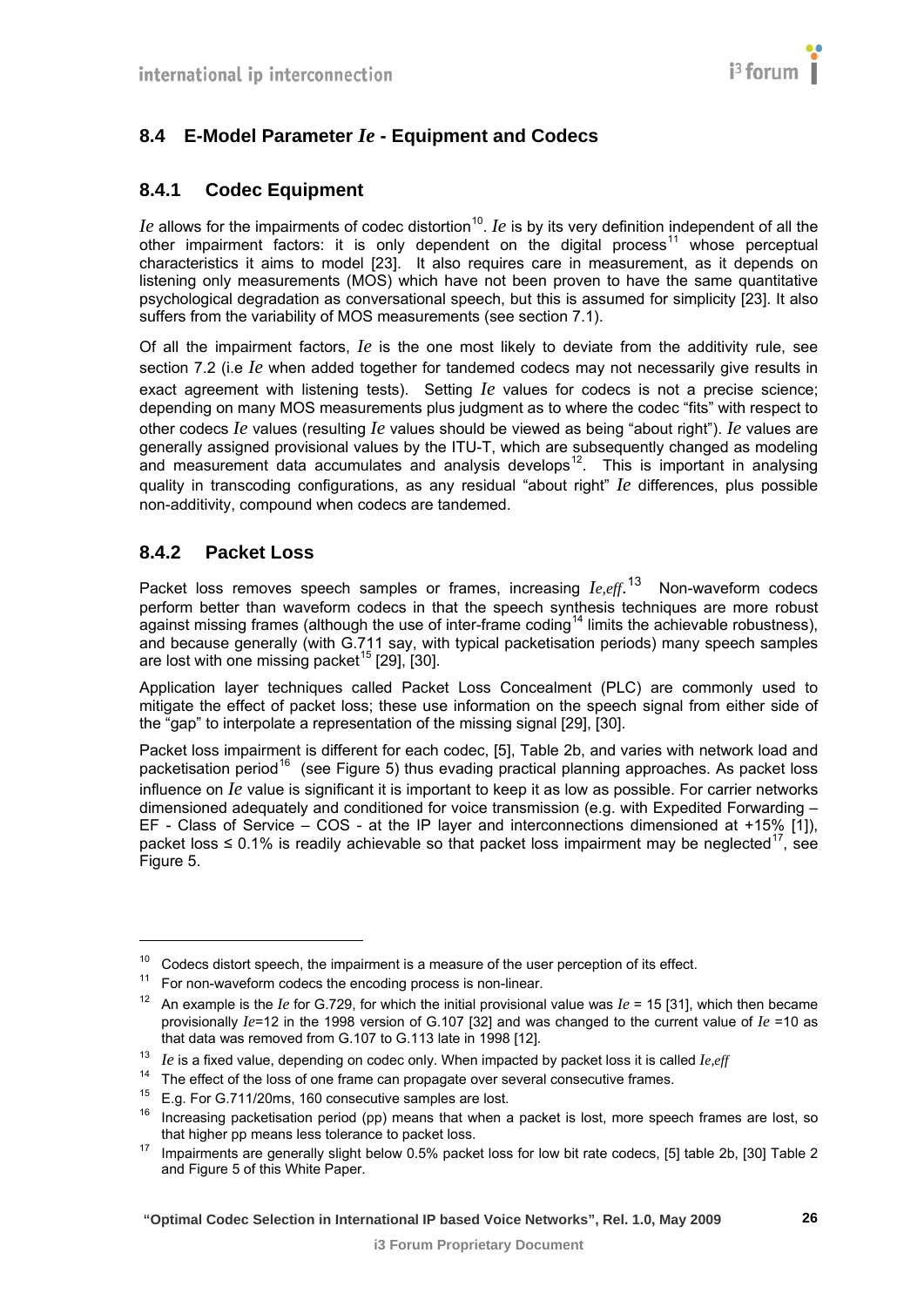<span id="page-26-0"></span>

**Figure 5 Distortion impairment as a function of packet loss for several codecs** 

<span id="page-26-2"></span>Recent codecs designed for lossy packet networks (often called frame erasure channels) are more tolerant to packet loss. These have specific application in internet telephony where the transmission channel is "best efforts" and cannot be engineered to the packet loss standards obtainable with carrier networks. These are not included in [Figure 5.](#page-26-2)

## <span id="page-26-1"></span>**8.5 E-Model Parameter -** *A* **=Advantage factor**

*A* represents "Advantage of Access" whereby customers may tolerate some decrease in quality (over a "standard" system such as a wired connection) for access advantage e.g. mobility or just being able to talk to hard to get regions. *A* is very relevant when considering mobile call quality. Examples of *A* from ITU-T Rec. G.108 [\[5\]](#page-6-6) 7.8, and ITU-T Rec. G.107 [\[11\]](#page-6-27) 3.6 are in [Table 7](#page-26-3).

| Communication system example                           | Maximum value of $A$ |  |
|--------------------------------------------------------|----------------------|--|
| Wire-line                                              |                      |  |
| Mobile in a building                                   |                      |  |
| Mobile in moving vehicle                               | 10                   |  |
| Hard to reach locations e.g. by several satellite hops |                      |  |

#### **Table 7 Examples of Advantage Factor** *A* **from G.108 [\[5\]](#page-6-6)**

<span id="page-26-3"></span>*A* = 0 for the IP-based voice fixed network interconnection work of the i3 forum, but consideration of *A* = 5 or 10 may be given when serving mobile Service Providers, bearing in mind that, as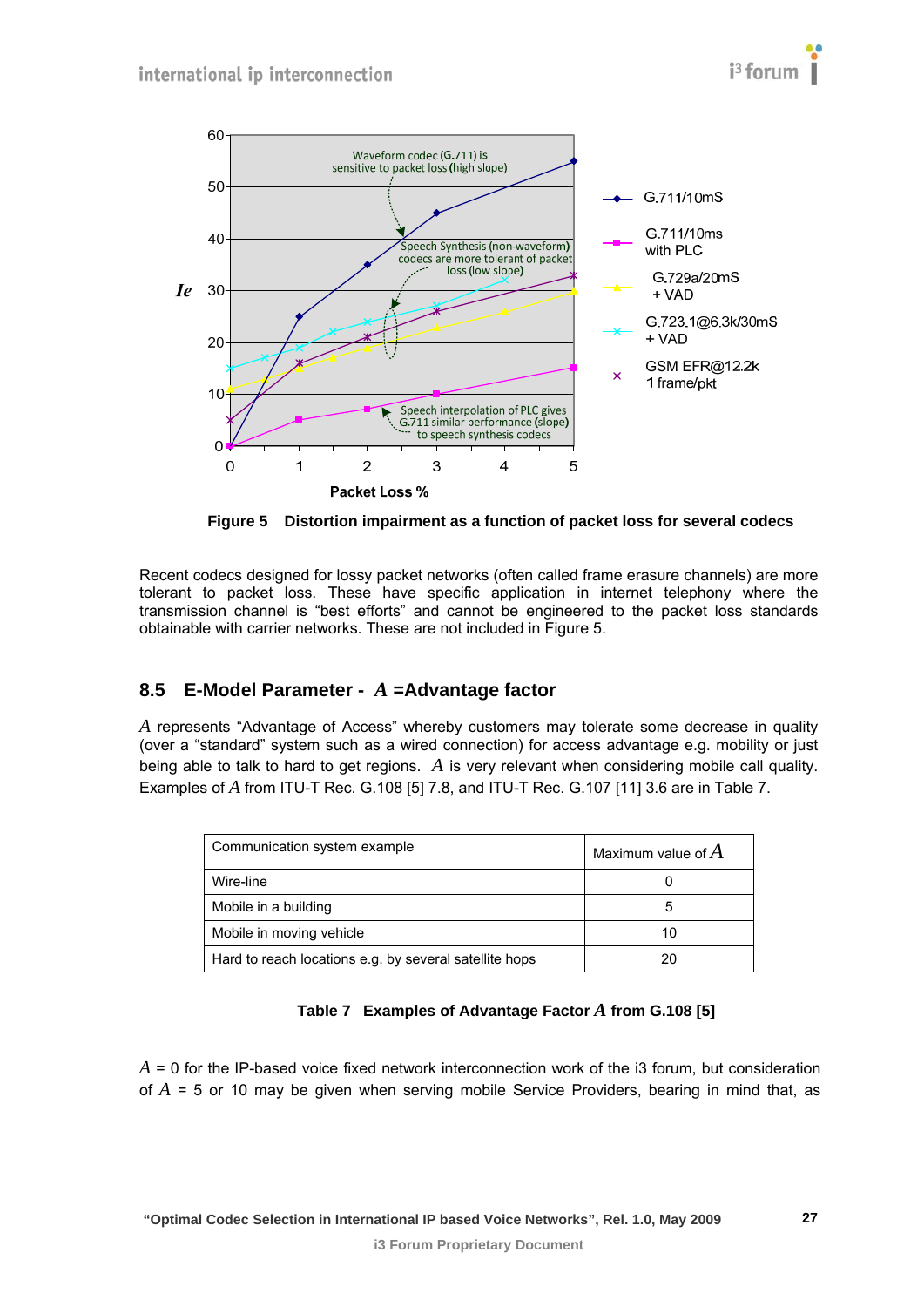

<span id="page-27-0"></span>mobile technology diffuses more into mainstream<sup>18</sup>, A tends to decrease, [\[12\],](#page-6-29) Appendix II. Table [7](#page-26-3) gives absolute upper limits, see [\[11\]](#page-6-27), 3.6.

## <span id="page-27-1"></span>**9 Transcoding in the E - model**

Transcoding is defined [\[30\]](#page-7-6), section 6.2.4, as two or more encodings of a signal through different types of non-G.711 codecs, separated by G.711 or linear PCM segments. The series use of codecs is also called tandeming in the ITU-T (tandeming admits two or more encodings of a signal through the same type of non-G.711 codec - e.g. G.729 [\[33\]](#page-7-7) - separated by G.711 or linear PCM segments). The terms are used interchangeably in this paper. Direct conversion between non-G.711 codecs does not occur (although it might be developed in future). When transcoding occurs, particularly for low bit-rate codecs, additional distortion and delay is introduced by each transcoding process.

#### <span id="page-27-2"></span>**9.1 Codec Transcoding Issues - General**

Low bit rate codecs achieve their lower bit rates by using more complex algorithms that make certain assumptions, such as those about the media (voice, music etc). Other codecs may not make those same assumptions. G.729a is a commonly used codec with good balance between bandwidth, speech fidelity, and latency, and is favoured by i3 Forum members for fixed networks [\[1\].](#page-6-2)

The design requirement of G.729 was that two tandem asynchronous transcodings had to produce a total distortion less that 4 tandem asynchronous transcodings of G.726 [\[4\]](#page-6-5).

In contrast, G.726 is a simple transcoder (ADPCM) which when decoded to G.711 $<sup>19</sup>$  $<sup>19</sup>$  $<sup>19</sup>$ , and again</sup> encoded to G.726, produces the exact digital signal of the original G.726. Thus if synchronous transcoding of G.726 is used as in a complete digital path with G.711 separating the G.726 instances, any number of transcoding stages to/from G.711 may be used without additional voice quality degradation. Asynchronous transcoding of G.726 would occur if the G.726 instances were separated by a codec other than G.711 (say G.729) and voice quality would degrade with successive transcoding.

Transcoding (also known as tandeming) is one of the factors where caution should be exercised in the additivity of the E-model. In particular ITU Rec. P.833 [\[23\],](#page-6-26) 4.2.1, says '*It is important to check the additivity of the newly derived equipment impairment factor in the framework of other equipment impairment factor values defined so far. If such an additivity check is not performed, the property of a simple summation of equipment impairment factors in order to cater for codec tandems should not be regarded as valid*". Thus, in determining the *Ie* for newly tested codecs in tandem (including the same codec tandemed, or with different coders), unless experiments have shown that the summation of *Ie* values for that particular combination is valid, then it should not be taken as correct. No guidance is given as to whether *Ie* would be higher or lower than the summation<sup>20</sup>, although to eliminate risk, users seeking to apply new codecs for which additivity data is not available, would be wise to examine the impact of the combined *Ie* being higher for the particular tandem configuration of interest.

l

 $18$  The "late majority" do not feel they are buying a new service and dilute the "early adopters" who are more accepting of a quality decrease.

<sup>&</sup>lt;sup>19</sup> Note that this G.711 signal will NOT be identical to the original G.711 because of the bit rate reduction in the G.726 encoding. This is what gives rise to the distortion represented by the *Ie* of 7, see narrowband codecs in Table 2. It is all subsequent signals to the G.711 coding standard that are identical if synchronous transcoding is invoked.

 $20$  No material seen so far indicates it could be lower.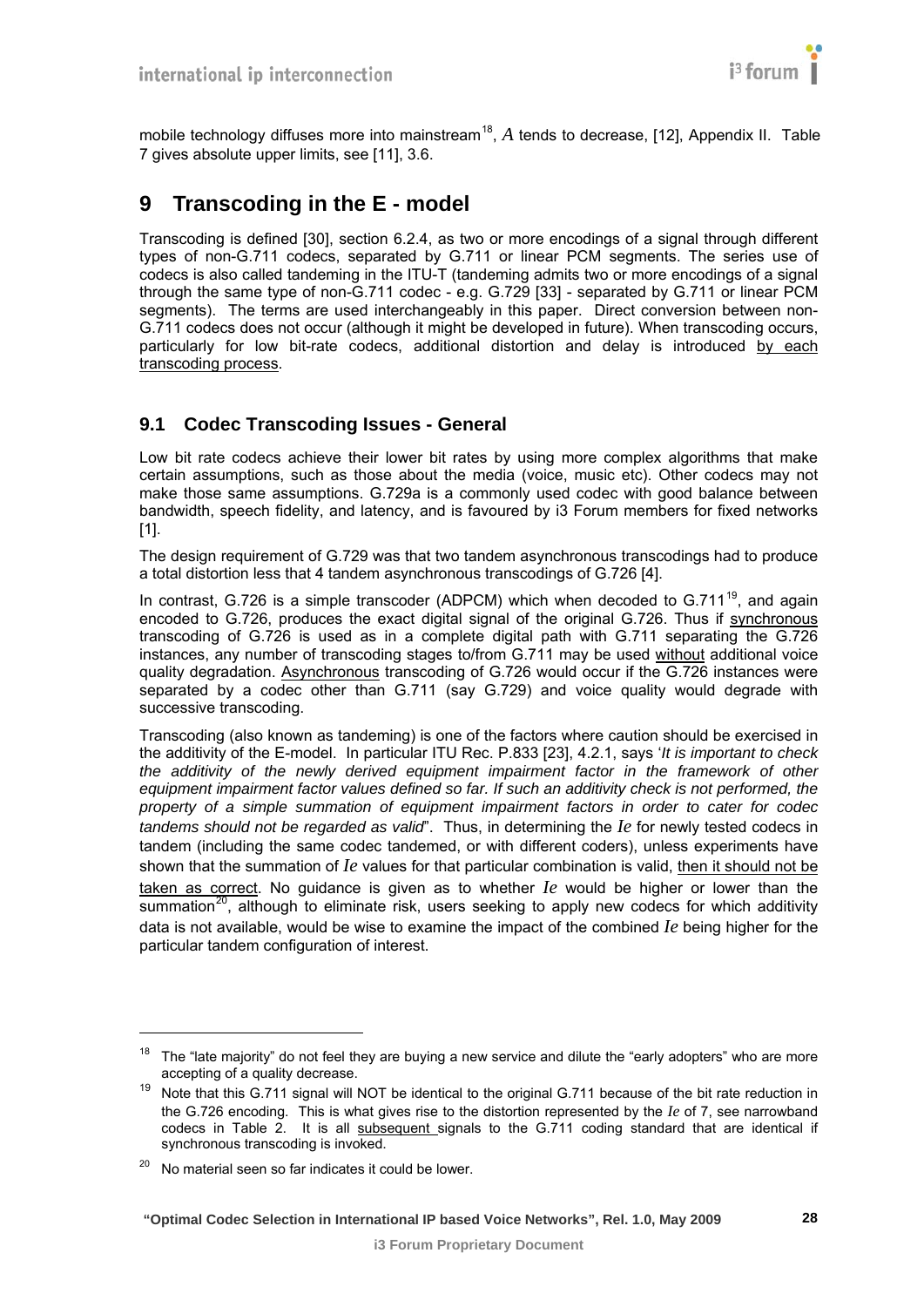#### <span id="page-28-1"></span><span id="page-28-0"></span>**9.2 Codec Transcoding Issues – G.729**

The use of G.729 and G.729a is so wide spread that this is an important codec family. The i3 Forum carriers, on a basis of a survey, have identified codec G.729a as currently the most popular wire-line (fixed network) low-bit-rate codec.

Some data is available on the G.729 codecs transcoding performance. P.833 [\[23\]](#page-6-26) also says "*When equipment impairment factors for non-waveform codecs disregarding transmission errors are determined, the set of 14 reference codec conditions given in Table 1 should be included in the subjective test conditions. This list has been chosen from well-investigated codecs to cover the whole range of Ie values and degradation types*." The list in the Table 1 referred to contains several tandemed codec combinations including G.729, which is listed as

| Codec combination | le value |
|-------------------|----------|
| G.729             | 10       |
| G. $729 \times 2$ | 20       |
| $G.729 \times 3$  | 30       |

#### **Table 8** *Ie* **values for G.729 codec in tandem, without transmission errors, from ITU Rec**. **P.833**

This indicates that G.729 in tandem is *Ie* additive. It is noted that for G.729 *Ie* was provisionally 12 in the 1998 version of G.107 [\[32\]](#page-7-8) and was changed to *Ie* =10 as that data was moved from G.107 to G.113 [\[12\].](#page-6-29) Prior to 1998 the provisional value was *Ie*=15 [\[31\].](#page-7-9)

The wide gap between the provisional values and the current value may suggest difficulty in deciding what *Ie* value is "about right", and may suggest care should be exercised in transcoding this codec in marginal configurations.

Transcoding (and possible non-additive behaviour) would not be an issue if (as is possible in an end-to-end IP based voice call) a single codec was utilised, or, at most, a single transcoding could be implemented (such as if domestic carriers A and B – and the respective Service Providers - use different codecs). However the proliferation of codecs in recent years, the relative absence of data on whether the newer codecs are  $Ie$  additive when used in tandem<sup>[21](#page-28-0)</sup>, and the inability to signal codec policy end-to-end<sup>22</sup> when multiple carriers are involved in a call, means that multiple transcodings can readily occur. Thus network planners should be vigilant given the significant impairments that tandemed codecs can cause.

#### <span id="page-28-2"></span>**9.3 Packetisation during Transcoding**

l

When transcoding of an IP signal occurs, the digital IP signal must first be de-packetised to reconstruct the continuous coded digital signal, which introduces buffering latency. The recovered continuous signal is then transcoded (decoded to G.711 or linear PCM, and re-encoded), then repacketised, incurring an additional packetisation latency. Thus latency compounds if multiple transcodings occur.

Note that the term transcoding strictly refers to the conversion of a continuous digital signal from one codec to another. Packetisation is an additional function. Sometimes

 $21$  Extensive testing in tandem configurations to ITU Rec. P.834 [34] is expensive, and if done may not be completed for some time after codec release. In the case of codecs destined for internet telephony, this may never be done since tandeming is not contemplated in the intended use.

 $22$  This could tell intermediate networks what the codecs at each end are, so that transcoding could be minimised.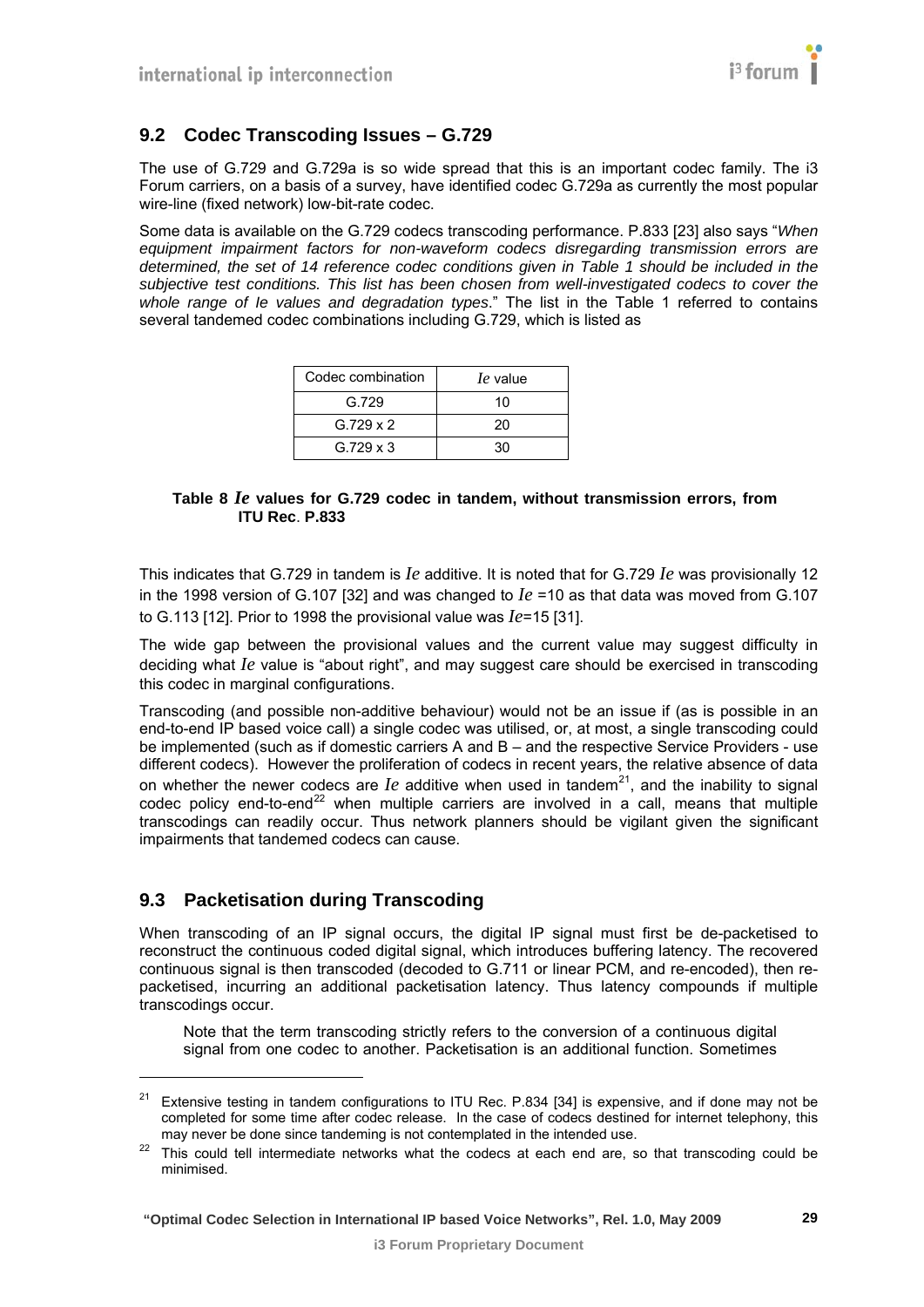<span id="page-29-0"></span>the two are erroneously combined: this should be avoided as the two functions are separate, can be implemented separately and in different parts of the hardware. Changing the packetisation period only is sometimes called translation.

## <span id="page-29-1"></span>**9.4 Mobile Transcoding**

Mobile SP's often transcode mobile-mobile calls within their network as the dynamically variable codecs may not match for Caller A and Caller B due to differing radio path conditions to/from their respective base stations. If a match is possible, Tandem Free Operation (TFO) is often invoked, which means the particular codec is "tunneled" through the 64K channel of the TDM switches<sup>2</sup> without transcoding impairment. IP based mobile networks will increasingly support Transcoder Free Operation (TrFO) where there is no tunneling involved and the Radio Access Networks exchange IP packets – it can be expected that fixed networks will support this form of mobile connection in time.

Mobile-fixed calls are transcoded. Modern mobile codecs such as the AMR family are inherently high quality. However radio path variance leads both to packet loss and a trade off of codec bandwidth to error correction as radio carrier-to-interference varies. As a result the *effective* impairment attributed to mobile codecs is significantly worse than that of codecs within fixed networks, these *effective* impairments may rise to over *Ie* = 30, [\[5\]](#page-6-6) Table 2c, (although such high values usually exist for a short time only).

Mobile SP's currently want G.711 interconnections to extend TFO through intermediate networks, which requires a higher bandwidth international interconnection. It will be unlikely to find G.711 extensively used in future international networks for cost reasons. When IP-based voice is introduced into mobile networks similar considerations of codec use and transcoding as discussed in this White Paper will occur, however a better target would be to utilise TrFO mechanisms for fixed IP network interworking with mobile networks as described in RFC3267 [\[35\]](#page-7-10) and RFC4348 [\[36\]](#page-7-11) for AMR WB and VMR WB codecs respectively.

# <span id="page-29-2"></span>**10 Impact of Transcoding using E-model**

#### <span id="page-29-3"></span>**10.1 Single codec**

An example of a high level estimate of the R-Factor derived by considering the contribution of the above factors of international call quality is given in [Figure 6.](#page-30-0) The methodology used is to derive the R-Factor vs latency curve for the codec, then the R-Factor sought is the intersection of this curve and the total end-to-end latency.

The parameters chosen are:

- Domestic/Access (Service Provider) Network latency of 30 ms send, 50 ms receive
- Codec/pp G.729/20 ms, impairment *Ie* =10, latency = 35 ms
- Nil transcoding

l

• Latency of four typical network distances from [Table 6](#page-24-3) 

 $23$  The means the codec signal is made to look like G.711 so the intermediate switches handle in the usual way, except transcoding impairments do not occur.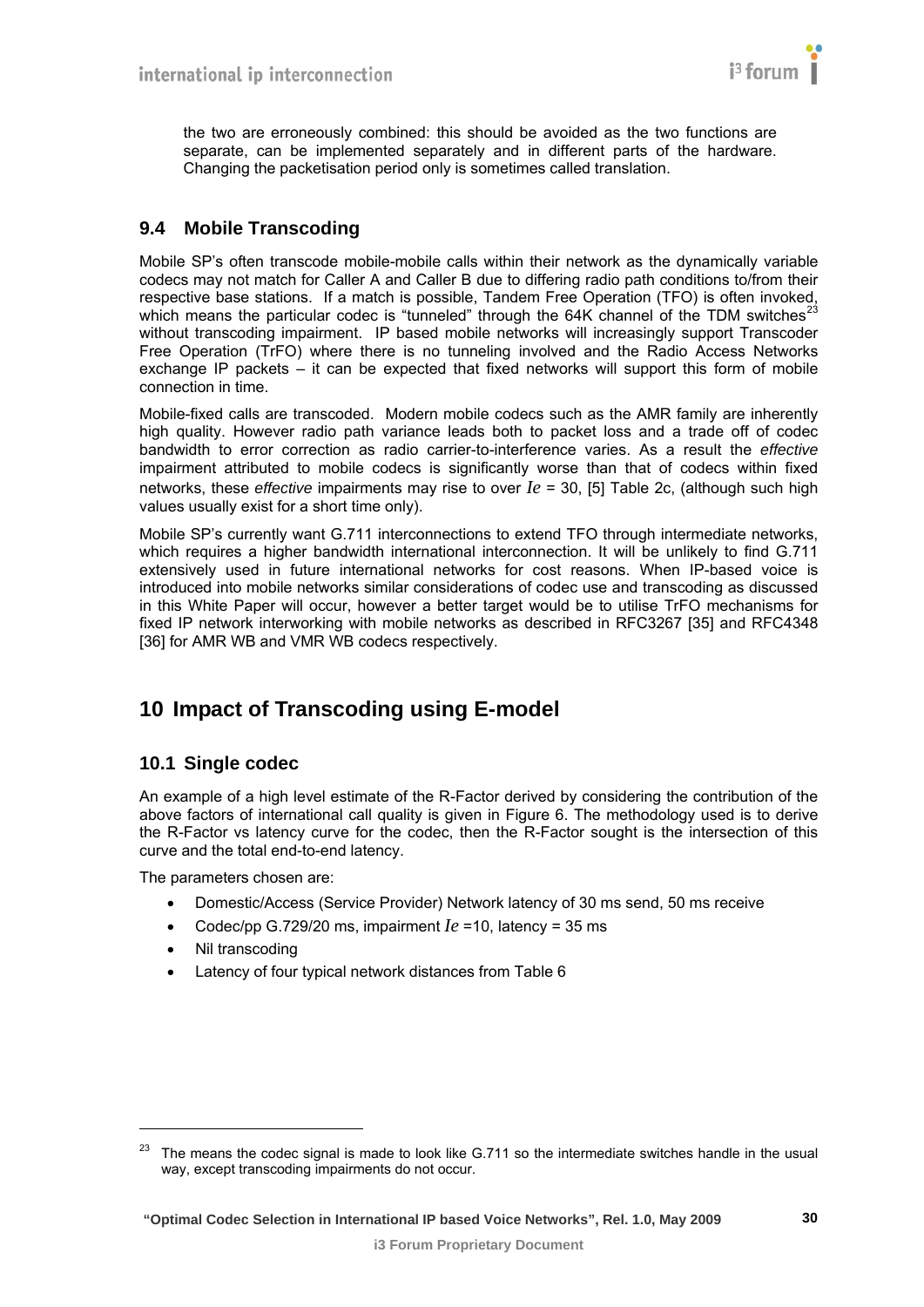<span id="page-30-1"></span>

**Figure 6 Best Case R-factor for international voice call with G.729 and several call distances** 

<span id="page-30-0"></span>It is important to note that when other impairments are added to this best case estimate, the R-Factor can only decrease and (for the example of a global long distance call) moves into the shaded zone on [Figure 6](#page-30-0), i.e. the quality can be no higher than indicated after accounting for the speech processing effect of the codec(s) and the transmission delay.

[Figure 6](#page-30-0) indicates that codec impairments, IP based voice latency, and international distance latency are important design parameters in international IP-based voice networks, particularly for calls requiring satellite. Appealing to the Advantage Factor is invalid as this is transfer of an existing fixed service to a replacement platform, not requested by customers.

Since G.729 is coded from linear  $PCM<sup>24</sup>$  $PCM<sup>24</sup>$  $PCM<sup>24</sup>$ , this result applies to all network situations in [Table 9.](#page-30-2) Although all but line 2 of the table does suggest that transcoding is taking place, because G.711 is the base for G.729 when coded initially, the G.711/G.729 conversion point in the examples is simply being shifted along the transmission path so that there are no additional impairments normally associated with transcoding. This illustrates that care should be taken in assessing the codec transitions along the entire call path to correctly determine the *Ie* values to apply.

| Service Provider | Carrier A<br>Domestic | International<br><b>Network</b> | Carrier B<br>Domestic | Service Provider |
|------------------|-----------------------|---------------------------------|-----------------------|------------------|
| G.711            | G.711                 | G.729                           | G.711                 | G.711            |
| G.729            | G.729                 | G.729                           | G.729                 | G.729            |
| G.711            | G.711                 | G.729                           | G.729                 | G.729            |
| G.729            | G.729                 | G.729                           | G.711                 | G.711            |

Notes:

- 1. Networks with G.711 internationally, although valid, have been eliminated from this table as they have a bandwidth (cost) disadvantage and would be unlikely to be used.
- 2. Service Providers assumed to use same codec as domestic network operators.
- 3. The international operator may have to undertake A-law to/from μ-law conversion if Service Providers have differing companding standards.

#### **Table 9 Network situations applicable to [Figure 6](#page-30-0)**

<span id="page-30-2"></span>l

<sup>&</sup>lt;sup>24</sup> G.711 without companding.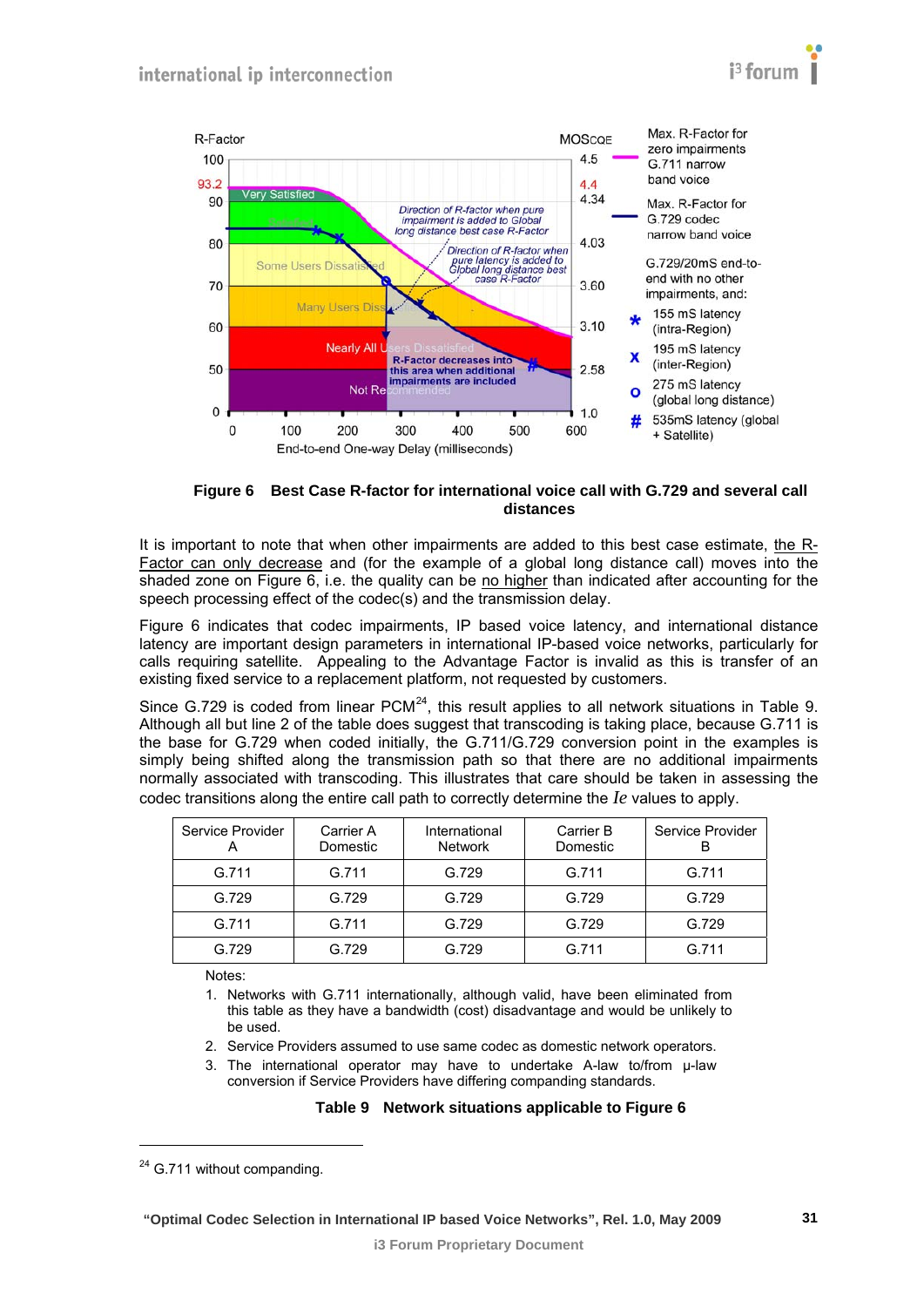

## <span id="page-31-1"></span><span id="page-31-0"></span>**10.2 Transcoding**

The E-model represents transcoding by summing the *Ie* of the particular codecs concerned, without regard to order. Codec order is acknowledged to affect voice quality for low-bit-rate-codecs [\[11\]](#page-6-27) but the effect is known to be small, and is presently disregarded to preserve the simple additive nature of the E-model [\[11\].](#page-6-27)

To illustrate why transcoding should be avoided, best case estimates of the R-Factor for trancoded calls are modeled in [Figure 7](#page-31-2). The parameters chosen are:

- Domestic/Access (Service Provider) Network latency of 30 ms send, 50 ms receive
- Codec/pp G.729/20 ms, impairment *Ie* =10, latency = 35 ms
- Transcoded to G.723.1 @ 6.3kbit/s/30 ms [\[37\],](#page-7-12) additional impairment  $Ie = 15$ , plus 30 ms de-jitter buffer plus 67.5 ms additional codec/pp processing.
- Latency of four typical network distances from [Table 6.](#page-24-3)

Codec impairments are taken as the E-model simple summation of *Ie* factors.



**Figure 7 Illustrating the high impact on voice quality of adding a transcoding to G.723.1 to the Best Case R-factor for international voice call of [Figure 6](#page-30-0).** 

<span id="page-31-2"></span>This illustration applies to a direct bilateral configuration where Domestic Operator A and Domestic Operator B do not use the same codec (specifically A uses G.729 and B uses G.723.1), or when an intermediate carrier transcodes to G.723.1 to save bandwidth in an otherwise all G.729 configuration (and any other configuration having the same end-to-end codec configuration).

The severe impact on call quality of this transcoding is plainly evident, and the high intrinsic impairment of the G.723.1 codec renders it unsuitable for use in international voice calls involving interconnected IP based voice networks because voice quality is profoundly affected.

Two different codecs used for the same transcoding configuration are presented in [Figure 8.](#page-32-0) [Figure 8\(](#page-32-0)a) shows a double transcoding from G.729/20 ms to G.729/20 ms and [Figure 8](#page-32-0)(b) from G.729/20 ms to G.726 @ 32kbit/s/20 ms.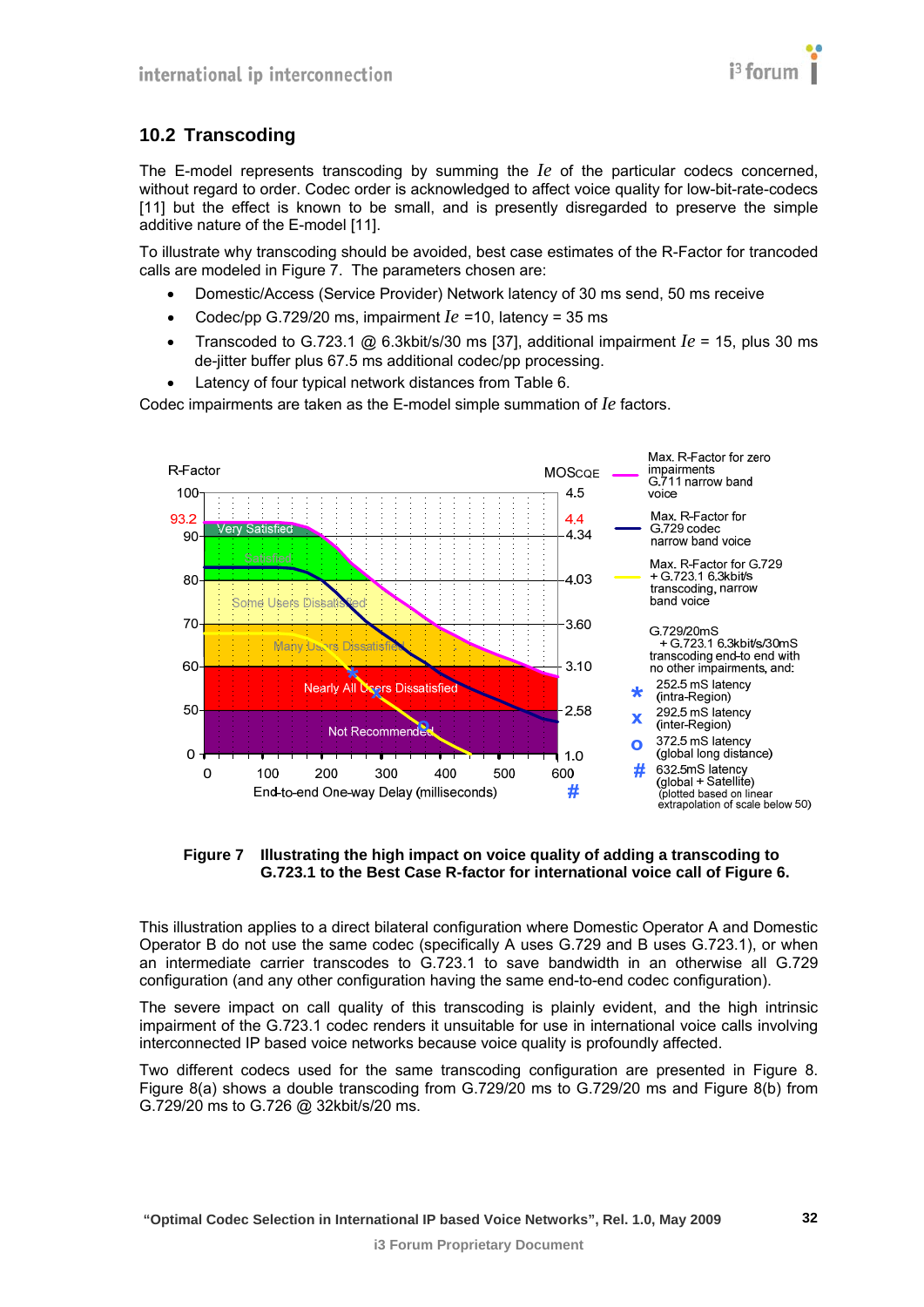





<span id="page-32-0"></span>Using codecs with lower delay and lower *Ie* impairment value is seen to increase end-to-end quality compared to [Figure 7.](#page-31-2) Note also that quality would increase further if the packetisation period was lowered to 10 ms, the saving of 20 ms ≈3 R "points".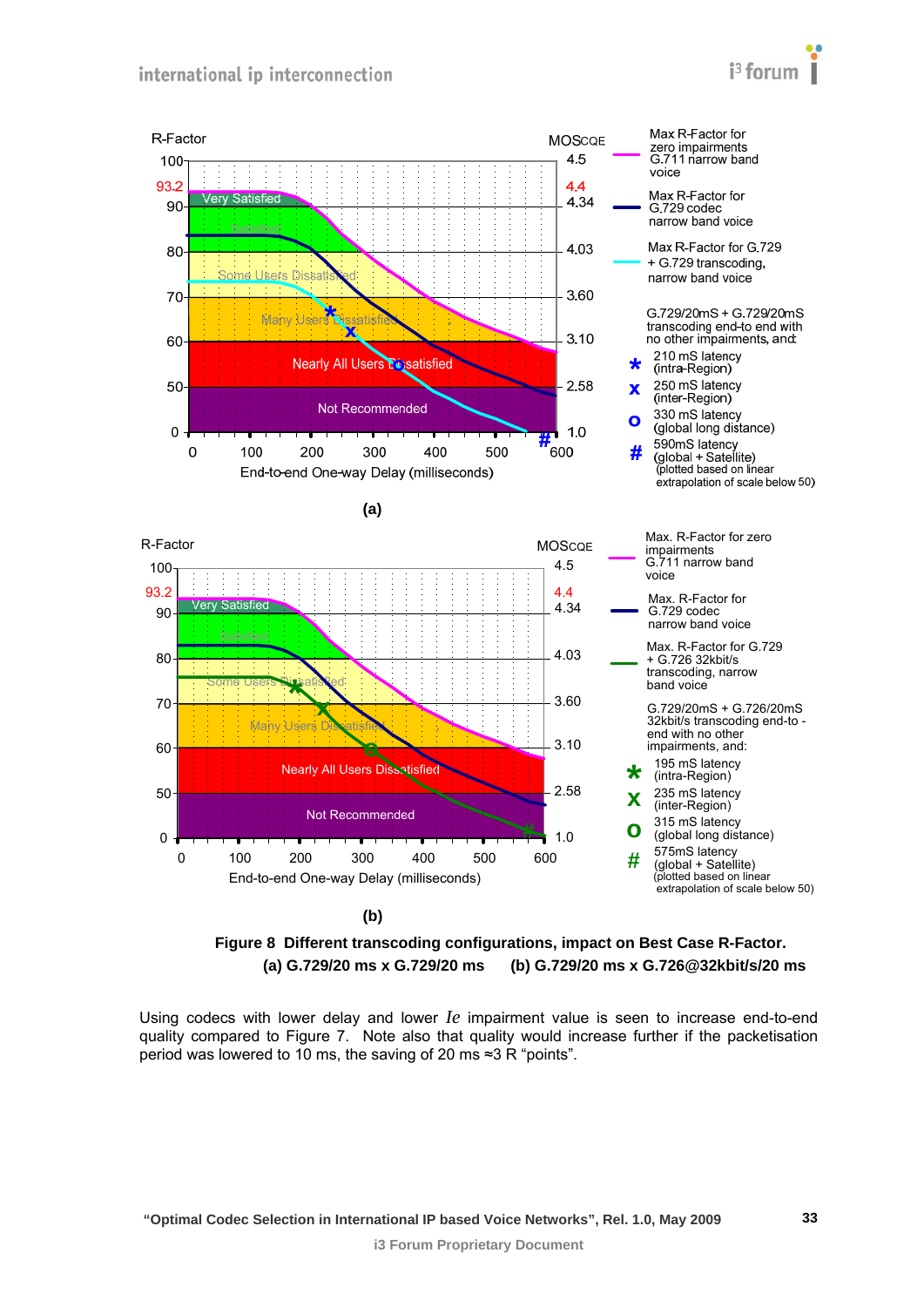

### <span id="page-33-1"></span><span id="page-33-0"></span>**10.3 Comparison with TDM**

To illustrate the importance of careful engineering of IP-based voice networks, and the severe impacts of transcoding low-bit rate codecs, the following example of R-factors in corresponding TDM networks is given.

The parameters chosen are:

- Domestic/Access (Service Provider) Network latency of 15 ms each end
- Codec/pp G.711, impairment  $Ie = 0$ , latency = 0.125 ms
- Transcoding in Digital Circuit Multiplication Equipment (DCME), G.728 codec @ 16kbit/s with VAD [\[38\],](#page-7-13) *Ie* =7, latency =15 ms (VAD dominates latency, codec contribution is 1.25 ms [\[7\]\)](#page-6-8)
- Latency of four typical network distances from [Table 6](#page-24-3) (with the global + satellite distance assumed to a small island country, domestic latency  $\sim$ 0 ms)
- Plus in addition, Global + satellite distance from [Table 6](#page-24-3) to small island country, domestic latency ~0 ms, with two stages of DCME (i.e. transcoding)

The DCME assumed here is the highest impairment type predominantly used in TDM networks (using the G.728 codec, *Ie*=7 [\[5\]\)](#page-6-6). Other predominant DCME types used the G.726 @ 32kbit/s ADPCM codec [\[9\]](#page-6-30) (also *Ie*=7), which, when the DCME is not highly loaded so that temporary bit robbing reduces the codec bit rate, would have lower transcoding impairments because of the synchronous transcoding advantages of that codec. This example thus is not best case, but is realistic and typical.



#### <span id="page-33-2"></span>**Figure 9 Best Case R-factor for international voice call on TDM network with DCME using G.728 codec with VAD, and several call distances, plus one example of two stages of DCME (transcoding)**

The impacts on voice call quality of migrating the PSTN to IP based voice networks, particularly when transcoding is necessary is clearly evident when [Figure 6](#page-30-0) through [Figure 8](#page-32-0) are contrasted with [Figure 9](#page-33-2).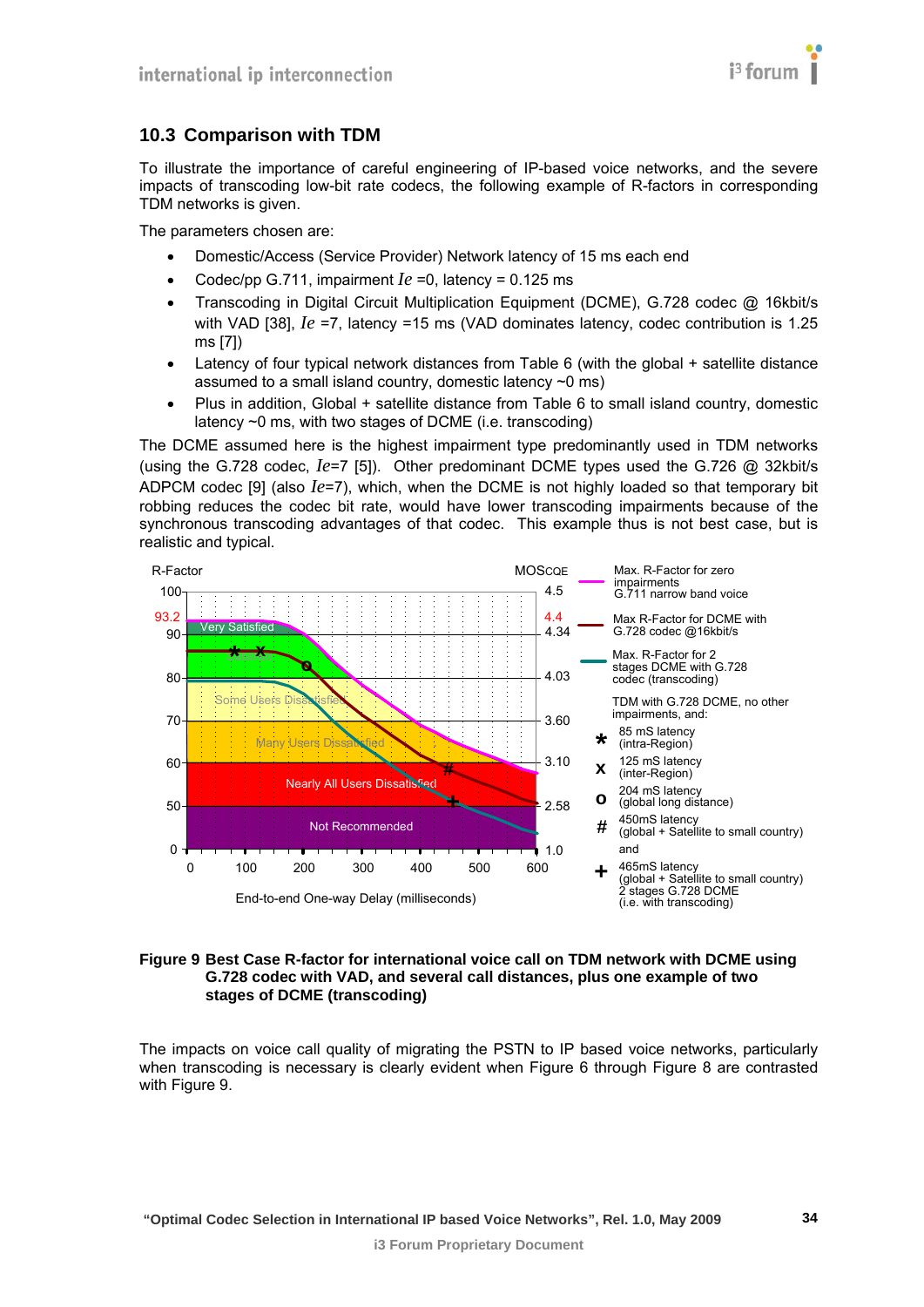## <span id="page-34-1"></span><span id="page-34-0"></span>**10.4 Transcoding – Observations**

Given the popularity of G.729, it would not normally be expected that multiple transcodings of G.729 would occur as all carriers can be expected to support it (it is a mandatory codec for compliance with i3 Forum recommendations [\[1\]](#page-6-2)). However for "codec" negotiation to succeed the packetisation period also has to match and when, say, there is incorrect soft switch setup, the fallback codec G.711 could be invoked in an intermediate network. Under such conditions, a multiple G.729 coding, with adverse call quality, could occur.

It is important to note that the results above show that international call quality will be adversely affected even in the best possible configuration of a direct bilateral connection if the two countries domestic networks use different low bit rate codecs with the resulting quality being greatly dependent on the particular codecs. This illustrates the importance of end-to-end voice quality planning involving all carriers and Service Providers in the configuration, as is done for direct bilateral networks.

Further, it can be readily understood that any additional transcoding is likely to lead to unacceptable voice quality, such as if mobile Service Providers interconnection with domestic fixed operators (at a transcoded interface) and the international call is passed through an inappropriately transcoded international configuration. Such Service Provider situations should ideally be appropriately voice engineered in conjunction with the Domestic Network operator.

Another example of additional transcoding is Cordless Handsets. These are now commonly used by customers of fixed networks and may further complicate call quality by introducing an additional (asynchronous) transcoding into the mouth-to-ear call path. G.726 (*Ie* =7, air-path delay = 14 ms) is used in current generation DECT handsets. While not a current problem given the PSTN's impairment tolerance (see section [10.3\)](#page-33-1), it is readily seen that introducing one (or two) additional such transcoding steps into IP based voice networks could create an intolerable result for Service Providers customers. The quality level customers are willing to accept to preserve mobility in their homes with terminals they have already used satisfactorily with the TDM PSTN will be interesting.

Since there are many codecs available and these are generally chosen by Service Providers and Domestic Operators over which the International Carrier has limited influence, transcoding will not be completely avoidable. A calculation method for completing the analysis by adding other impairments is also given in section [11.2.4](#page-38-2). It is recommended that Carriers undertake complete analysis for each situation as there may be other significant impairments to consider in individual cases: this paper generally focuses only those which are typical of all international connections with particular focus on codecs.

Reference [\[29\]](#page-7-5) came to a strong conclusion: "*transcoding should be avoided at all cost*". No evidence has been found during researching this White Paper to indicate that this statement is any less correct. It is stressed that, for interconnected IP based voice networks, some instances of transcoding will be inevitable, so that wherever possible, compensating (low impairment) choices should be made in transcoded networks (domestic Network Operators cooperation in this would be needed during international bilateral negotiations).

If, in detailed analysis, transcoding impairments are indicated to be severe and unacceptable, it is recommended that different network arrangements be sought. This may necessitate different commercial and different carrier relationships be implemented.

The use of G.729 and G.729a is wide spread and compatibility within that codec family exists<sup>25</sup>. thus it is possible that quality improvement over time could be achieved if carriers support the use of developing codecs in that family.

A further observation is that mobile handsets supporting wideband codecs connecting over mobile networks operating TrFO will exceed the call quality of the best narrow band fixed line calls today, leading some domestic carriers to consider supporting mobile codecs, particularly AMR-WB or G.722.2 [\[39\],](#page-7-14) in fixed Next Generation Networks to maximise call quality outcomes.

l

<sup>&</sup>lt;sup>25</sup> Such compatibility includes a reduction in, or elimination of, transcoding impairments.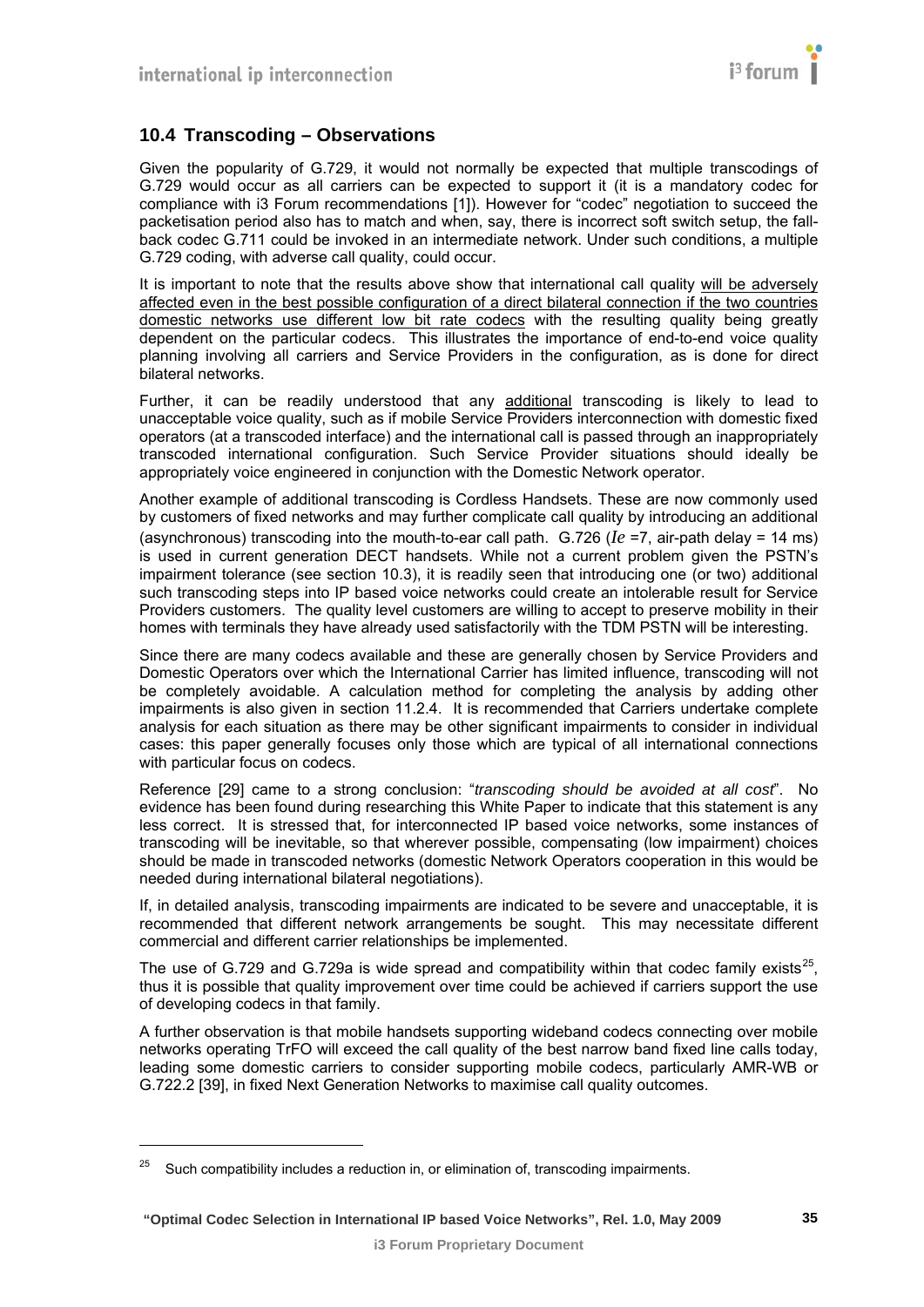## <span id="page-35-1"></span><span id="page-35-0"></span>**10.5 Unsuitability of G.723.1 Codec in International Carrier Networks**

The G.723.1 codec [\[37\]](#page-7-12), for a small (~3kbit/s) bandwidth (transmission cost) reduction, has such high fidelity impairment and latency (see [Table 2\)](#page-17-0) due to the low frame rate and low encoded bandwidth that it should not be deployed in IP based international telecommunications networks, and NEVER transcoded when other low bit rate codecs are also in the network configuration (see [Figure 7\)](#page-31-2). The only possible application this codec could have is if the bandwidth (cost) was an overwhelming factor for a special link, and then G.711 should be used as compensation in the remainder of the network.

It is suggested that i3 Forum carriers take every opportunity to eradicate this codec from general use in IP based voice international networks.

# <span id="page-35-2"></span>**11 Evaluation of Codec Choice in International IP Interconnections**

#### <span id="page-35-3"></span>**11.1 Bilateral and Series Configurations**

The transcoding examples analysed show that configurations with a series of carriers involved pose a particular problem for voice quality in that there may be several intermediate (transit) carriers in a particular international configuration, and information about codec and packetisation downstream from the contracting carrier may be hard to obtain, thus frustrating call quality estimation.

In addition, there is presently no way for any intermediate network to automatically determine (e.g. via signalling) what the codecs are in the end Service Providers networks, so that codec choice can only be based on the immediately adjacent carriers and the particular codec policies of those carriers (rather than on end-to-end call considerations). If cost is the dominant criterion of an intermediate carrier, they may transcode within to save capacity costs regardless of ingress and egress carrier codec primary offers<sup>[26](#page-35-0)</sup>, consequently profoundly impacting the end-to-end call they are involved with. Conversely, it may happen that the same codec/pp is used throughout, with quality maintained (this could occur if a carrier was able to enforce common code/pp parameters on all suppliers by agreement).

Generally, configurations with a number of carries involved from end-user to end-user are highly likely to be non-optimum overall, with significant transcoding occurring, that transcoding being sufficient to lower call quality into the "*Not Recommended*" zone [\(Figure 3\)](#page-20-3). This could correct in time as configurations evolve form in response to poor quality reports, but the effect on customer quality meantime may give carriers (and Service Providers) a bad name. This paper provides a methodology to predict such adverse outcomes and it is highly recommended that planning estimates be made, with scenario data if necessary.

It is concluded that for IP-based voice, bilaterally engineered direct interconnections, with full information available from Domestic and Service Provider Network Operators, will offer predictable quality better able to be matched to voice product requirements, and particularly will offer the lowest quality reductions vis-à-vis TDM because more direct connections reduce impairments.

l

<sup>&</sup>lt;sup>26</sup> In the SDP part of SIP signalling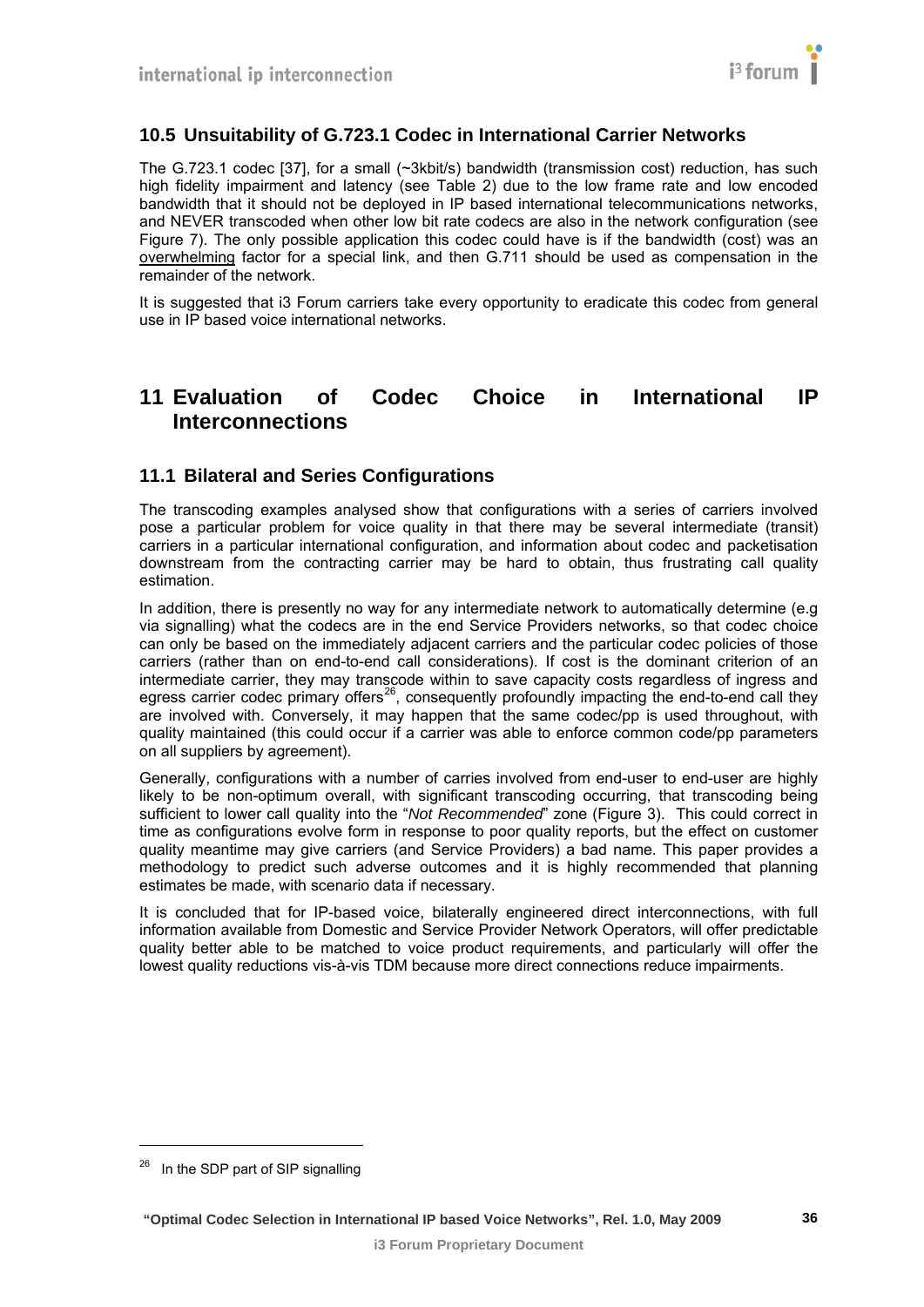## <span id="page-36-1"></span><span id="page-36-0"></span>**11.1.1 Bilateral Interconnection Configuration**

In the bilateral interconnection configuration the design is fully controlled, hence coding impairments are predictable and minimised because of direct connections.



#### **Figure 10 Bilateral interconnection configuration**

## <span id="page-36-2"></span>**11.1.2 Series Configuration**

In this configuration a carrier receives voice traffic from multiple sources and offers voice traffic to multiple destinations regardless of the bilateral commercial relationship this carrier has with its own downstream carriers (i.e the traffic is not generated, in general, in the country where the carrier requesting the delivery is located and it is not terminated, in general, in the country where the carrier providing the delivery is located).

In this configuration the design is thus not fully controllable, hence coding impairments may be higher, and design has to be carefully chosen (like low pp, low frame rate) to minimise compounding impairments that may already have occurred "downstream".



 **"Optimal Codec Selection in International IP based Voice Networks", Rel. 1.0, May 2009**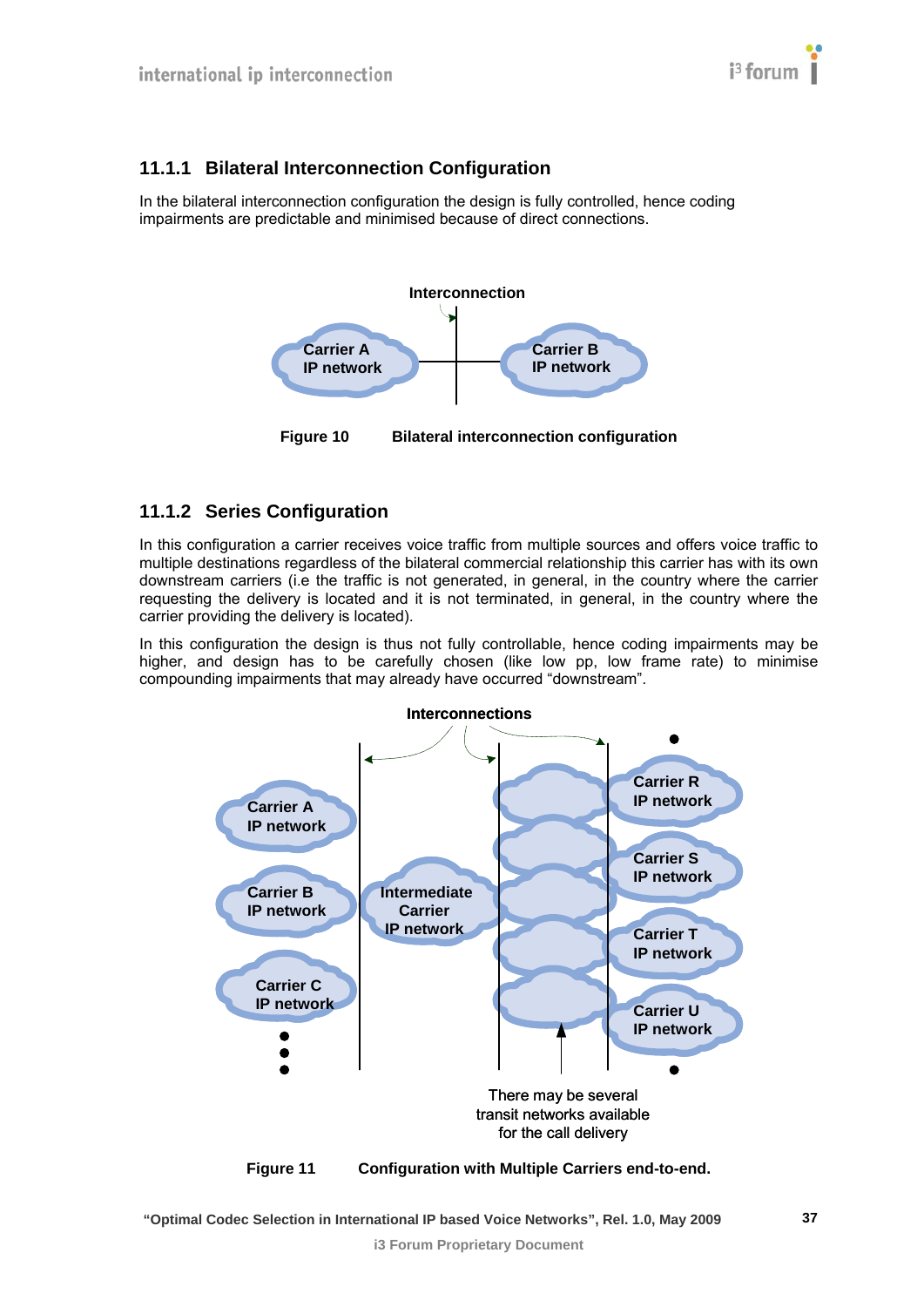## <span id="page-37-1"></span><span id="page-37-0"></span>**11.2 Calculation Example**

#### <span id="page-37-2"></span>**11.2.1 Assumptions**

Evaluation of configurations may be made using the E Model as defined in ITU-T G.107 [\[11\]](#page-6-27) (see also section [7.2](#page-19-1)), i.e. based on the R factor calculated by the following formula*:* 

$$
R = Ro - Is - Id - Ie + A
$$

where:

*Ro* = 93.2  $Is \approx 0$ *A* = 0 for fixed networks. *Id* – delay impairment *Ie* – equipment impairment Packet Loss <0.1%

If the packet loss is kept below 0.1% then  $Ie,$  eff ≈  $Ie$  which means that the influence of packet loss on the *Ie* impairment value may be neglected.

## **11.2.2 Determination of Reference Configuration**

For evaluation purposes the following recommended i3 Forum configuration will be used:

<span id="page-37-3"></span>

**Figure 12 Reference configuration**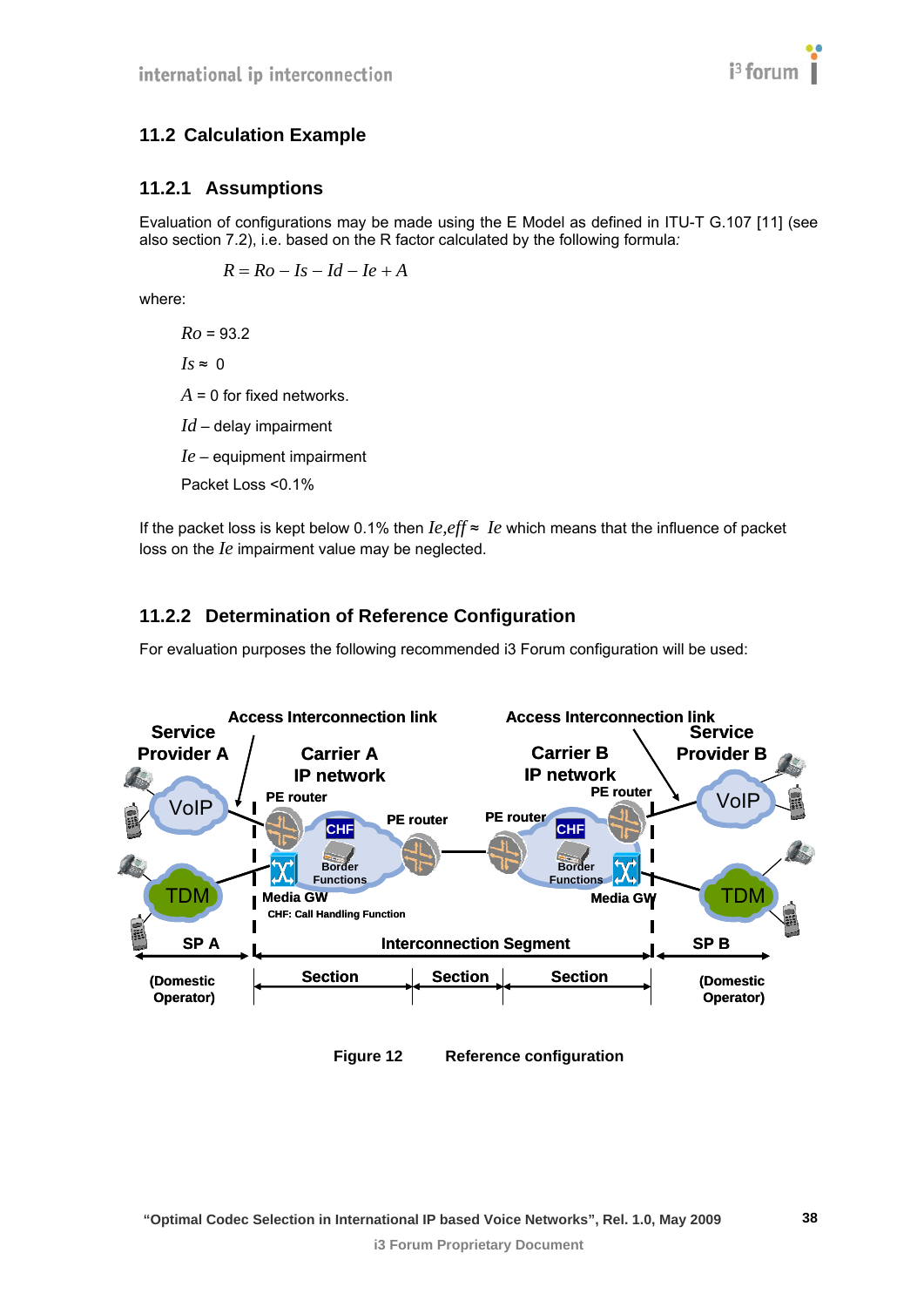## <span id="page-38-1"></span><span id="page-38-0"></span>**11.2.3 Ascertainment of Actual Transmission Impairments in each Section**

Following the above assumptions only two impairments are taken into consideration:

- *Id* delay impairment which results from transmission delay and codec delay.
	- transmission delay can be evaluated basing on ITU-T G.114 [\[7\]](#page-6-8) and other values such as measurement results or equipment technical data.
	- − codec delay is introduced mainly in an SP network where voice is digitalised and encoded/decoded. In the international part of the network it is introduced only in the case of transcoding/tandeming. The values of delay for most popular codecs can be found in ITU-T G.114 [\[7\]](#page-6-8) Annex 2 or in [Table 2](#page-17-0) of this document.
- *Ie* equipment impairment which results mainly from quantising distortion and codec algorithms. The *Ie* impairment value depends strongly on packet loss. The values of impairment introduced by most the frequently used codecs/bit rates and for packet loss  $= 0$  can be found in ITU-T G.113 [\[10\]](#page-6-28) (11/2007) Appendix 1 Tables I.1 thru I.5, noting that packet loss is characterised as "random" or "bursty".

## <span id="page-38-2"></span>**11.2.4 Impairment Calculation and End-to-End Evaluation**

To calculate total impairment it is necessary to evaluate the two domestic segments. As an international carrier cannot always know all Service Provider network parameters, it is recommended to take into consideration a reasonable safety margin.

The following calculation assumes that there is no packet loss in each segment. Practically if packet loss is kept below 0.1% its influence on the *Ie* value may be neglected. For other packet loss values *Ie* must be separately determined on the basis of the table 2B/G.108 in ITU-T G.108 [\[5\].](#page-6-6)



#### **Example of calculation:**

 **"Optimal Codec Selection in International IP based Voice Networks", Rel. 1.0, May 2009**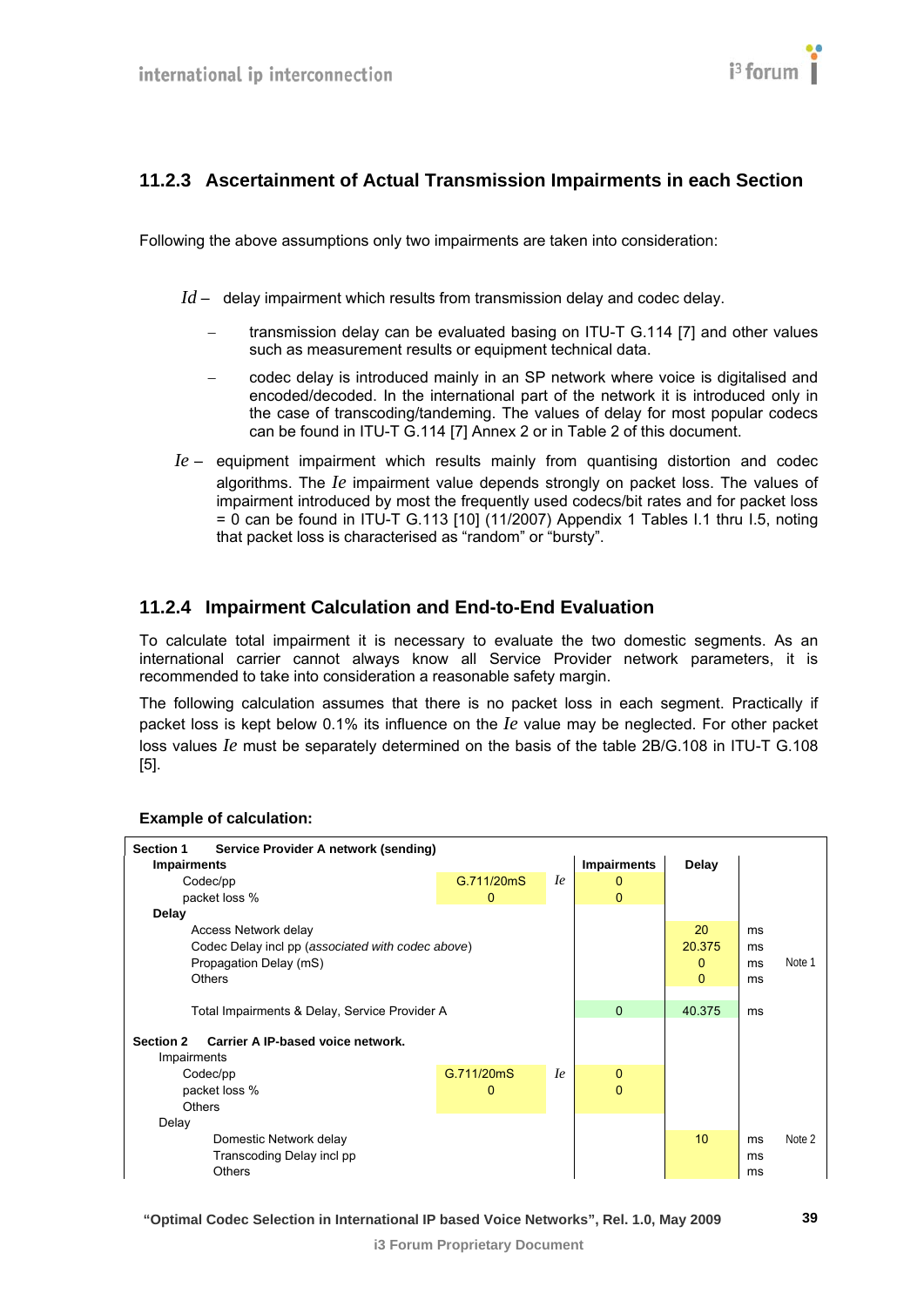

<span id="page-39-0"></span>

| Total Impairments & Delay, Carrier A                                        |              |           | $\overline{0}$ | 10             | ms       |        |
|-----------------------------------------------------------------------------|--------------|-----------|----------------|----------------|----------|--------|
| <b>Section 3</b><br>International Carrier Bilateral IP-based voice network. |              |           |                |                |          |        |
| Impairments                                                                 |              |           |                |                |          |        |
| Codec/pp                                                                    | G.711/20mS   | <i>le</i> | $\bf{0}$       |                |          |        |
| packet loss %                                                               | $\mathbf{0}$ |           | $\overline{0}$ |                |          |        |
| <b>Others</b>                                                               |              |           |                |                |          |        |
| Delay                                                                       |              |           |                |                |          |        |
| International Network delay                                                 |              |           |                | 80             | ms       | Note 3 |
| Transcoding Delay incl pp<br><b>Others</b>                                  |              |           |                |                | ms<br>ms |        |
|                                                                             |              |           |                |                |          |        |
| Total Impairments & Delay, International Network                            |              |           | $\Omega$       | 80             |          |        |
|                                                                             |              |           |                |                |          |        |
| <b>Section 4</b><br><b>Carrier B IP-based voice network</b>                 |              |           |                |                |          |        |
| Impairments                                                                 |              |           |                |                |          |        |
| Codec/pp                                                                    | G.729/20mS   | <i>le</i> | 10             |                |          | Note 4 |
| packet loss %<br><b>Others</b>                                              | $\Omega$     |           | $\Omega$       |                |          |        |
| Delay                                                                       |              |           |                |                |          |        |
| Domestic Network delay                                                      |              |           |                | 10             | ms       | Note 2 |
| Transcoding Delay incl pp                                                   |              |           |                | 20             | ms       |        |
| <b>Others</b>                                                               |              |           |                |                | ms       |        |
|                                                                             |              |           |                |                |          |        |
| Total Impairments & Delay, Carrier B                                        |              |           | 10             | 30             | ms       |        |
|                                                                             |              |           |                |                |          |        |
| Section 5 Service Provider B network (receiving)<br><b>Impairments</b>      |              |           |                |                |          |        |
| Codec/pp                                                                    | G.729/20mS   | <i>le</i> | $\mathbf{0}$   |                |          |        |
| packet loss %                                                               | $\mathbf{0}$ |           | $\overline{0}$ |                |          |        |
| Delay                                                                       |              |           |                |                |          |        |
| Access Network delay                                                        |              |           |                | 20             | ms       |        |
| Transcoding Delay (associated with codec above)                             |              |           |                | $\Omega$       | ms       |        |
| Propagation Delay (mS)                                                      |              |           |                | $\Omega$       | ms       | Note 1 |
| De-Jitter Buffer                                                            |              |           |                | 20             | ms       |        |
| <b>Others</b>                                                               |              |           |                | $\overline{0}$ | ms       |        |
|                                                                             |              |           | $\mathbf{0}$   | 40             |          |        |
| Total Impairments & Delay, Service Provider B                               |              |           |                |                | ms       |        |
| <b>Total Service Provider evaluation</b>                                    |              |           |                |                |          |        |
| Total Impairments & Delay, Service Provider A & B                           |              |           | $\mathbf{0}$   | 80.375         | ms       |        |
| Total international and domestic evaluation                                 |              |           |                |                |          |        |
| Total Impairments & Delay, Carrier A & B + International                    |              |           | 10             | 120            | ms       |        |
|                                                                             |              |           |                |                |          |        |
| Total end to end evaluation                                                 |              |           |                |                |          |        |
| Total Impairments & Delay, end-to-end                                       |              |           | 10             | 200.375        | mS       |        |

Note 1 Add propagation delay if SP has significant domestic reach

Note 2 Delay for small country

Note 3 From Table 6 e.g. Europe - America<br>Note 4 The codec Impairment  $(Ie)$  is recorde

The codec Impairment  $\dot{I}e$ ) is recorded when the codec is first encoded from G.711

**Table 10 Calculation Example** 

## <span id="page-39-1"></span>**11.2.5 Judgment of Results**

Now it is possible to check the overall voice quality. In the E model the voice quality is satisfactory if the end-to-end R factor is equal or greater than 70.

To determine an R value by considering the various impairments in turn as previously described the following steps should be performed: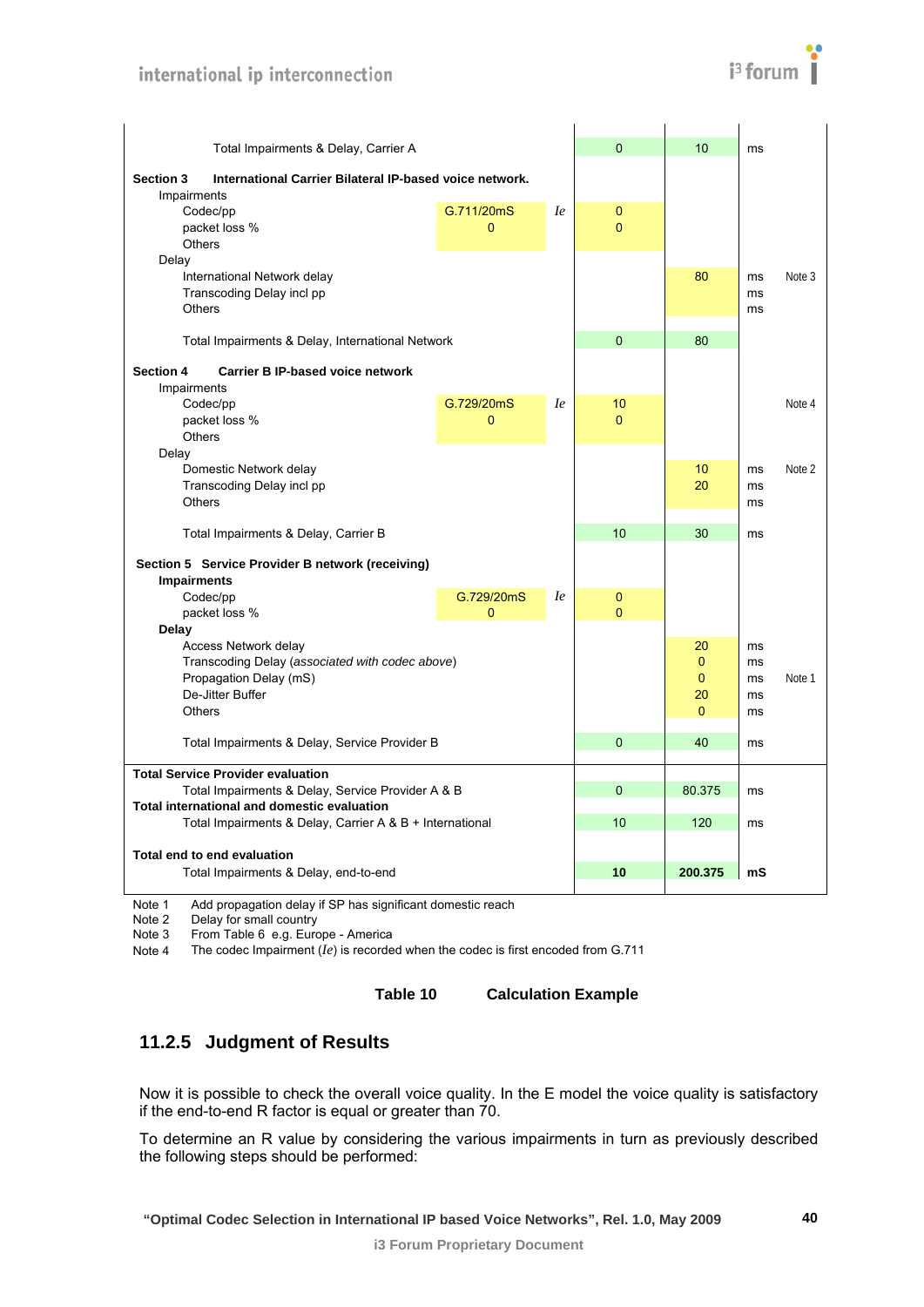

- 1. Identify the echo (TELR) curve appropriate for the configuration under consideration on Figure III.1/G.131 p.10 in ITU-T G.131 [\[40\]](#page-7-15)
- 2. Read the R value for the calculated above Total Delay.
- 3. Subtract from read R value the total *Ie* impairment calculated above. If R ≥ 70 voice quality should be acceptable.

This procedure is illustrated in [Figure 13.](#page-40-0)



**Figure 13. Calculation Example Result shown on R factor as a function of Total Delay and Talker Echo Loudness Rating (TELR) Graph.** 

<span id="page-40-0"></span>Thus, in this example, using the "default curve TELR=65 dB" and total delay = 200.375 ms, after subtracting the codec impairment for the design (*Ie*=10), R>70 which is still in the "acceptable" area.

In this case however it is necessary to consider once more the whole configuration. These calculations are not precise because of an assumption that packet loss = 0. We are close to the chosen design limit of R=70 and if packets were lost the R factor would fall below an acceptable level for this design. If transcoding had been avoided then the voice quality would have been satisfactory for all users (although it is noted that this would also be the result for a design in which both Service Providers used the G.729 codec, in which case it should be noted that additional transcoding would result in unacceptable quality for the design target of R>70 chosen here).

It is also possible to shift down the relevant TELR curve, subtracting the *Ie* value at each point and checking the delay margin remaining until the point where this implied curve intersects the R=70 level.

Another way to calculate R-factor is to use the ITU web based tool (free of any need for software copyright licences when used in accordance with the conditions and disclaimers noted in G.107 (08/2008) Appendix III) to calculate an R value, allowing default parameters to be changed as required *[http://www.itu.int/ITU-T/studygroups/com12/emodelv1/.](http://www.itu.int/ITU-T/studygroups/com12/emodelv1/)*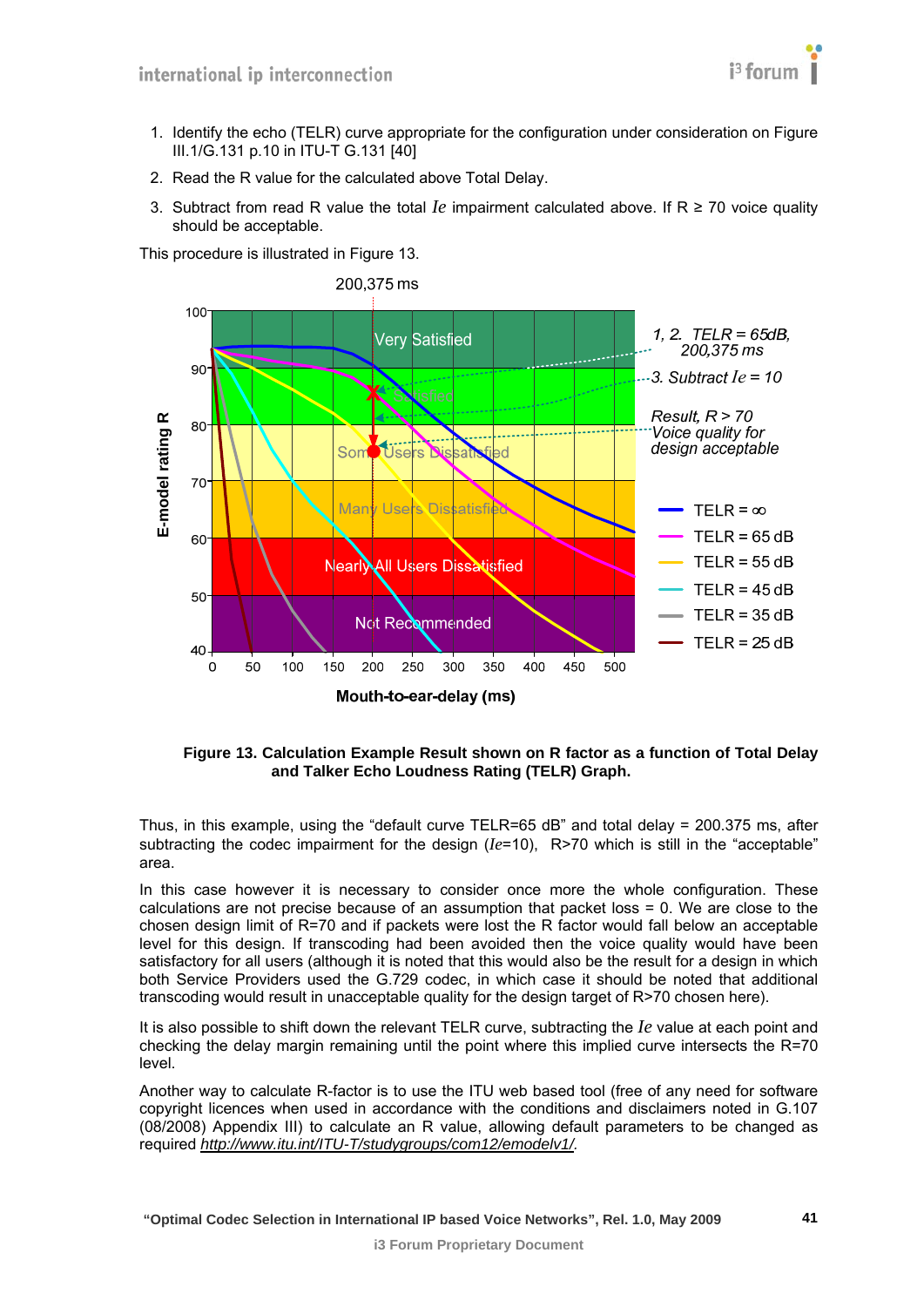# <span id="page-41-1"></span><span id="page-41-0"></span>**12 Conclusions and Recommendations**

- 1. IP based voice networks using narrow band codecs provide lower quality international voice calls than the TDM networks they replace, with the quality of all-cable network calls falling from "*Users Satisfied*" levels regardless of international distance to**,** when a single codec is used end-to-end, a voice quality ranging from "*Users Satisfied*" within regions such as Europe to "*Some/Many Users Dissatisfied*" for long international calls such as New Zealand/Australia to UK/Europe.
- 2. A single codec cannot be guaranteed for calls between all countries (or Service Providers), and when transcoding is necessary, voice call quality will range from only "*Some/Many Users Dissatisfied*" for intra region calls to "*Nearly All Users Dissatisfied*" for long international calls.
- 3. Careful planning will be required to minimise voice quality degradation, and carriers are encouraged to apply transmission voice quality analysis to all interconnections.
- 4. The E-model R-Factor/delay graph is a convenient planning tool for carriers to assess voice quality of international interconnections and its usage is recommended:
	- a. for scoping major voice quality impairments,
	- b. for more detailed voice quality design, if sufficient information is available from domestic network operators and Service Providers,
	- c. if intermediate carriers are involved in international calls, estimates of latency to the final destination could be used, as well as the best knowledge that can be obtained about intermediate network codec usage and possible packet loss.
- 5. IP-based voice with direct bilateral interconnections, engineered with full information available from the corresponding carriers, will offer predictable quality, at levels fulfilling voice product requirements.
- 6. IP based voice via multiple downstream networks will generally present more difficulty in engineering to direct bilateral standards because several intermediate international carriers are often involved.
- 7. Longer term, wideband codecs, which have lower impairments and higher intrinsic fidelity, which is potentially a compensation for quality lost in transcoding of narrow band low bit rate codecs, will counteract the quality degradation if used widely.

#### <span id="page-41-2"></span>**12.1 Recommendations on Codec Choice**

- 8. In network configurations where total delay is a critical parameter (particularly important for trans-oceanic international calls) it is recommended to use codecs with low algorithmic latency. Total delay can also be decreased by choosing shorter packetisation periods.
- 9. Packet loss should be kept as low as possible (total packet loss  $< 0.1\%$ ) so that its influence on voice quality may be neglected. It is also recommended to use Packet Loss Concealment whenever possible and to take into consideration the "Packet Loss Robustness" parameter of the codec used in configuration planning.
- 10. The G.723.1 codec (because of long frame length and relatively high distortion) is unsuitable in general for international voice networks (it could have application only where bandwidth is the over-whelming consideration, and then only if compensated for by using G.711 in the remainder of the configuration).
- 11. The G.729 codec family offers a good balance of latency, bandwidth (cost) and voice fidelity.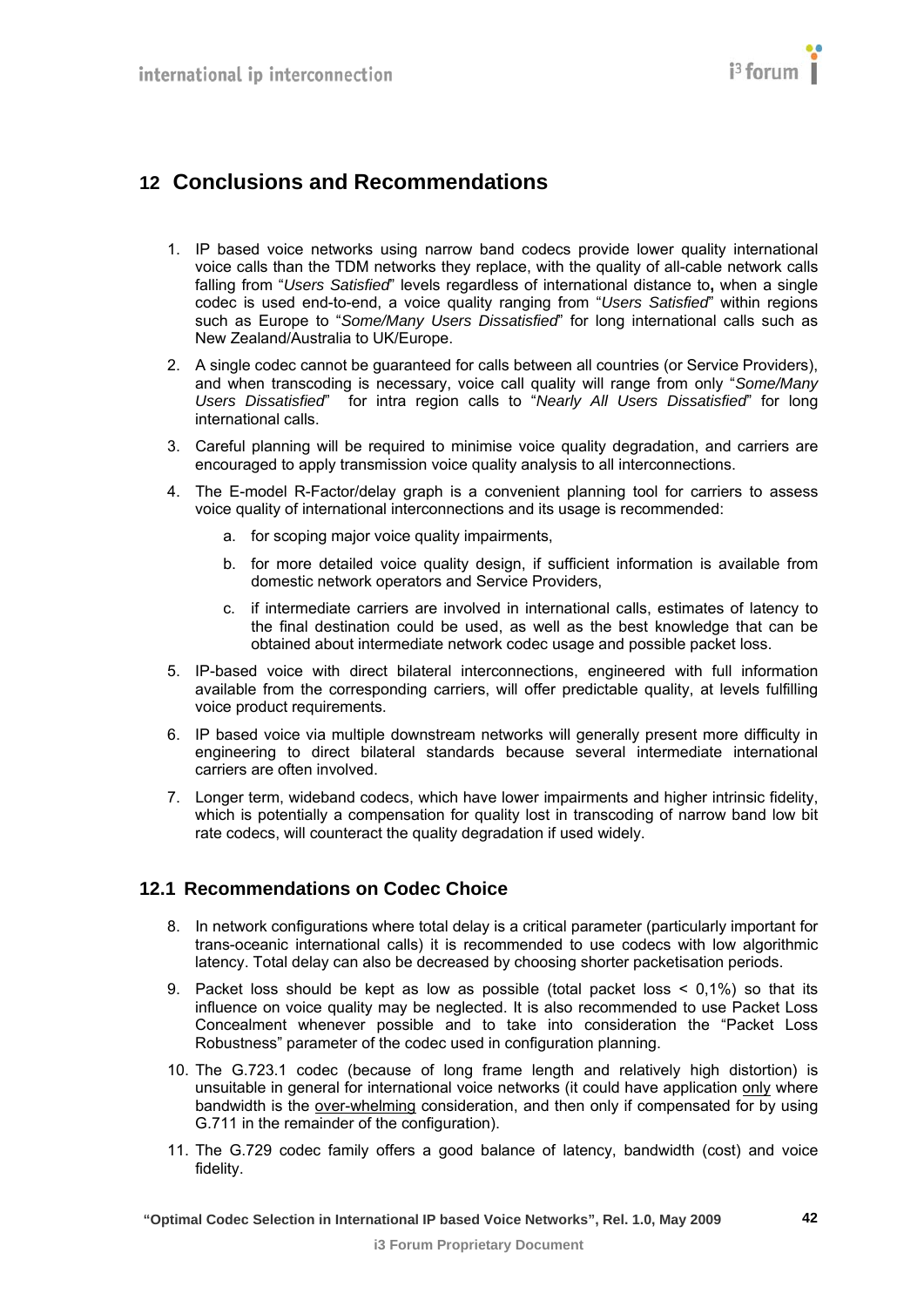- <span id="page-42-0"></span>12. Care is needed in an end-to-end IP based voice design, to ensure that the appropriate Alaw to μ law conversion is included, where applicable.
- 13. Mobile SP's will, until mixed IP based voice/TDM networks are eliminated, experience best interconnection call quality for mobile-fixed calls where G.711 coded transmission is applied. However this is unattractive for international interconnections that must preserve bandwidth. Over time the use of TrFO in mobile networks will allow end-to-end carriage of mobile voice packets with all transcoding and "mobile tandems" eliminated, and this technical solution needs to be actively promoted for interconnection to fixed networks and for international transit.
- 14. Wideband (voice) codecs have lower impairments and higher intrinsic fidelity which is potentially a compensation for quality lost in transcoding of narrow band low bit rate codecs. The application of newer wideband codecs in the G.729 family may offer a migration path in time due to backwards compatibility although this would take time and benefits gained would be limited meantime due to the predominance of TDM PSTN's for the foreseeable future in international configurations. An alternative would be the introduction of the AMR family of codecs into fixed networks, which would eliminate much of the transcoding impairments between fixed and mobile networks.

#### <span id="page-42-1"></span>**12.2 Transcoding**

- 15. Transcoding of low bit rate codecs greatly decreases international call quality, especially on long connections, and should be avoided unless absolutely necessary.
- 16. Generally, arrangements with a number of carriers involved in the end-user to end-user communication are likely to have significant transcoding, quite possibly sufficient to render call quality completely unacceptable (or even unintelligible under normal listening conditions) so that alternative network configurations may need to be sought.
- 17. If transcoding is necessary (or is known to happen in another part of the end-user to enduser communication), complete the international design by:
	- a. Favoring codecs with low frame lengths and choosing low packetisation periods to minimise compounding latency,
	- b. When multiple carriers have to be crossed, carriers should ascertain downstream codec information for transmission planning wherever possible,
	- c. If not available, estimates of delay to destination plus "what-if" scenarios to assess possible quality degradation should be done as part of interconnection negotiation.

#### <span id="page-42-2"></span>**12.3 Call Setup**

- 18. Order of codec/packetisation period preference is determined by the originating terminal and should be honoured where possible.
- 19. If a call is to be routed to a TDM network, appropriate G.711 A-law or μ-law shall be chosen with the μ-law interfacing international carrier doing the companding conversion.
- 20. If the call is to be routed to a TDM network and if the originating terminal does not support G.711 interconnection, the carrier interconnecting to the TDM network shall perform transcoding.
- 21. In case of fixed-mobile interconnection, transcoding if necessary shall always be performed by mobile network.